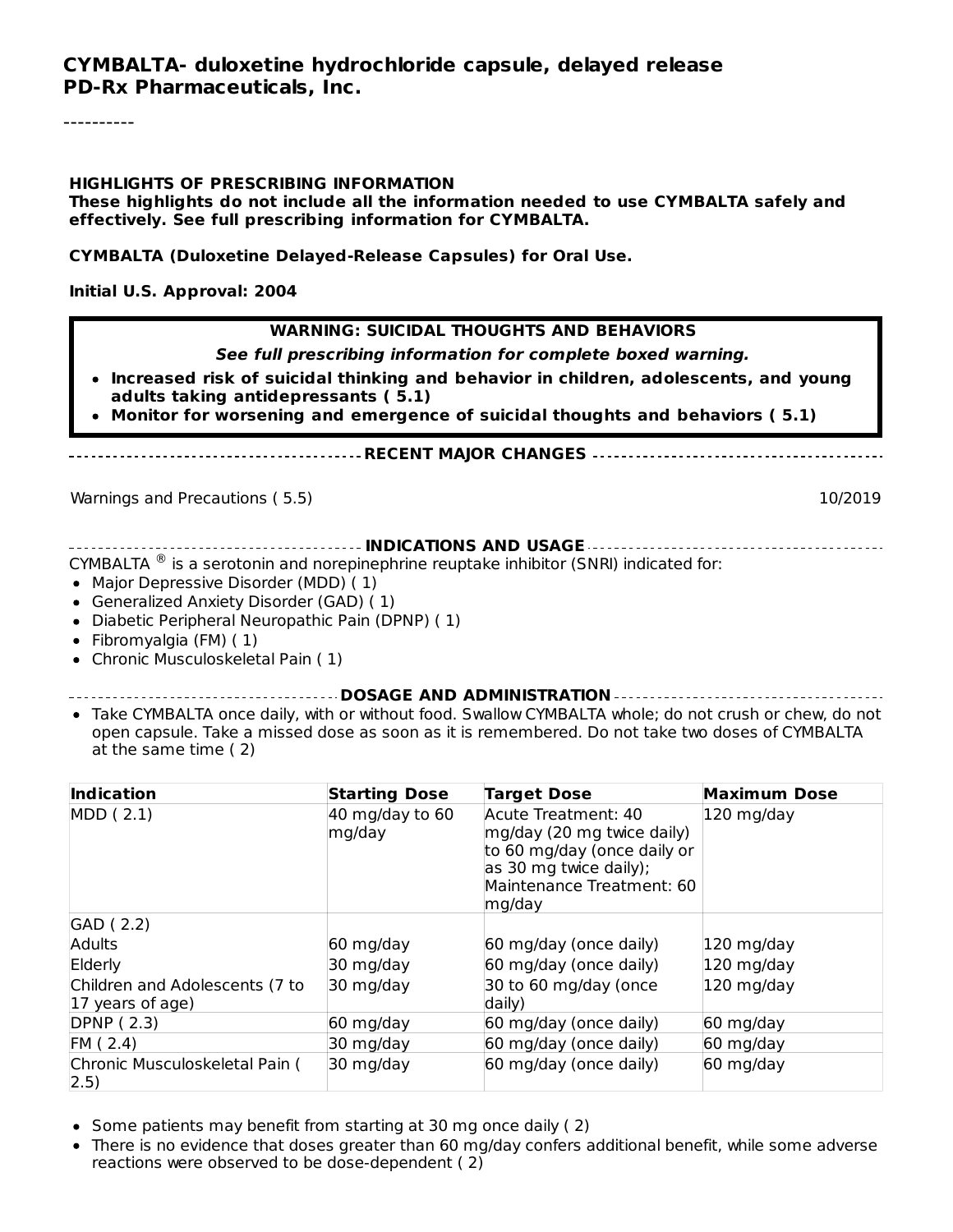| • Discontinuing CYMBALTA: Gradually reduce dosage to avoid discontinuation symptoms (2.7, 5.7)<br>• Hepatic Impairment: Avoid use in patients with chronic liver disease or cirrhosis (5.14)<br>• Renal Impairment: Avoid use in patients with severe renal impairment, GFR < 30 mL/min (5.14)                                                                                                                                                 |
|------------------------------------------------------------------------------------------------------------------------------------------------------------------------------------------------------------------------------------------------------------------------------------------------------------------------------------------------------------------------------------------------------------------------------------------------|
| DOSAGE FORMS AND STRENGTHS                                                                                                                                                                                                                                                                                                                                                                                                                     |
| 20 mg, 30 mg, and 60 mg delayed-release capsules (3)                                                                                                                                                                                                                                                                                                                                                                                           |
| • Serotonin Syndrome and MAOIs: Do not use MAOIs intended to treat psychiatric disorders with<br>CYMBALTA or within 5 days of stopping treatment with CYMBALTA. Do not use CYMBALTA within 14 days<br>of stopping an MAOI intended to treat psychiatric disorders. In addition, do not start CYMBALTA in a<br>patient who is being treated with linezolid or intravenous methylene blue (4)                                                    |
| ---------------------------- WARNINGS AND PRECAUTIONS ---------------------------                                                                                                                                                                                                                                                                                                                                                              |
| • Hepatotoxicity: Hepatic failure, sometimes fatal, has been reported in patients treated with CYMBALTA.<br>CYMBALTA should be discontinued in patients who develop jaundice or other evidence of clinically<br>significant liver dysfunction and should not be resumed unless another cause can be established.<br>CYMBALTA should not be prescribed to patients with substantial alcohol use or evidence of chronic liver<br>disease $(5.2)$ |
| • Orthostatic Hypotension, Falls and Syncope: Cases have been reported with CYMBALTA therapy (5.3)<br>• Serotonin Syndrome: Increased risk when co-administered with other serotonergic agents (e.g., SSRIs,<br>SNRIs, triptans), but also when taken alone. If it occurs, discontinue CYMBALTA and initiate supportive                                                                                                                        |
| treatment $(5.4)$<br>Increased Risk of Bleeding: CYMBALTA may increase the risk of bleeding events. Concomitant use of<br>NSAIDs, aspirin, other antiplatelet drugs, warfarin, and anticoagulants may increase this risk (5.5, 7.4,<br>8.1)                                                                                                                                                                                                    |
| • Severe Skin Reactions: Severe skin reactions, including erythema multiforme and Stevens-Johnson<br>Syndrome (SJS), can occur with CYMBALTA. CYMBALTA should be discontinued at the first appearance<br>of blisters, peeling rash, mucosal erosions, or any other sign of hypersensitivity if no other etiology can<br>be identified (5.6)                                                                                                    |
| Discontinuation: Taper dose when possible and monitor for discontinuation symptoms (5.7)                                                                                                                                                                                                                                                                                                                                                       |
| • Activation of mania or hypomania has occurred (5.8)<br>• Angle-Closure Glaucoma: Angle-closure glaucoma has occurred in patients with untreated anatomically<br>narrow angles treated with antidepressants (5.9)                                                                                                                                                                                                                             |
| • Seizures: Prescribe with care in patients with a history of seizure disorder (5.10)<br>• Blood Pressure: Monitor blood pressure prior to initiating treatment and periodically throughout<br>treatment $(5.11)$                                                                                                                                                                                                                              |
| Inhibitors of CYP1A2 or Thioridazine: Should not administer with CYMBALTA (5.12)                                                                                                                                                                                                                                                                                                                                                               |
| Hyponatremia: Can occur in association with SIADH. Cases of hyponatremia have been reported (5.13)<br>• Glucose Control in Diabetes: In diabetic peripheral neuropathic pain patients, small increases in fasting<br>blood glucose, and HbA $_{1c}$ have been observed (5.14)                                                                                                                                                                  |
| • Conditions that Slow Gastric Emptying: Use cautiously in these patients (5.14)                                                                                                                                                                                                                                                                                                                                                               |
|                                                                                                                                                                                                                                                                                                                                                                                                                                                |
| • Most common adverse reactions ( $\geq$ 5% and at least twice the incidence of placebo patients): nausea,<br>dry mouth, somnolence, constipation, decreased appetite, and hyperhidrosis (6.3)                                                                                                                                                                                                                                                 |
| To report SUSPECTED ADVERSE REACTIONS, contact Eli Lilly and Company at 1-800-LillyRx<br>(1-800-545-5979) or FDA at 1-800-FDA-1088 or www.fda.gov/medwatch.                                                                                                                                                                                                                                                                                    |
| • Potent inhibitors of CYP1A2 should be avoided (7.1)                                                                                                                                                                                                                                                                                                                                                                                          |
| • Potent inhibitors of CYP2D6 may increase CYMBALTA concentrations (7.2)<br>• CYMBALTA is a moderate inhibitor of CYP2D6 (7.9)                                                                                                                                                                                                                                                                                                                 |
|                                                                                                                                                                                                                                                                                                                                                                                                                                                |
| • Pregnancy: Third trimester use may increase risk for symptoms of poor adaptation (respiratory<br>distress, temperature instability, feeding difficulty, hypotonia, tremor, irritability) in the neonate (8.1)                                                                                                                                                                                                                                |

#### **See 17 for PATIENT COUNSELING INFORMATION and Medication Guide.**

**Revised: 10/2019**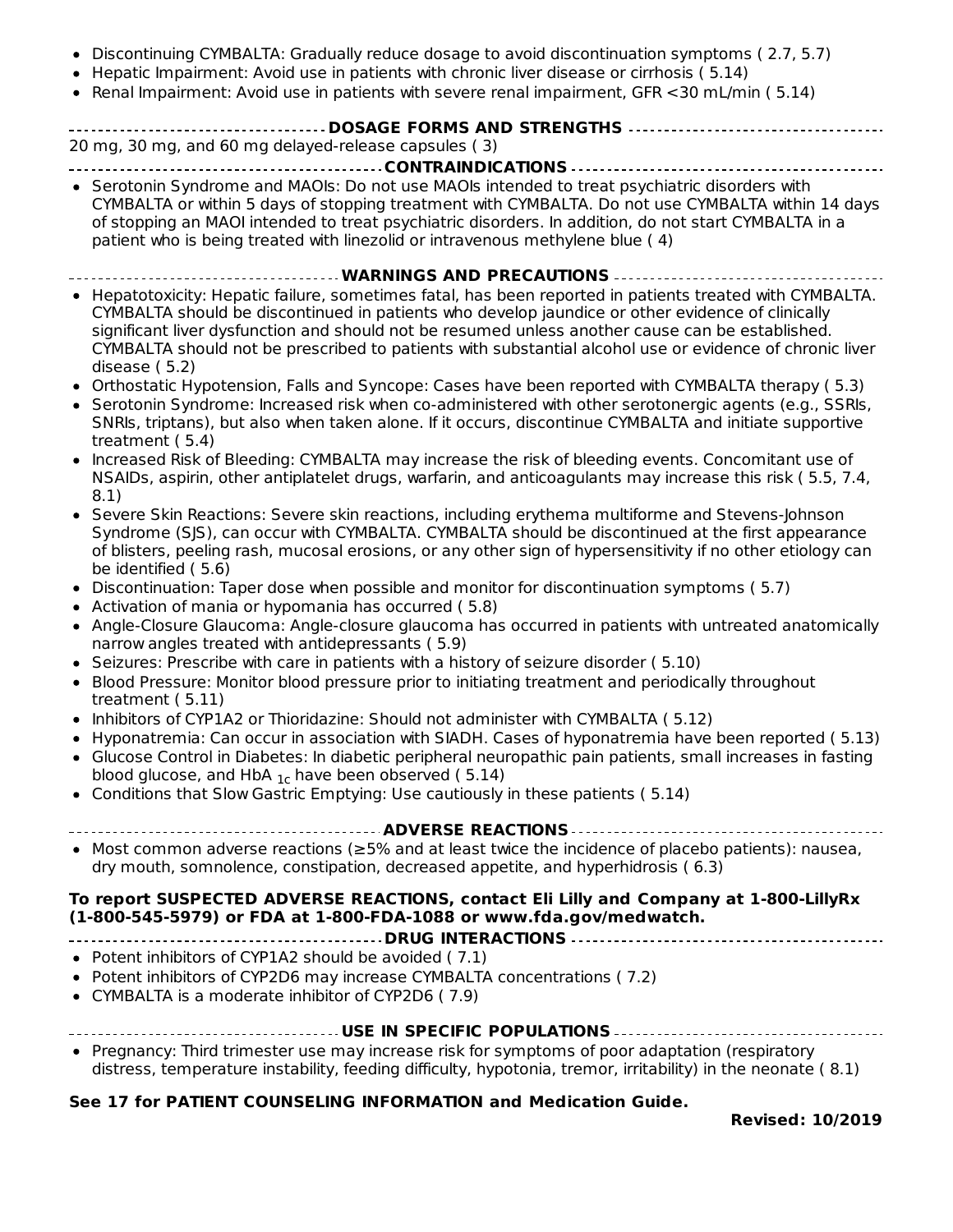## **FULL PRESCRIBING INFORMATION: CONTENTS\***

#### **WARNING: SUICIDAL THOUGHTS AND BEHAVIORS**

### **1 INDICATIONS AND USAGE**

#### **2 DOSAGE AND ADMINISTRATION**

2.1 Dosage for Treatment of Major Depressive Disorder

- 2.2 Dosage for Treatment of Generalized Anxiety Disorder
- 2.3 Dosage for Treatment of Diabetic Peripheral Neuropathic Pain
- 2.4 Dosage for Treatment of Fibromyalgia
- 2.5 Dosage for Treatment of Chronic Musculoskeletal Pain
- 2.6 Dosing in Special Populations
- 2.7 Discontinuing CYMBALTA

2.8 Switching a Patient to or from a Monoamine Oxidase Inhibitor (MAOI) Intended to Treat Psychiatric Disorders

2.9 Use of CYMBALTA with Other MAOIs such as Linezolid or Methylene Blue

### **3 DOSAGE FORMS AND STRENGTHS**

### **4 CONTRAINDICATIONS**

### **5 WARNINGS AND PRECAUTIONS**

5.1 Suicidal Thoughts and Behaviors in Children, Adolescents, and Young Adults

- 5.2 Hepatotoxicity
- 5.3 Orthostatic Hypotension, Falls and Syncope
- 5.4 Serotonin Syndrome
- 5.5 Increased Risk of Bleeding
- 5.6 Severe Skin Reactions
- 5.7 Discontinuation of Treatment with CYMBALTA
- 5.8 Activation of Mania/Hypomania
- 5.9 Angle-Closure Glaucoma
- 5.10 Seizures
- 5.11 Effect on Blood Pressure
- 5.12 Clinically Important Drug Interactions
- 5.13 Hyponatremia
- 5.14 Use in Patients with Concomitant Illness
- 5.15 Urinary Hesitation and Retention

### **6 ADVERSE REACTIONS**

- 6.1 Clinical Studies Experience
- 6.2 Postmarketing Experience

### **7 DRUG INTERACTIONS**

- 7.1 Inhibitors of CYP1A2
- 7.2 Inhibitors of CYP2D6
- 7.3 Dual Inhibition of CYP1A2 and CYP2D6
- 7.4 Drugs that Interfere with Hemostasis (e.g., NSAIDs, Aspirin, and Warfarin)
- 7.5 Lorazepam
- 7.6 Temazepam
- 7.7 Drugs that Affect Gastric Acidity
- 7.8 Drugs Metabolized by CYP1A2
- 7.9 Drugs Metabolized by CYP2D6
- 7.10 Drugs Metabolized by CYP2C9
- 7.11 Drugs Metabolized by CYP3A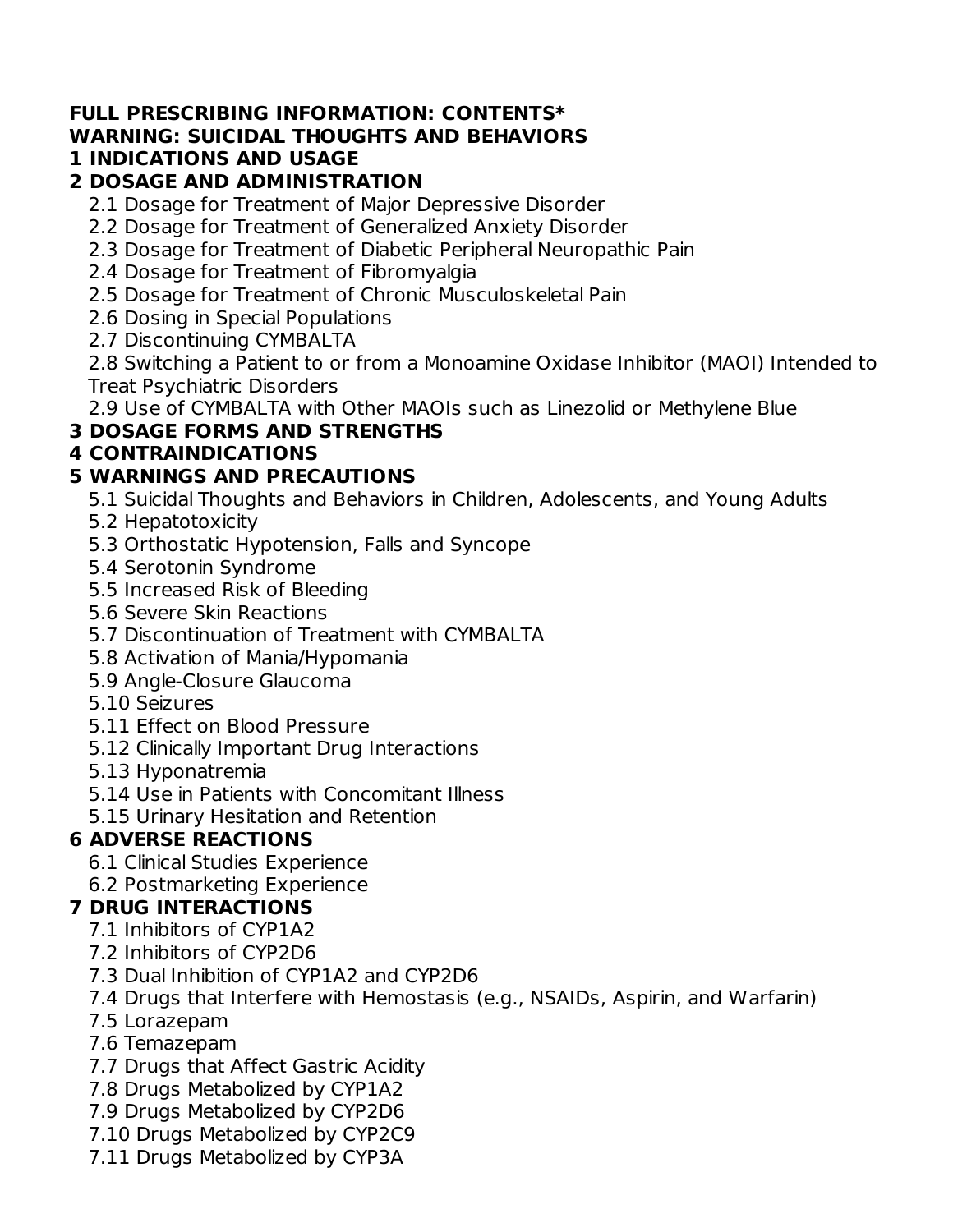- 7.12 Drugs Metabolized by CYP2C19
- 7.13 Monoamine Oxidase Inhibitors (MAOIs)
- 7.14 Serotonergic Drugs
- 7.15 Alcohol
- 7.16 CNS Drugs
- 7.17 Drugs Highly Bound to Plasma Protein

## **8 USE IN SPECIFIC POPULATIONS**

- 8.1 Pregnancy
- 8.2 Lactation
- 8.4 Pediatric Use
- 8.5 Geriatric Use
- 8.6 Gender
- 8.7 Smoking Status
- 8.8 Race
- 8.9 Hepatic Impairment
- 8.10 Severe Renal Impairment

# **9 DRUG ABUSE AND DEPENDENCE**

- 9.2 Abuse
- 9.3 Dependence

# **10 OVERDOSAGE**

- 10.1 Signs and Symptoms
- 10.2 Management of Overdose

### **11 DESCRIPTION**

### **12 CLINICAL PHARMACOLOGY**

- 12.1 Mechanism of Action
- 12.2 Pharmacodynamics
- 12.3 Pharmacokinetics

### **13 NONCLINICAL TOXICOLOGY**

13.1 Carcinogenesis, Mutagenesis, Impairment of Fertility

### **14 CLINICAL STUDIES**

- 14.1 Major Depressive Disorder
- 14.2 Generalized Anxiety Disorder
- 14.3 Diabetic Peripheral Neuropathic Pain
- 14.4 Fibromyalgia
- 14.5 Chronic Musculoskeletal Pain

### **16 HOW SUPPLIED/STORAGE AND HANDLING**

16.2 Storage and Handling

### **17 PATIENT COUNSELING INFORMATION**

\* Sections or subsections omitted from the full prescribing information are not listed.

### **FULL PRESCRIBING INFORMATION**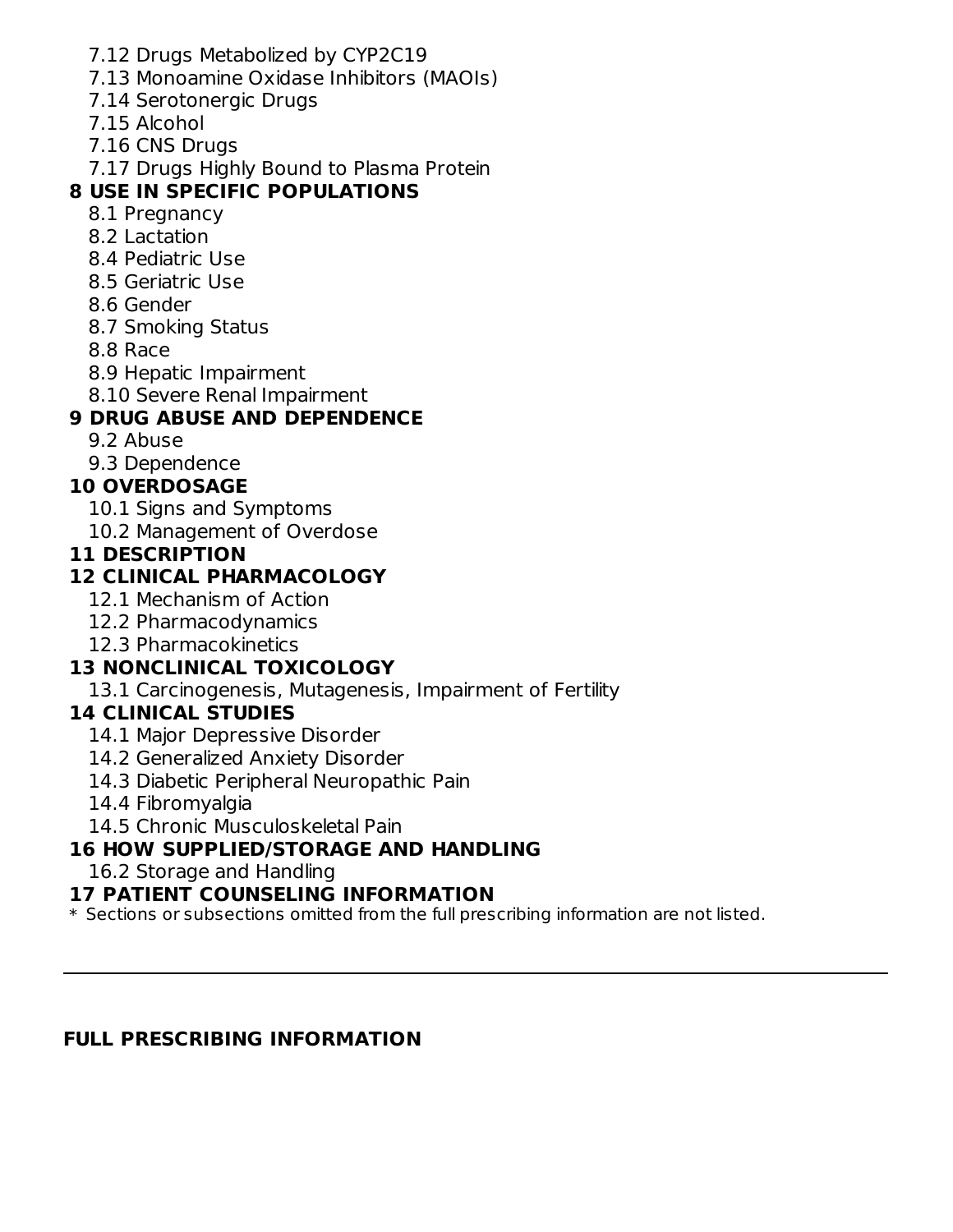### **WARNING: SUICIDAL THOUGHTS AND BEHAVIORS**

**Antidepressants increased the risk of suicidal thoughts and behavior in children, adolescents, and young adults in short-term studies. These studies did not show an increase in the risk of suicidal thoughts and behavior with antidepressant use in patients over age 24; there was a reduction in risk with antidepressant use in patients aged 65 and older [see Warnings and Precautions ( 5.1)] .**

**In patients of all ages who are started on antidepressant therapy, monitor closely for worsening, and for emergence of suicidal thoughts and behaviors. Advise families and caregivers of the need for close observation and communication with the prescriber [see Warnings and Precautions ( 5.1)] .**

### **1 INDICATIONS AND USAGE**

CYMBALTA  $\mathcal{R}$  is indicated for the treatment of:

- Major Depressive Disorder [see Clinical Studies (14.1)]
- Generalized Anxiety Disorder [see Clinical Studies (14.2)]
- Diabetic Peripheral Neuropathy [see Clinical Studies (14.3)]
- Fibromyalgia [see Clinical Studies (14.4)]
- Chronic Musculoskeletal Pain [see Clinical Studies (14.5)]

### **2 DOSAGE AND ADMINISTRATION**

Swallow CYMBALTA whole. Do not chew or crush. Do not open the capsule and sprinkle its contents on food or mix with liquids. All of these might affect the enteric coating. CYMBALTA can be given without regard to meals. If a dose of CYMBALTA is missed, take the missed dose as soon as it is remembered. If it is almost time for the next dose, skip the missed dose and take the next dose at the regular time. Do not take two doses of CYMBALTA at the same time.

### **2.1 Dosage for Treatment of Major Depressive Disorder**

Administer CYMBALTA at a total dose of 40 mg/day (given as 20 mg twice daily) to 60 mg/day (given either once daily or as 30 mg twice daily). For some patients, it may be desirable to start at 30 mg once daily for 1 week, to allow patients to adjust to the medication before increasing to 60 mg once daily. While a 120 mg/day dose was shown to be effective, there is no evidence that doses greater than 60 mg/day confer any additional benefits. The safety of doses above 120 mg/day has not been adequately evaluated. Periodically reassess to determine the need for maintenance treatment and the appropriate dose for such treatment [see Clinical Studies (14.1)].

### **2.2 Dosage for Treatment of Generalized Anxiety Disorder**

Adults — For most patients, initiate CYMBALTA 60 mg once daily. For some patients, it may be desirable to start at 30 mg once daily for 1 week, to allow patients to adjust to the medication before increasing to 60 mg once daily. While a 120 mg once daily dose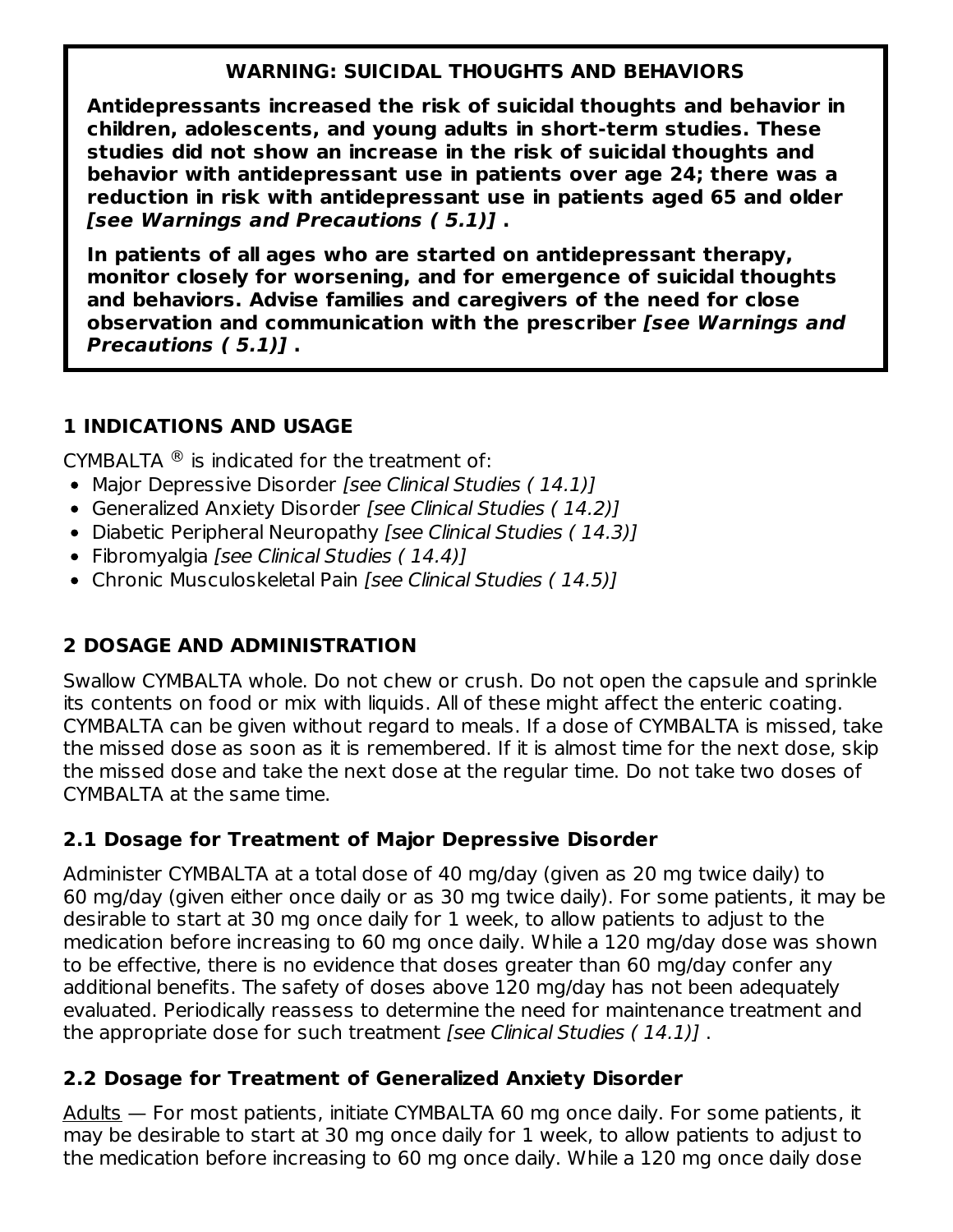was shown to be effective, there is no evidence that doses greater than 60 mg/day confer additional benefit. Nevertheless, if a decision is made to increase the dose beyond 60 mg once daily, increase dose in increments of 30 mg once daily. The safety of doses above 120 mg once daily has not been adequately evaluated. Periodically reassess to determine the continued need for maintenance treatment and the appropriate dose for such treatment [see Clinical Studies (14.2)].

Elderly — Initiate CYMBALTA at a dose of 30 mg once daily for 2 weeks before considering an increase to the target dose of 60 mg. Thereafter, patients may benefit from doses above 60 mg once daily. If a decision is made to increase the dose beyond 60 mg once daily, increase dose in increments of 30 mg once daily. The maximum dose studied was 120 mg per day. Safety of doses above 120 mg once daily has not been adequately evaluated [see Clinical Studies (14.2)].

Children and Adolescents (7 to 17 years of age) — Initiate CYMBALTA at a dose of 30 mg once daily for 2 weeks before considering an increase to 60 mg. The recommended dose range is 30 to 60 mg once daily. Some patients may benefit from doses above 60 mg once daily. If a decision is made to increase the dose beyond 60 mg once daily, increase dose in increments of 30 mg once daily. The maximum dose studied was 120 mg per day. The safety of doses above 120 mg once daily has not been evaluated [see Clinical Studies ( 14.2)] .

### **2.3 Dosage for Treatment of Diabetic Peripheral Neuropathic Pain**

Administer CYMBALTA 60 mg once daily. There is no evidence that doses higher than 60 mg confer additional significant benefit and the higher dose is clearly less well tolerated *[see Clinical Studies (14.3)]*. For patients for whom tolerability is a concern, a lower starting dose may be considered.

Since diabetes is frequently complicated by renal disease, consider a lower starting dose and gradual increase in dose for patients with renal impairment [see Dosage and Administration ( 2.6), Use in Specific Populations ( 8.10), and Clinical Pharmacology (  $12.3)1$ .

### **2.4 Dosage for Treatment of Fibromyalgia**

Administer CYMBALTA 60 mg once daily. Begin treatment at 30 mg once daily for 1 week, to allow patients to adjust to the medication before increasing to 60 mg once daily. Some patients may respond to the starting dose. There is no evidence that doses greater than 60 mg/day confer additional benefit, even in patients who do not respond to a 60 mg dose, and higher doses are associated with a higher rate of adverse reactions [see Clinical Studies ( 14.4)] .

### **2.5 Dosage for Treatment of Chronic Musculoskeletal Pain**

Administer CYMBALTA 60 mg once daily. Begin treatment at 30 mg for one week, to allow patients to adjust to the medication before increasing to 60 mg once daily. There is no evidence that higher doses confer additional benefit, even in patients who do not respond to a 60 mg dose, and higher doses are associated with a higher rate of adverse reactions [see Clinical Studies ( 14.5)] .

### **2.6 Dosing in Special Populations**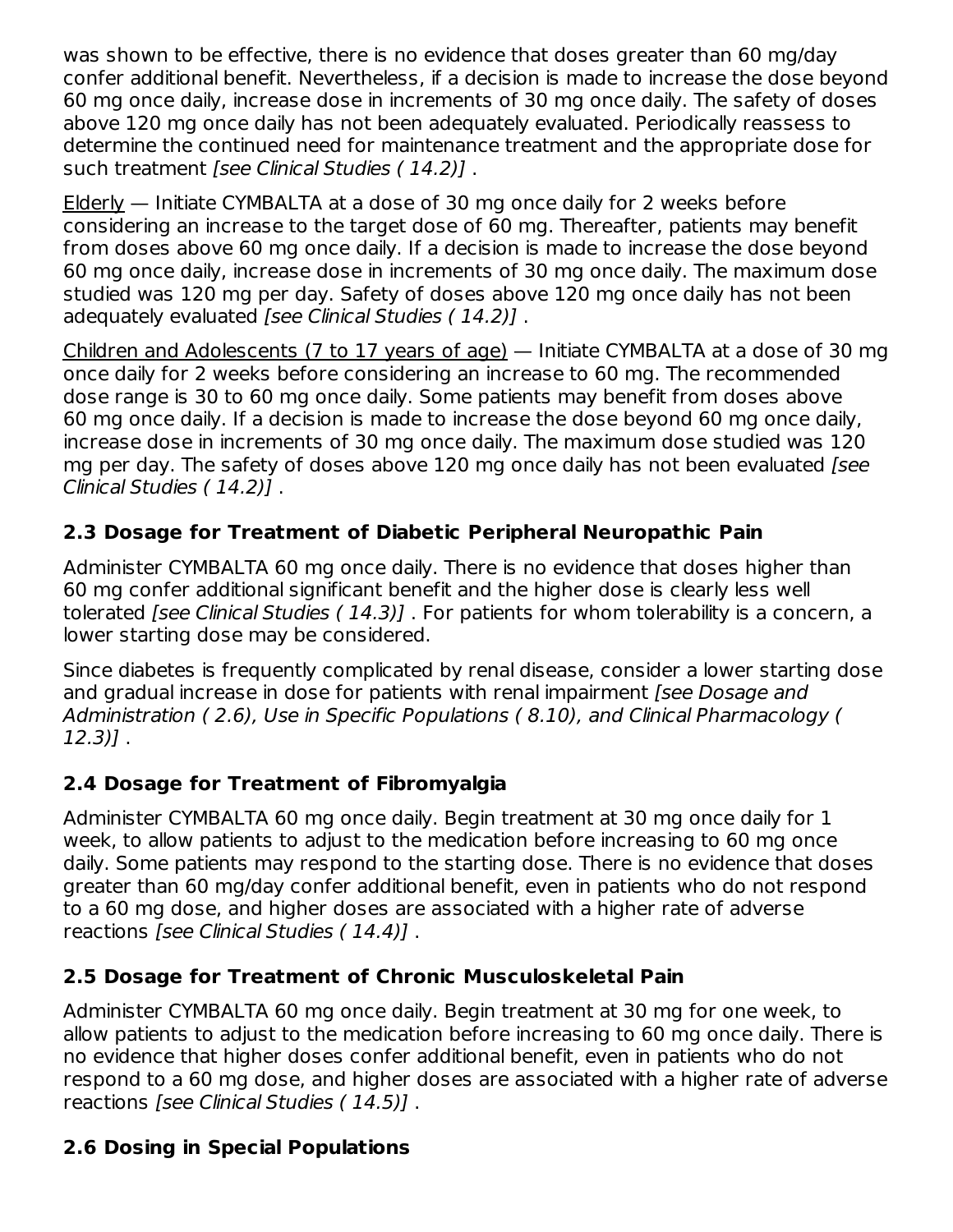Hepatic Impairment — Avoid use in patients with chronic liver disease or cirrhosis [see Warnings and Precautions ( 5.14) and Use in Specific Populations ( 8.9)] .

Severe Renal Impairment — Avoid use in patients with severe renal impairment, GFR <30 mL/min [see Warnings and Precautions ( 5.14) and Use in Specific Populations ( 8.10)] .

# **2.7 Discontinuing CYMBALTA**

Adverse reactions after discontinuation of CYMBALTA, after abrupt or tapered discontinuation, include: dizziness, headache, nausea, diarrhea, paresthesia, irritability, vomiting, insomnia, anxiety, hyperhidrosis, and fatigue. A gradual reduction in dosage rather than abrupt cessation is recommended whenever possible [see Warnings and Precautions ( 5.7)] .

### **2.8 Switching a Patient to or from a Monoamine Oxidase Inhibitor (MAOI) Intended to Treat Psychiatric Disorders**

At least 14 days should elapse between discontinuation of an MAOI intended to treat psychiatric disorders and initiation of therapy with CYMBALTA. Conversely, at least 5 days should be allowed after stopping CYMBALTA before starting an MAOI intended to treat psychiatric disorders [see Contraindications ( 4)].

# **2.9 Use of CYMBALTA with Other MAOIs such as Linezolid or Methylene Blue**

Do not start CYMBALTA in a patient who is being treated with linezolid or intravenous methylene blue because there is an increased risk of serotonin syndrome. In a patient who requires more urgent treatment of a psychiatric condition, other interventions, including hospitalization, should be considered [see Contraindications ( 4)].

In some cases, a patient already receiving CYMBALTA therapy may require urgent treatment with linezolid or intravenous methylene blue. If acceptable alternatives to linezolid or intravenous methylene blue treatment are not available and the potential benefits of linezolid or intravenous methylene blue treatment are judged to outweigh the risks of serotonin syndrome in a particular patient, CYMBALTA should be stopped promptly, and linezolid or intravenous methylene blue can be administered. The patient should be monitored for symptoms of serotonin syndrome for 5 days or until 24 hours after the last dose of linezolid or intravenous methylene blue, whichever comes first. Therapy with CYMBALTA may be resumed 24 hours after the last dose of linezolid or intravenous methylene blue [see Warnings and Precautions ( 5.4)] .

The risk of administering methylene blue by non-intravenous routes (such as oral tablets or by local injection) or in intravenous doses much lower than 1 mg/kg with CYMBALTA is unclear. The clinician should, nevertheless, be aware of the possibility of emergent symptoms of serotonin syndrome with such use *[see Warnings and Precautions (5.4)]*.

# **3 DOSAGE FORMS AND STRENGTHS**

CYMBALTA is available as delayed release capsules:

- 20 mg opaque green capsules imprinted with "Lilly 3235 20mg"
- 30 mg opaque white and blue capsules imprinted with "Lilly 3240 30mg"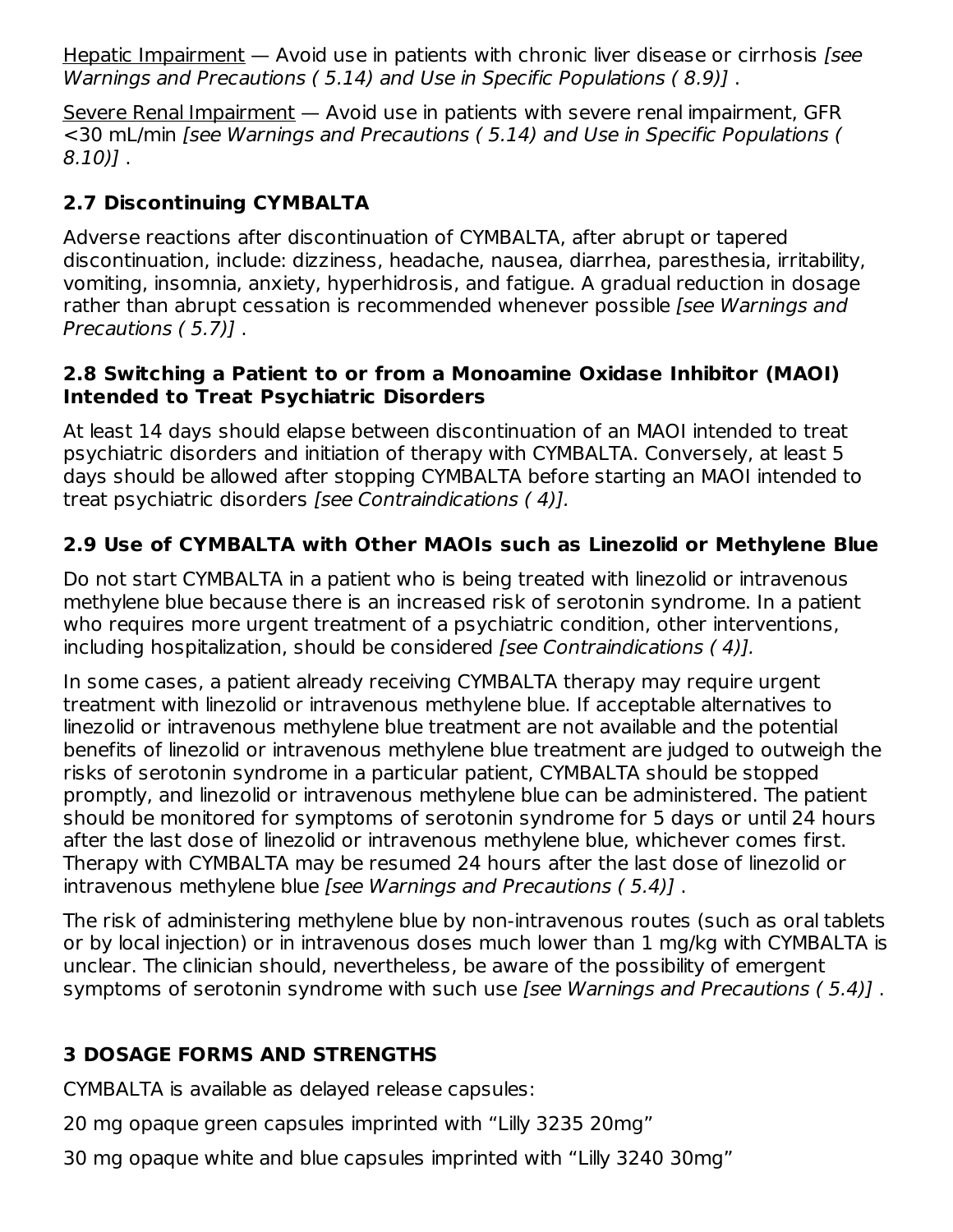60 mg opaque green and blue capsules imprinted with "Lilly 3270 60mg"

### **4 CONTRAINDICATIONS**

Monoamine Oxidase Inhibitors (MAOIs) — The use of MAOIs intended to treat psychiatric disorders with CYMBALTA or within 5 days of stopping treatment with CYMBALTA is contraindicated because of an increased risk of serotonin syndrome. The use of CYMBALTA within 14 days of stopping an MAOI intended to treat psychiatric disorders is also contraindicated [see Dosage and Administration ( 2.8) and Warnings and Precautions ( 5.4)] .

Starting CYMBALTA in a patient who is being treated with MAOIs such as linezolid or intravenous methylene blue is also contraindicated because of an increased risk of serotonin syndrome [see Dosage and Administration ( 2.9) and Warnings and Precautions ( 5.4)] .

### **5 WARNINGS AND PRECAUTIONS**

#### **5.1 Suicidal Thoughts and Behaviors in Children, Adolescents, and Young Adults**

Patients with major depressive disorder (MDD), both adult and pediatric, may experience worsening of their depression and/or the emergence of suicidal ideation and behavior (suicidality) or unusual changes in behavior, whether or not they are taking antidepressant medications, and this risk may persist until significant remission occurs. Suicide is a known risk of depression and certain other psychiatric disorders, and these disorders themselves are the strongest predictors of suicide. There has been a longstanding concern, however, that antidepressants may have a role in inducing worsening of depression and the emergence of suicidality in certain patients during the early phases of treatment.

Pooled analyses of short-term placebo-controlled trials of antidepressant drugs (SSRIs and others) showed that these drugs increase the risk of suicidal thinking and behavior (suicidality) in children, adolescents, and young adults (ages 18-24) with major depressive disorder (MDD) and other psychiatric disorders. Short-term studies did not show an increase in the risk of suicidality with antidepressants compared to placebo in adults beyond age 24; there was a reduction with antidepressants compared to placebo in adults aged 65 and older.

The pooled analyses of placebo-controlled trials in children and adolescents with MDD, obsessive compulsive disorder (OCD), or other psychiatric disorders included a total of 24 short-term trials of 9 antidepressant drugs in over 4400 patients. The pooled analyses of placebo-controlled trials in adults with MDD or other psychiatric disorders included a total of 295 short-term trials (median duration of 2 months) of 11 antidepressant drugs in over 77,000 patients. There was considerable variation in risk of suicidality among drugs, but a tendency toward an increase in the younger patients for almost all drugs studied. There were differences in absolute risk of suicidality across the different indications, with the highest incidence in MDD. The risk of differences (drug vs placebo), however, were relatively stable within age strata and across indications. These risk differences (drug-placebo difference in the number of cases of suicidality per 1000 patients treated) are provided in Table 1.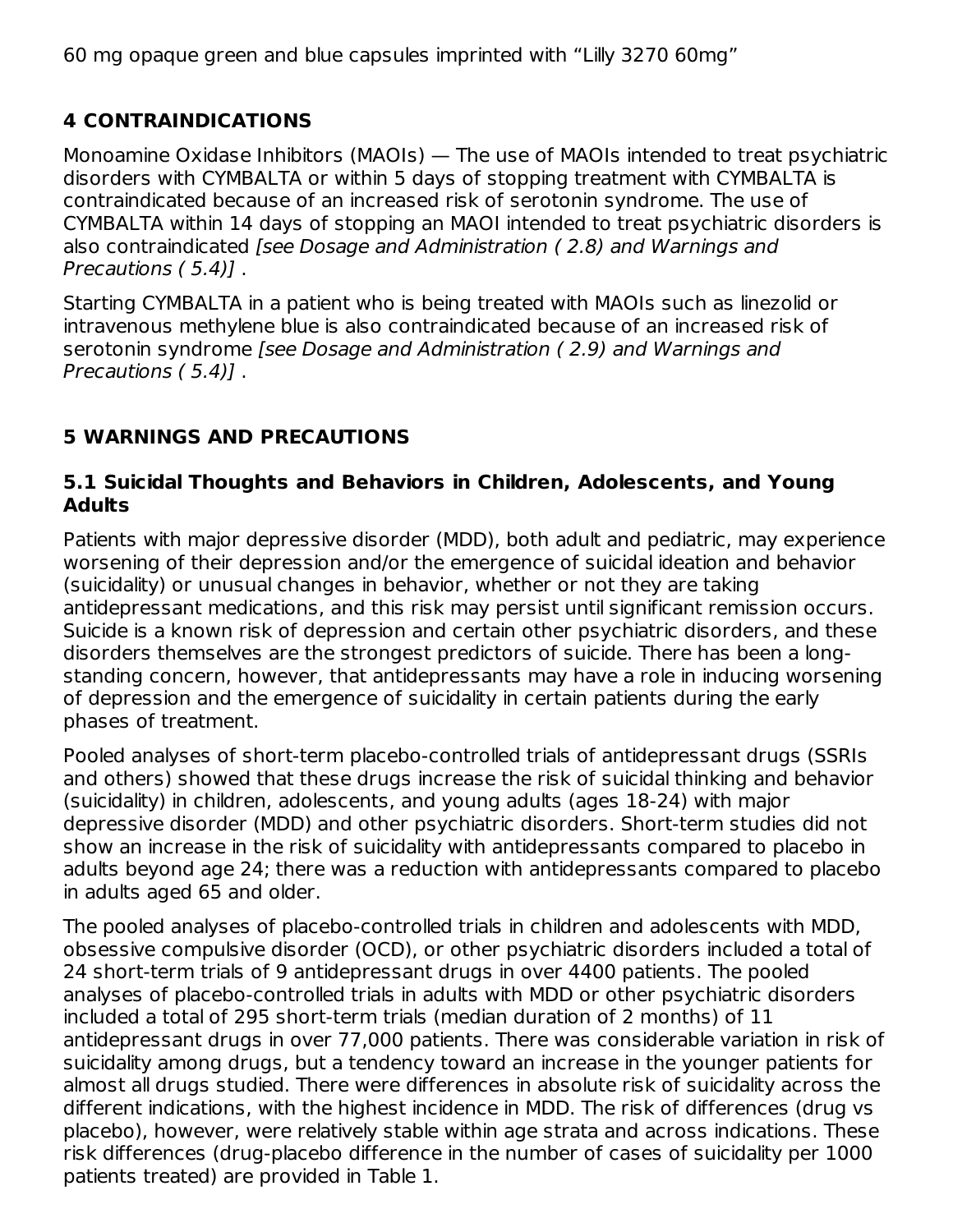| <b>Age Range</b> | <b>Drug-Placebo Difference in Number of</b><br><b>Cases of Suicidality per 1000 Patients</b><br><b>Treated</b> |
|------------------|----------------------------------------------------------------------------------------------------------------|
|                  | Increases Compared to Placebo                                                                                  |
| < 18             | 14 additional cases                                                                                            |
| 18-24            | 5 additional cases                                                                                             |
|                  | Decreases Compared to Placebo                                                                                  |
| $25 - 64$        | 1 fewer case                                                                                                   |
| $\geq 65$        | 6 fewer cases                                                                                                  |

**Table 1**

No suicides occurred in any of the pediatric trials. There were suicides in the adult trials, but the number was not sufficient to reach any conclusion about drug effect on suicide.

It is unknown whether the suicidality risk extends to longer-term use, i.e., beyond several months. However, there is substantial evidence from placebo-controlled maintenance trials in adults with depression that the use of antidepressants can delay the recurrence of depression.

All patients being treated with antidepressants for any indication should be monitored appropriately and observed closely for clinical worsening, suicidality, and unusual changes in behavior, especially during the initial few months of a course of drug therapy, or at times of dose changes, either increases or decreases.

The following symptoms, anxiety, agitation, panic attacks, insomnia, irritability, hostility, aggressiveness, impulsivity, akathisia (psychomotor restlessness), hypomania, and mania, have been reported in adult and pediatric patients being treated with antidepressants for major depressive disorder as well as for other indications, both psychiatric and nonpsychiatric. Although a causal link between the emergence of such symptoms and either the worsening of depression and/or the emergence of suicidal impulses has not been established, there is concern that such symptoms may represent precursors to emerging suicidality.

Consideration should be given to changing the therapeutic regimen, including possibly discontinuing the medication, in patients whose depression is persistently worse, or who are experiencing emergent suicidality or symptoms that might be precursors to worsening depression or suicidality, especially if these symptoms are severe, abrupt in onset, or were not part of the patient's presenting symptoms.

If the decision has been made to discontinue treatment, medication should be tapered, as rapidly as is feasible, but with recognition that discontinuation can be associated with certain symptoms [see Dosage and Administration ( 2.7) and Warnings and Precautions ( 5.7) for descriptions of the risks of discontinuation of CYMBALTA] .

Families and caregivers of patients being treated with antidepressants for major depressive disorder or other indications, both psychiatric and nonpsychiatric, should be alerted about the need to monitor patients for the emergence of agitation, irritability, unusual changes in behavior, and the other symptoms described above, as well as the emergence of suicidality, and to report such symptoms immediately to health care providers. Such monitoring should include daily observation by families and caregivers.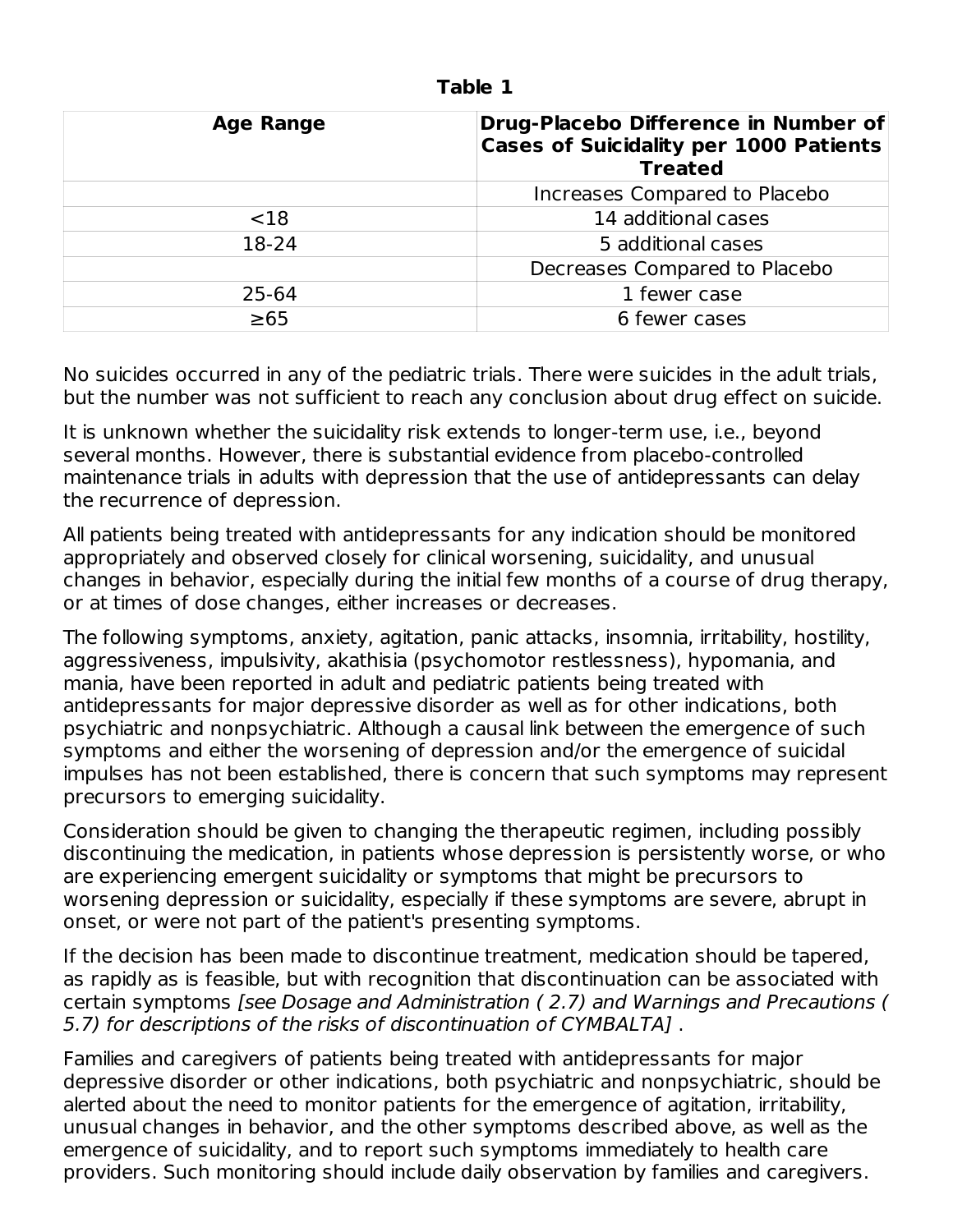Prescriptions for CYMBALTA should be written for the smallest quantity of capsules consistent with good patient management, in order to reduce the risk of overdose.

**Screening Patients for Bipolar Disorder** — A major depressive episode may be the initial presentation of bipolar disorder. It is generally believed (though not established in controlled trials) that treating such an episode with an antidepressant alone may increase the likelihood of precipitation of a mixed/manic episode in patients at risk for bipolar disorder. Whether any of the symptoms described above represent such a conversion is unknown. However, prior to initiating treatment with an antidepressant, patients with depressive symptoms should be adequately screened to determine if they are at risk for bipolar disorder; such screening should include a detailed psychiatric history, including a family history of suicide, bipolar disorder, and depression. It should be noted that CYMBALTA is not approved for use in treating bipolar depression.

### **5.2 Hepatotoxicity**

There have been reports of hepatic failure, sometimes fatal, in patients treated with CYMBALTA. These cases have presented as hepatitis with abdominal pain, hepatomegaly, and elevation of transaminase levels to more than twenty times the upper limit of normal with or without jaundice, reflecting a mixed or hepatocellular pattern of liver injury. CYMBALTA should be discontinued in patients who develop jaundice or other evidence of clinically significant liver dysfunction and should not be resumed unless another cause can be established.

Cases of cholestatic jaundice with minimal elevation of transaminase levels have also been reported. Other postmarketing reports indicate that elevated transaminases, bilirubin, and alkaline phosphatase have occurred in patients with chronic liver disease or cirrhosis.

CYMBALTA increased the risk of elevation of serum transaminase levels in development program clinical trials. Liver transaminase elevations resulted in the discontinuation of 0.3% (92/34,756) of CYMBALTA-treated patients. In most patients, the median time to detection of the transaminase elevation was about two months. In adult placebocontrolled trials in any indication, for patients with normal and abnormal baseline ALT values, elevation of ALT >3 times the upper limit of normal occurred in 1.25% (144/11,496) of CYMBALTA-treated patients compared to 0.45% (39/8716) of placebotreated patients. In adult placebo-controlled studies using a fixed dose design, there was evidence of a dose response relationship for ALT and AST elevation of >3 times the upper limit of normal and >5 times the upper limit of normal, respectively.

Because it is possible that CYMBALTA and alcohol may interact to cause liver injury or that CYMBALTA may aggravate pre-existing liver disease, CYMBALTA should not be prescribed to patients with substantial alcohol use or evidence of chronic liver disease.

### **5.3 Orthostatic Hypotension, Falls and Syncope**

Orthostatic hypotension, falls and syncope have been reported with therapeutic doses of CYMBALTA. Syncope and orthostatic hypotension tend to occur within the first week of therapy but can occur at any time during CYMBALTA treatment, particularly after dose increases. The risk of falling appears to be related to the degree of orthostatic decrease in blood pressure as well as other factors that may increase the underlying risk of falls.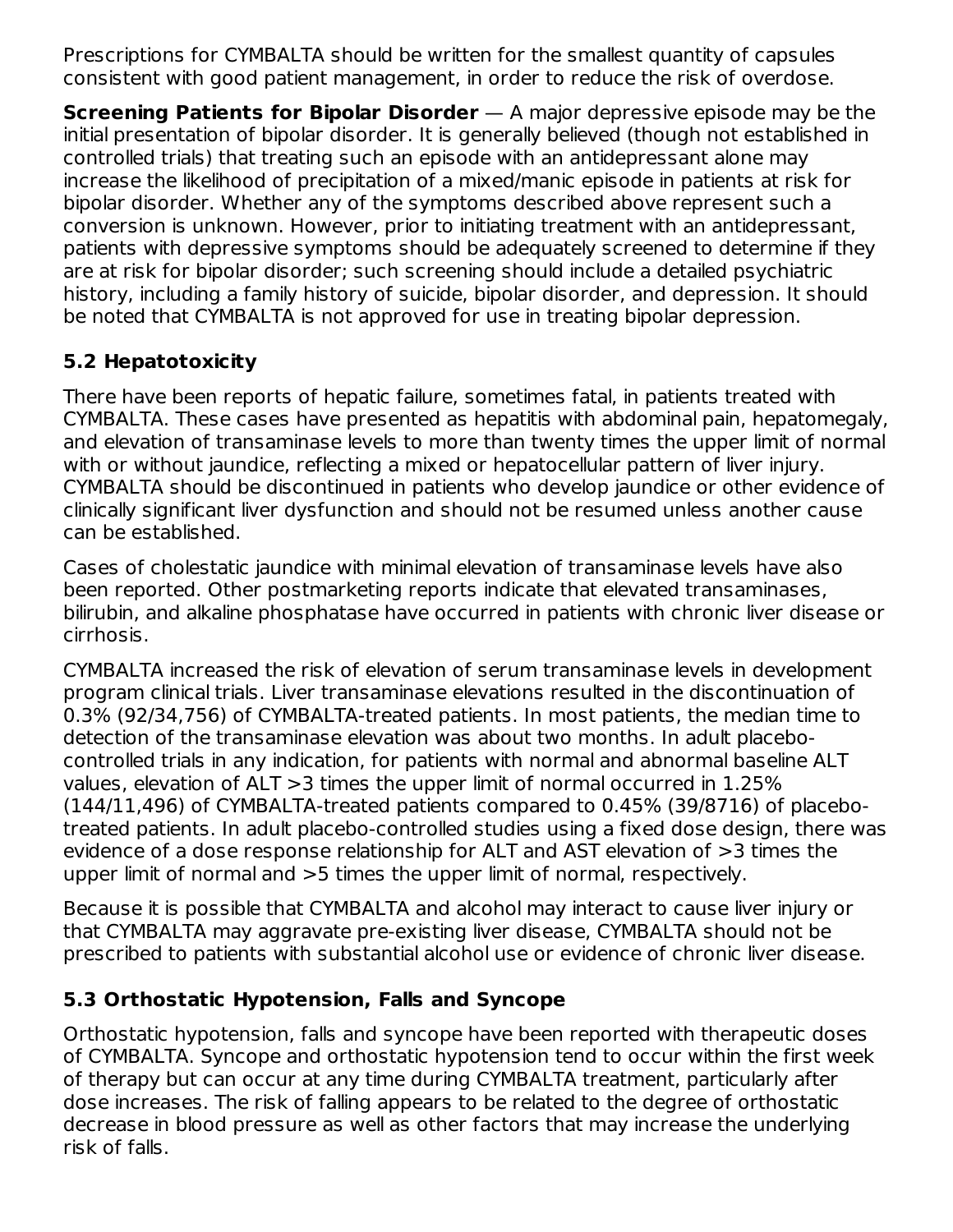In an analysis of patients from all placebo-controlled trials, patients treated with CYMBALTA reported a higher rate of falls compared to patients treated with placebo. Risk appears to be related to the presence of orthostatic decrease in blood pressure. The risk of blood pressure decreases may be greater in patients taking concomitant medications that induce orthostatic hypotension (such as antihypertensives) or are potent CYP1A2 inhibitors [see Warnings and Precautions ( 5.12) and Drug Interactions ( 7.1)] and in patients taking CYMBALTA at doses above 60 mg daily. Consideration should be given to dose reduction or discontinuation of CYMBALTA in patients who experience symptomatic orthostatic hypotension, falls and/or syncope during CYMBALTA therapy.

Risk of falling also appeared to be proportional to a patient's underlying risk for falls and appeared to increase steadily with age. As elderly patients tend to have a higher underlying risk for falls due to a higher prevalence of risk factors such as use of multiple medications, medical comorbidities and gait disturbances, the impact of increasing age by itself is unclear. Falls with serious consequences including bone fractures and hospitalizations have been reported [see Adverse Reactions ( 6.10) and Patient Counseling Information ( 17)] .

### **5.4 Serotonin Syndrome**

The development of a potentially life-threatening serotonin syndrome has been reported with SNRIs and SSRIs, including CYMBALTA, alone but particularly with concomitant use of other serotonergic drugs (including triptans, tricyclic antidepressants, fentanyl, lithium, tramadol, tryptophan, buspirone, amphetamines, and St. John's Wort) and with drugs that impair metabolism of serotonin (in particular, MAOIs, both those intended to treat psychiatric disorders and also others, such as linezolid and intravenous methylene blue).

Serotonin syndrome symptoms may include mental status changes (e.g., agitation, hallucinations, delirium, and coma), autonomic instability (e.g., tachycardia, labile blood pressure, dizziness, diaphoresis, flushing, hyperthermia), neuromuscular symptoms (e.g., tremor, rigidity, myoclonus, hyperreflexia, incoordination), seizures, and/or gastrointestinal symptoms (e.g., nausea, vomiting, diarrhea). Patients should be monitored for the emergence of serotonin syndrome.

The concomitant use of CYMBALTA with MAOIs intended to treat psychiatric disorders is contraindicated. CYMBALTA should also not be started in a patient who is being treated with MAOIs such as linezolid or intravenous methylene blue. All reports with methylene blue that provided information on the route of administration involved intravenous administration in the dose range of 1 mg/kg to 8 mg/kg. No reports involved the administration of methylene blue by other routes (such as oral tablets or local tissue injection) or at lower doses. There may be circumstances when it is necessary to initiate treatment with an MAOI such as linezolid or intravenous methylene blue in a patient taking CYMBALTA. CYMBALTA should be discontinued before initiating treatment with the MAOI [see Dosage and Administration ( 2.8, 2.9), and Contraindications ( 4)].

If concomitant use of CYMBALTA with other serotonergic drugs including triptans, tricyclic antidepressants, fentanyl, lithium, tramadol, buspirone, tryptophan, amphetamines, and St. John's Wort is clinically warranted, patients should be made aware of a potential increased risk for serotonin syndrome, particularly during treatment initiation and dose increases. Treatment with CYMBALTA and any concomitant serotonergic agents, should be discontinued immediately if the above events occur and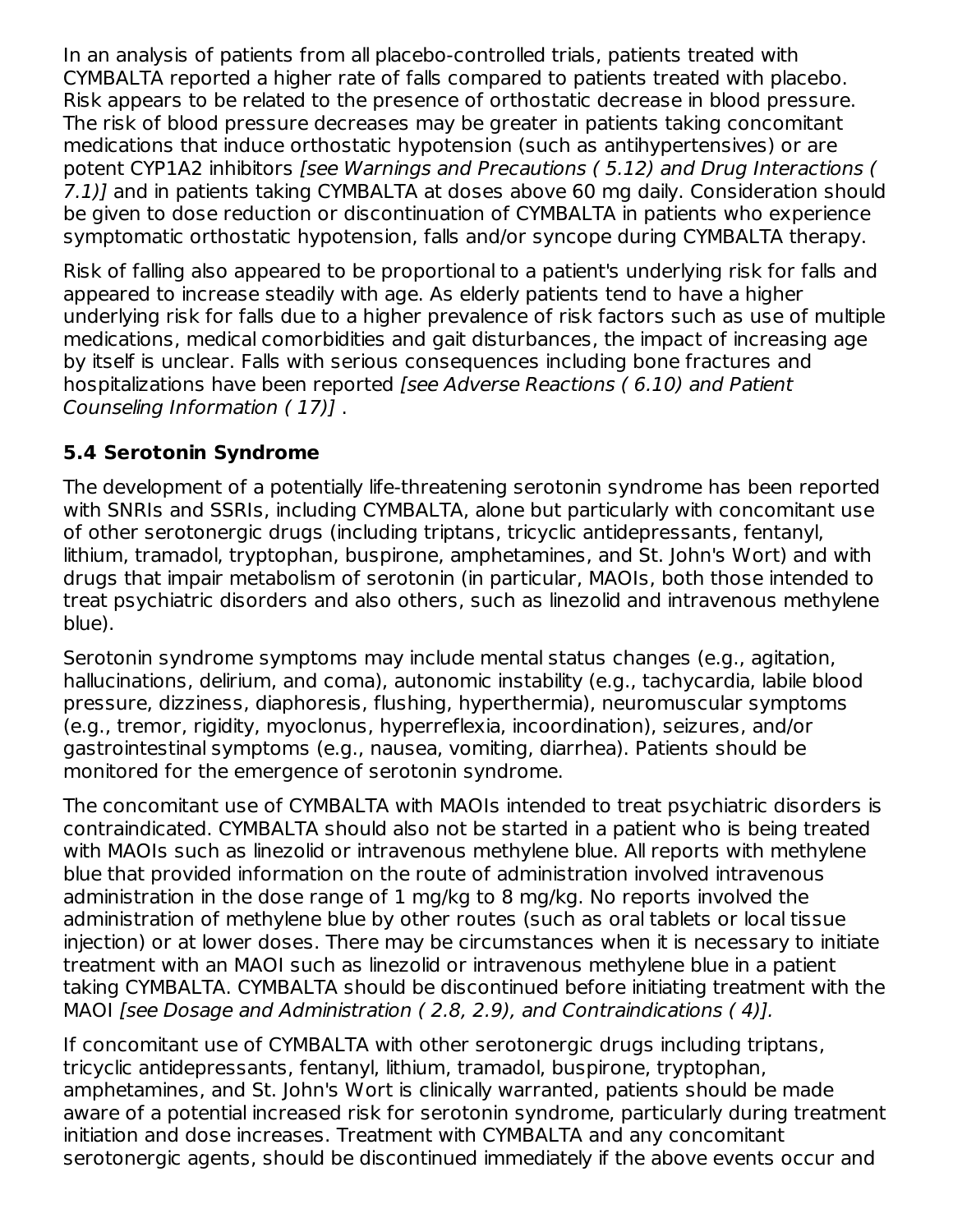supportive symptomatic treatment should be initiated.

# **5.5 Increased Risk of Bleeding**

Drugs that interfere with serotonin reuptake inhibition, including CYMBALTA, may increase the risk of bleeding events. Case reports and epidemiological studies (casecontrol and cohort design) have demonstrated an association between use of drugs that interfere with serotonin reuptake and the occurrence of gastrointestinal bleeding. A post-marketing study showed a higher incidence of postpartum hemorrhage in mothers taking duloxetine. Other bleeding events related to SSRI and SNRI use have ranged from ecchymoses, hematomas, epistaxis, and petechiae to life-threatening hemorrhages. Concomitant use of aspirin, nonsteroidal anti-inflammatory drugs (NSAIDs), warfarin, and other anti-coagulants may add to this risk. Drugs that interfere with serotonin reuptake inhibition, including CYMBALTA, may increase the risk of bleeding events. Case reports and epidemiological studies (case-control and cohort design) have demonstrated an association between use of drugs that interfere with serotonin reuptake and the occurrence of gastrointestinal bleeding. A post-marketing study showed a higher incidence of postpartum hemorrhage in mothers taking duloxetine. Other bleeding events related to SSRI and SNRI use have ranged from ecchymoses, hematomas, epistaxis, and petechiae to life-threatening hemorrhages. Concomitant use of aspirin, nonsteroidal anti-inflammatory drugs (NSAIDs), warfarin, and other anticoagulants may add to this risk.

Inform patients about the risk of bleeding associated with the concomitant use of CYMBALTA and NSAIDs, aspirin, or other drugs that affect coagulation . Inform patients about the risk of bleeding associated with the concomitant use of CYMBALTA and NSAIDs, aspirin, or other drugs that affect coagulation *[see Drug Interactions (7.4)]*.

### **5.6 Severe Skin Reactions**

Severe skin reactions, including erythema multiforme and Stevens-Johnson Syndrome (SJS), can occur with CYMBALTA. The reporting rate of SJS associated with CYMBALTA use exceeds the general population background incidence rate for this serious skin reaction (1 to 2 cases per million person years). The reporting rate is generally accepted to be an underestimate due to underreporting.

CYMBALTA should be discontinued at the first appearance of blisters, peeling rash, mucosal erosions, or any other sign of hypersensitivity if no other etiology can be identified.

### **5.7 Discontinuation of Treatment with CYMBALTA**

Discontinuation symptoms have been systematically evaluated in patients taking CYMBALTA. Following abrupt or tapered discontinuation in adult placebo-controlled clinical trials, the following symptoms occurred at 1% or greater and at a significantly higher rate in CYMBALTA-treated patients compared to those discontinuing from placebo: dizziness, headache, nausea, diarrhea, paresthesia, irritability, vomiting, insomnia, anxiety, hyperhidrosis, and fatigue.

During marketing of other SSRIs and SNRIs (serotonin and norepinephrine reuptake inhibitors), there have been spontaneous reports of adverse events occurring upon discontinuation of these drugs, particularly when abrupt, including the following: dysphoric mood, irritability, agitation, dizziness, sensory disturbances (e.g., paresthesias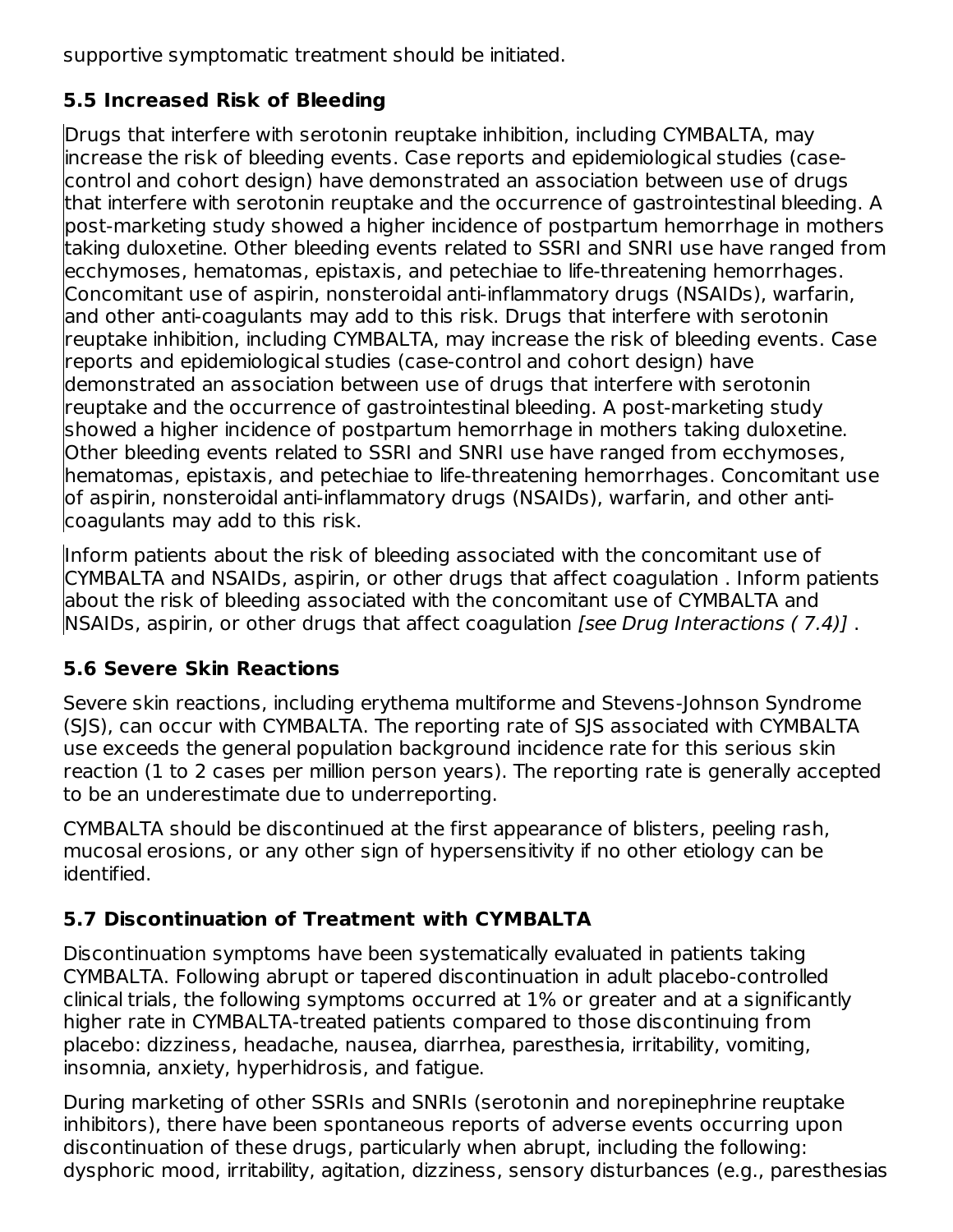such as electric shock sensations), anxiety, confusion, headache, lethargy, emotional lability, insomnia, hypomania, tinnitus, and seizures. Although these events are generally self-limiting, some have been reported to be severe.

Patients should be monitored for these symptoms when discontinuing treatment with CYMBALTA. A gradual reduction in the dose rather than abrupt cessation is recommended whenever possible. If intolerable symptoms occur following a decrease in the dose or upon discontinuation of treatment, then resuming the previously prescribed dose may be considered. Subsequently, the physician may continue decreasing the dose but at a more gradual rate [see Dosage and Administration ( 2.7)] .

### **5.8 Activation of Mania/Hypomania**

In adult placebo-controlled trials in patients with major depressive disorder, activation of mania or hypomania was reported in 0.1% (4/3779) of CYMBALTA-treated patients and 0.04% (1/2536) of placebo-treated patients. No activation of mania or hypomania was reported in DPNP, GAD, fibromyalgia, or chronic musculoskeletal pain placebo-controlled trials. Activation of mania or hypomania has been reported in a small proportion of patients with mood disorders who were treated with other marketed drugs effective in the treatment of major depressive disorder. As with these other agents, CYMBALTA should be used cautiously in patients with a history of mania.

### **5.9 Angle-Closure Glaucoma**

The pupillary dilation that occurs following use of many antidepressant drugs including CYMBALTA may trigger an angle closure attack in a patient with anatomically narrow angles who does not have a patent iridectomy.

### **5.10 Seizures**

CYMBALTA has not been systematically evaluated in patients with a seizure disorder, and such patients were excluded from clinical studies. In adult placebo-controlled clinical trials, seizures/convulsions occurred in 0.02% (3/12,722) of patients treated with CYMBALTA and 0.01% (1/9513) of patients treated with placebo. CYMBALTA should be prescribed with care in patients with a history of a seizure disorder.

### **5.11 Effect on Blood Pressure**

In adult placebo-controlled clinical trials across indications from baseline to endpoint, CYMBALTA treatment was associated with mean increases of 0.5 mm Hg in systolic blood pressure and 0.8 mm Hg in diastolic blood pressure compared to mean decreases of 0.6 mm Hg systolic and 0.3 mm Hg diastolic in placebo-treated patients. There was no significant difference in the frequency of sustained (3 consecutive visits) elevated blood pressure. In a clinical pharmacology study designed to evaluate the effects of CYMBALTA on various parameters, including blood pressure at supratherapeutic doses with an accelerated dose titration, there was evidence of increases in supine blood pressure at doses up to 200 mg twice daily. At the highest 200 mg twice daily dose, the increase in mean pulse rate was 5.0 to 6.8 beats and increases in mean blood pressure were 4.7 to 6.8 mm Hg (systolic) and 4.5 to 7 mm Hg (diastolic) up to 12 hours after dosing.

Blood pressure should be measured prior to initiating treatment and periodically measured throughout treatment [see Adverse Reactions ( 6.7)] .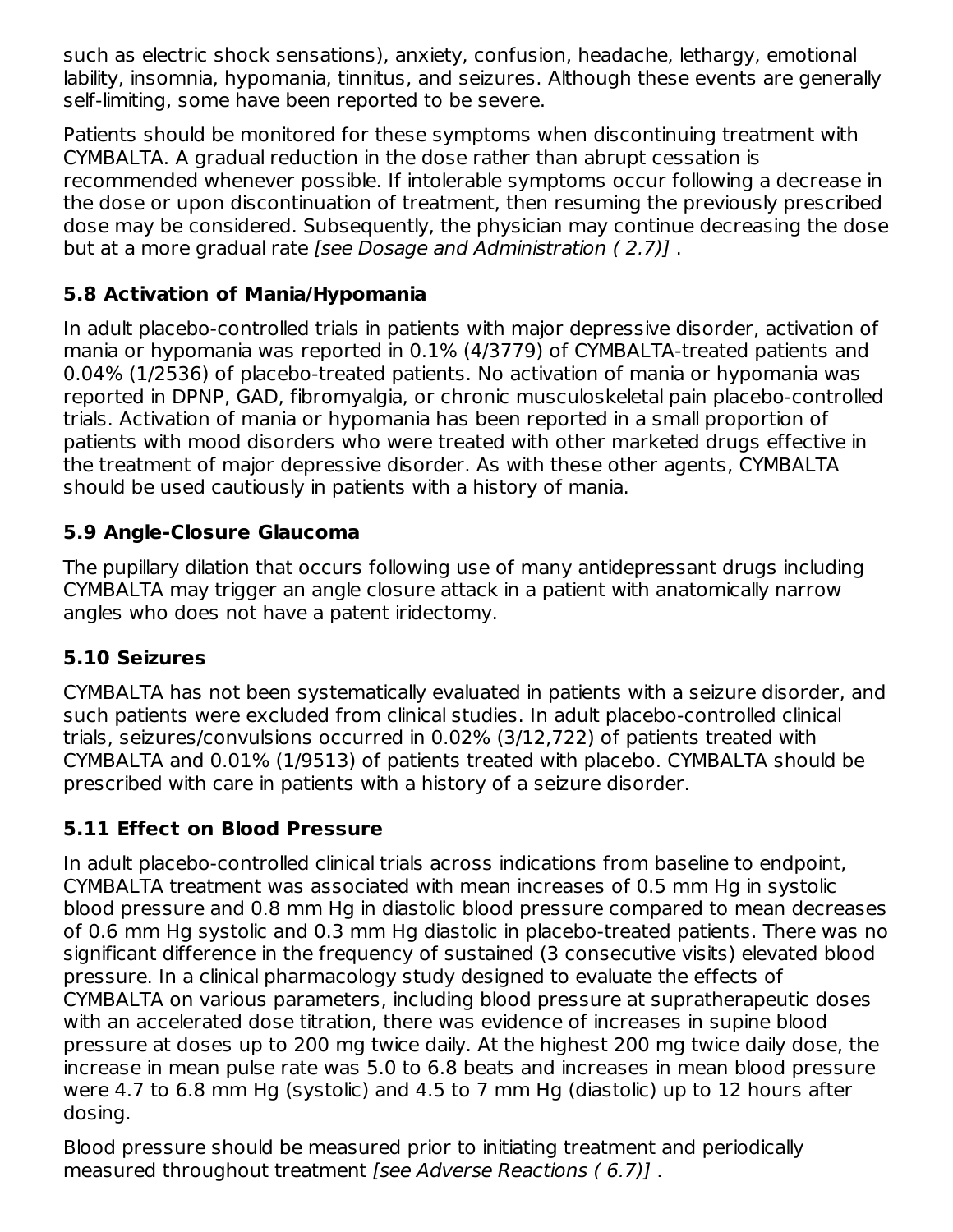# **5.12 Clinically Important Drug Interactions**

Both CYP1A2 and CYP2D6 are responsible for CYMBALTA metabolism.

Potential for Other Drugs to Affect CYMBALTA

CYP1A2 Inhibitors — Co-administration of CYMBALTA with potent CYP1A2 inhibitors should be avoided [see Drug Interactions (7.1)].

CYP2D6 Inhibitors — Because CYP2D6 is involved in CYMBALTA metabolism, concomitant use of CYMBALTA with potent inhibitors of CYP2D6 would be expected to, and does, result in higher concentrations (on average of 60%) of CYMBALTA [see Drug Interactions ( 7.2)] .

Potential for CYMBALTA to Affect Other Drugs

Drugs Metabolized by CYP2D6 — Co-administration of CYMBALTA with drugs that are extensively metabolized by CYP2D6 and that have a narrow therapeutic index, including certain antidepressants (tricyclic antidepressants [TCAs], such as nortriptyline, amitriptyline, and imipramine), phenothiazines and Type 1C antiarrhythmics (e.g., propafenone, flecainide), should be approached with caution. Plasma TCA concentrations may need to be monitored and the dose of the TCA may need to be reduced if a TCA is co-administered with CYMBALTA. Because of the risk of serious ventricular arrhythmias and sudden death potentially associated with elevated plasma levels of thioridazine, CYMBALTA and thioridazine should not be co-administered *[see*] Drug Interactions ( 7.9)] .

Other Clinically Important Drug Interactions

Alcohol — Use of CYMBALTA concomitantly with heavy alcohol intake may be associated with severe liver injury. For this reason, CYMBALTA should not be prescribed for patients with substantial alcohol use [see Warnings and Precautions ( 5.2) and Drug Interactions (  $7.15$ ) $1.$ 

CNS Acting Drugs — Given the primary CNS effects of CYMBALTA, it should be used with caution when it is taken in combination with or substituted for other centrally acting drugs, including those with a similar mechanism of action [see Warnings and Precautions ( 5.12) and Drug Interactions ( 7.16)] .

# **5.13 Hyponatremia**

Hyponatremia may occur as a result of treatment with SSRIs and SNRIs, including CYMBALTA. In many cases, this hyponatremia appears to be the result of the syndrome of inappropriate antidiuretic hormone secretion (SIADH). Cases with serum sodium lower than 110 mmol/L have been reported and appeared to be reversible when CYMBALTA was discontinued. Elderly patients may be at greater risk of developing hyponatremia with SSRIs and SNRIs. Also, patients taking diuretics or who are otherwise volume depleted may be at greater risk [see Use in Specific Populations ( 8.5)] . Discontinuation of CYMBALTA should be considered in patients with symptomatic hyponatremia and appropriate medical intervention should be instituted.

Signs and symptoms of hyponatremia include headache, difficulty concentrating, memory impairment, confusion, weakness, and unsteadiness, which may lead to falls. More severe and/or acute cases have been associated with hallucination, syncope, seizure, coma, respiratory arrest, and death.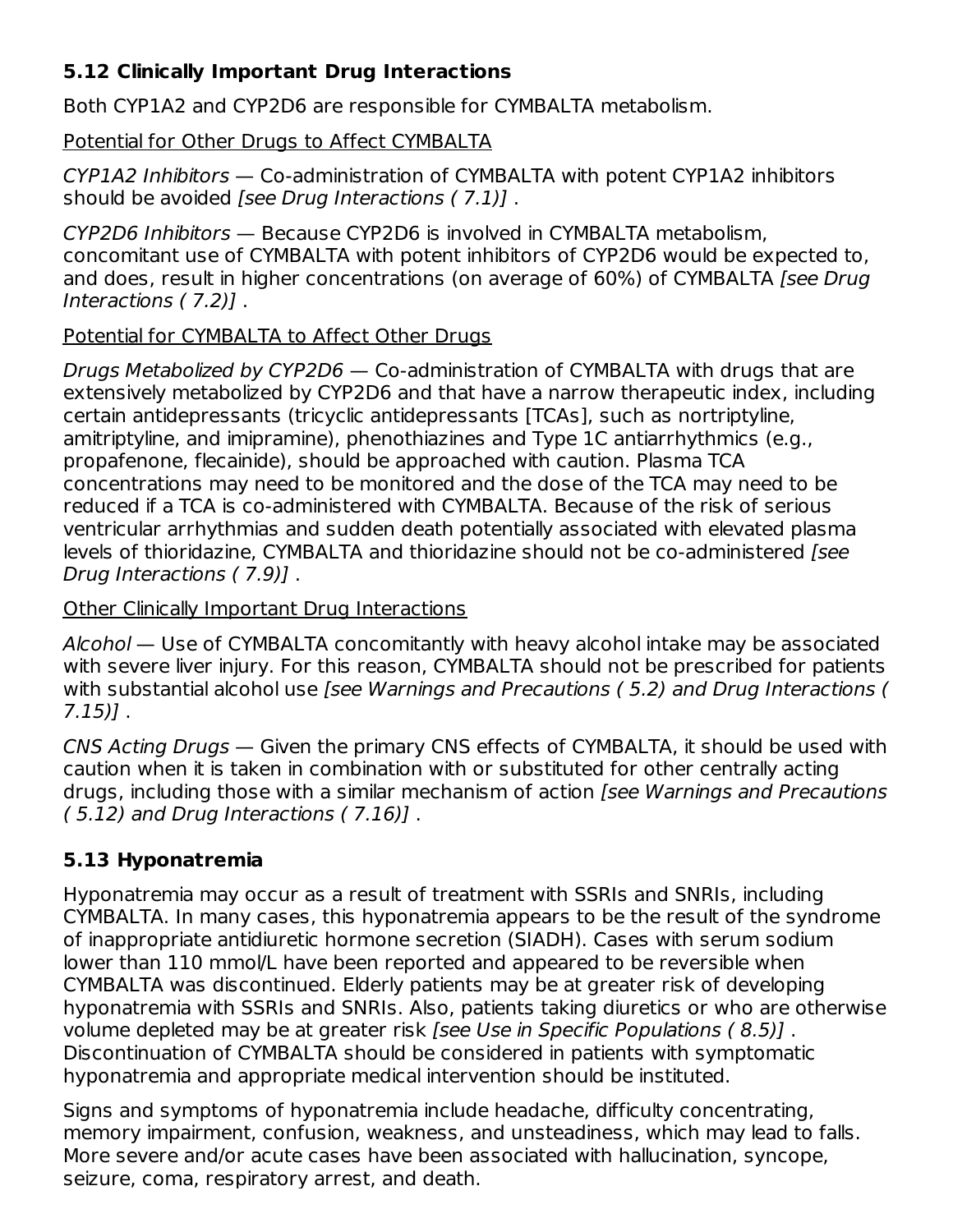#### **5.14 Use in Patients with Concomitant Illness**

Clinical experience with CYMBALTA in patients with concomitant systemic illnesses is limited. There is no information on the effect that alterations in gastric motility may have on the stability of CYMBALTA's enteric coating. In extremely acidic conditions, CYMBALTA, unprotected by the enteric coating, may undergo hydrolysis to form naphthol. Caution is advised in using CYMBALTA in patients with conditions that may slow gastric emptying (e.g., some diabetics).

CYMBALTA has not been systematically evaluated in patients with a recent history of myocardial infarction or unstable coronary artery disease. Patients with these diagnoses were generally excluded from clinical studies during the product's premarketing testing.

Hepatic Impairment — Avoid use in patients with chronic liver disease or cirrhosis [see Dosage and Administration ( 2.6), Warnings and Precautions ( 5.2), and Use in Specific Populations ( 8.9)] .

Severe Renal Impairment — Avoid use in patients with severe renal impairment, GFR <30 mL/min. Increased plasma concentration of CYMBALTA, and especially of its metabolites, occur in patients with end-stage renal disease (requiring dialysis) [see Dosage and Administration ( 2.6) and Use in Specific Populations ( 8.10)] .

Glycemic Control in Patients with Diabetes — As observed in DPNP trials, CYMBALTA treatment worsens glycemic control in some patients with diabetes. In three clinical trials of CYMBALTA for the management of neuropathic pain associated with diabetic peripheral neuropathy, the mean duration of diabetes was approximately 12 years, the mean baseline fasting blood glucose was 176 mg/dL, and the mean baseline hemoglobin A  $_{\rm 1c}$  (HbA  $_{\rm 1c}$ ) was 7.8%. In the 12-week acute treatment phase of these studies, CYMBALTA was associated with a small increase in mean fasting blood glucose as compared to placebo. In the extension phase of these studies, which lasted up to 52 weeks, mean fasting blood glucose increased by 12 mg/dL in the CYMBALTA group and decreased by 11.5 mg/dL in the routine care group. HbA  $_{\rm 1c}$  increased by 0.5% in the CYMBALTA and by 0.2% in the routine care groups.

#### **5.15 Urinary Hesitation and Retention**

CYMBALTA is in a class of drugs known to affect urethral resistance. If symptoms of urinary hesitation develop during treatment with CYMBALTA, consideration should be given to the possibility that they might be drug-related.

In post marketing experience, cases of urinary retention have been observed. In some instances of urinary retention associated with CYMBALTA use, hospitalization and/or catheterization has been needed.

### **6 ADVERSE REACTIONS**

The following serious adverse reactions are described below and elsewhere in the labeling:

- Suicidal Thoughts and Behaviors in Children, Adolescents and Young Adults [see Boxed Warning and Warnings and Precautions ( 5.1)]
- Hepatotoxicity [see Warnings and Precautions (5.2)]
- Orthostatic Hypotension, Falls and Syncope [see Warnings and Precautions (5.3)]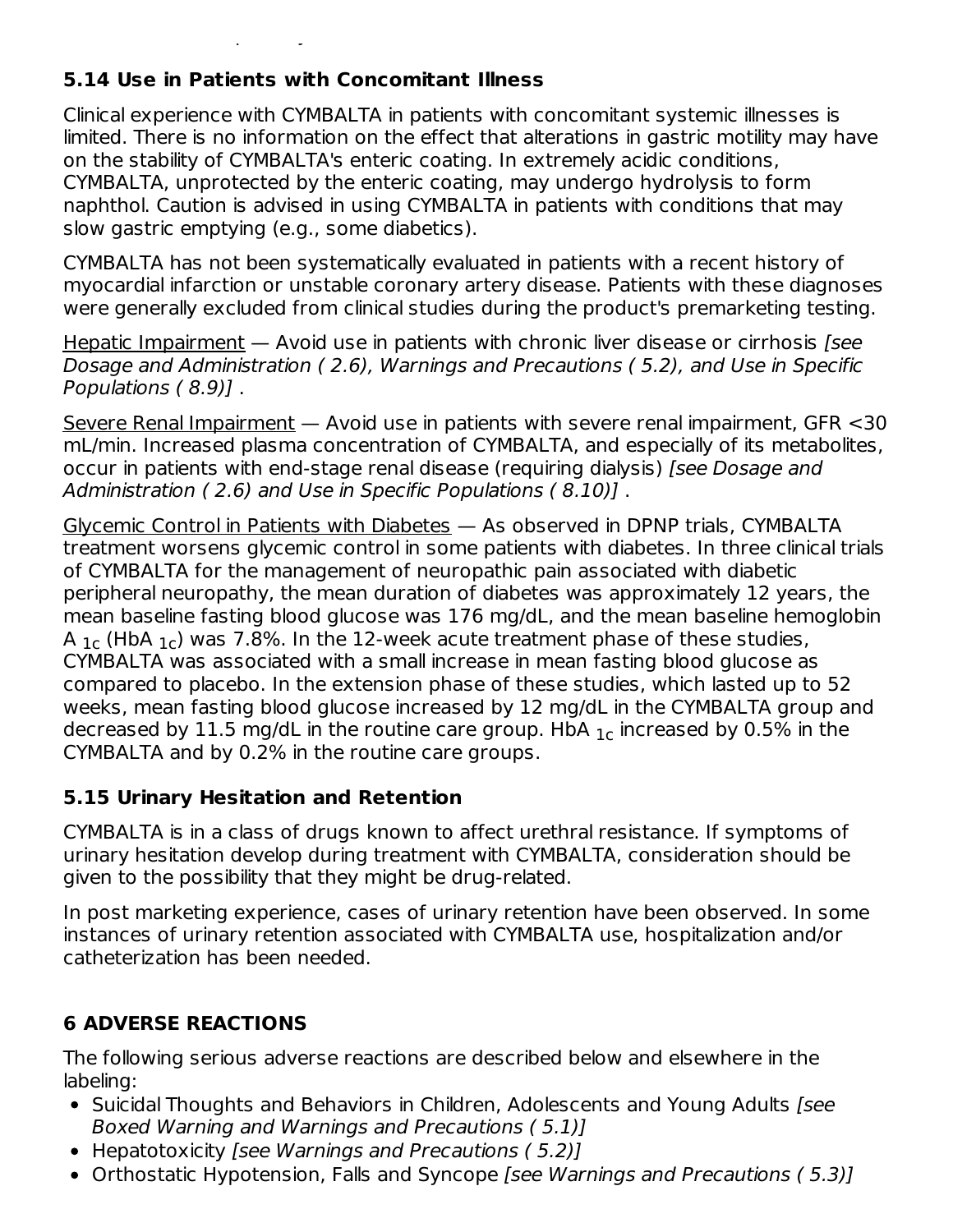- Serotonin Syndrome [see Warnings and Precautions (5.4)]
- Abnormal Bleeding [see Warnings and Precautions (5.5)]
- Severe Skin Reactions [see Warnings and Precautions (5.6)]
- Discontinuation of Treatment with CYMBALTA [see Warnings and Precautions (5.7)]
- Activation of Mania/Hypomania *[see Warnings and Precautions (5.8)]*
- Angle-Closure Glaucoma [see Warnings and Precautions (5.9)]
- Seizures [see Warnings and Precautions (5.10)]
- Effect on Blood Pressure [see Warnings and Precautions (5.11)]
- Clinically Important Drug Interactions *[see Warnings and Precautions (5.12)]*
- Hyponatremia [see Warnings and Precautions (5.13)]
- Urinary Hesitation and Retention *[see Warnings and Precautions (5.15)]*

# **6.1 Clinical Studies Experience**

Because clinical trials are conducted under widely varying conditions, adverse reaction rates observed in the clinical trials of a drug cannot be directly compared to rates in the clinical trials of another drug and may not reflect the rates observed in practice.

The stated frequencies of adverse reactions represent the proportion of individuals who experienced, at least once, a treatment-emergent adverse reaction of the type listed. A reaction was considered treatment-emergent if it occurred for the first time or worsened while receiving therapy following baseline evaluation. Reactions reported during the studies were not necessarily caused by the therapy, and the frequencies do not reflect investigator impression (assessment) of causality.

Adults — The data described below reflect exposure to CYMBALTA in placebo-controlled trials for MDD (N=3779), GAD (N=1018), OA (N=503), CLBP (N=600), DPNP (N=906), and FM (N=1294). The population studied was 17 to 89 years of age; 65.7%, 60.8%, 60.6%, 42.9%, and 94.4% female; and 81.8%, 72.6%, 85.3%, 74.0%, and 85.7% Caucasian for MDD, GAD, OA and CLBP, DPNP, and FM, respectively. Most patients received doses of a total of 60 to 120 mg per day [see Clinical Studies ( 14)] .The data below do not include results of the trial examining the efficacy of CYMBALTA in patients ≥ 65 years old for the treatment of generalized anxiety disorder; however, the adverse reactions observed in this geriatric sample were generally similar to adverse reactions in the overall adult population.

Children and Adolescents — The data described below reflect exposure to CYMBALTA in pediatric, 10-week, placebo-controlled trials for MDD (N=341) and GAD (N=135). The population studied (N=476) was 7 to 17 years of age with 42.4% children age 7 to 11 years of age, 50.6% female, and 68.6% white. Patients received 30-120 mg per day during placebo-controlled acute treatment studies. Additional data come from the overall total of 822 pediatric patients (age 7 to 17 years of age) with 41.7% children age 7 to 11 years of age and 51.8% female exposed to CYMBALTA in MDD and GAD clinical trials up to 36-weeks in length, in which most patients received 30-120 mg per day.

#### **Adverse Reactions Reported as Reasons for Discontinuation of Treatment in Adult Placebo-Controlled Trials**

Major Depressive Disorder — Approximately 8.4% (319/3779) of the patients who received CYMBALTA in placebo-controlled trials for MDD discontinued treatment due to an adverse reaction, compared with 4.6% (117/2536) of the patients receiving placebo. Nausea (CYMBALTA 1.1%, placebo 0.4%) was the only common adverse reaction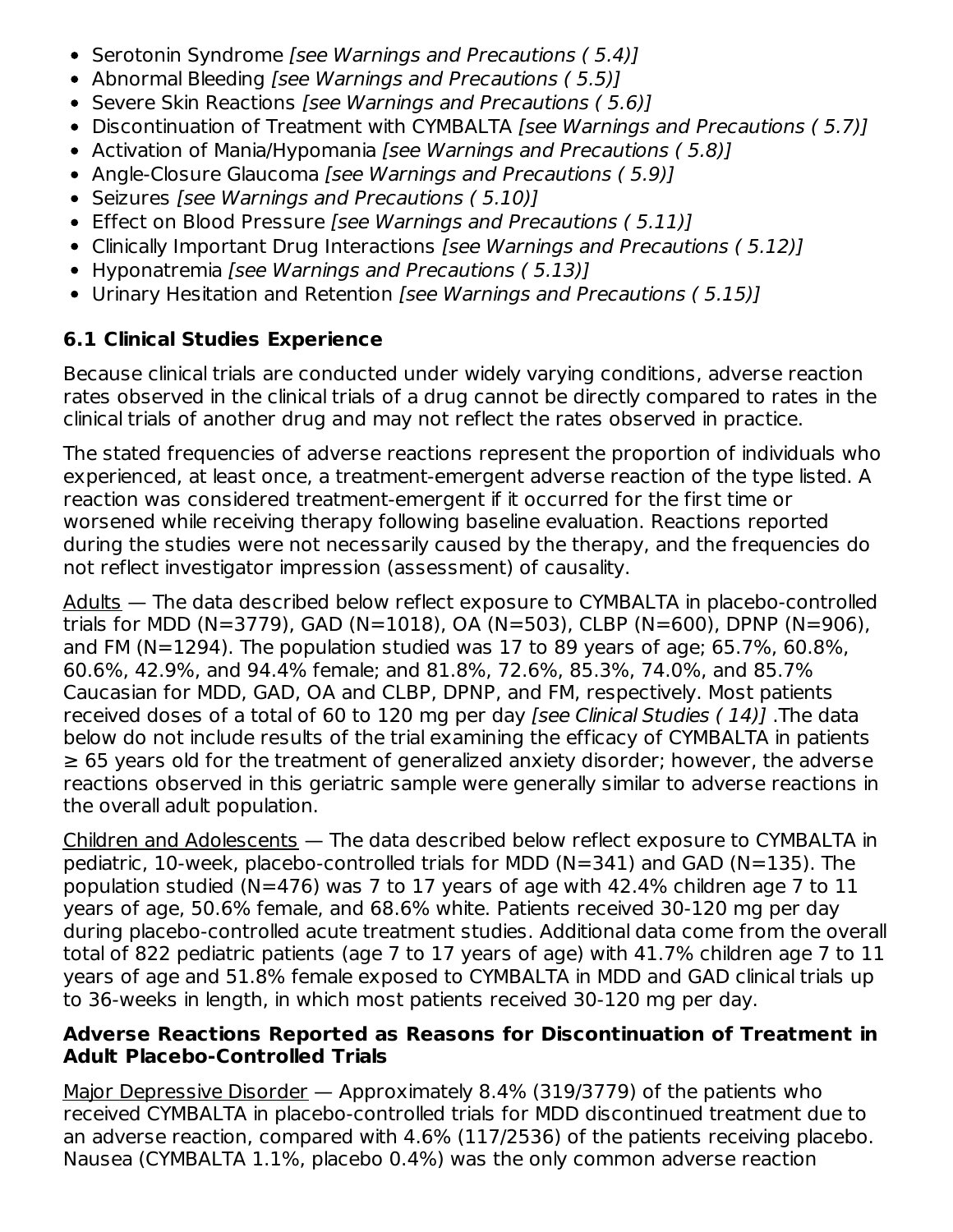reported as a reason for discontinuation and considered to be drug-related (i.e., discontinuation occurring in at least 1% of the CYMBALTA-treated patients and at a rate of at least twice that of placebo).

Generalized Anxiety Disorder — Approximately 13.7% (139/1018) of the patients who received CYMBALTA in placebo-controlled trials for GAD discontinued treatment due to an adverse reaction, compared with 5.0% (38/767) for placebo. Common adverse reactions reported as a reason for discontinuation and considered to be drug-related (as defined above) included nausea (CYMBALTA 3.3%, placebo 0.4%), and dizziness (CYMBALTA 1.3%, placebo 0.4%).

Diabetic Peripheral Neuropathic Pain — Approximately 12.9% (117/906) of the patients who received CYMBALTA in placebo-controlled trials for DPNP discontinued treatment due to an adverse reaction, compared with 5.1% (23/448) for placebo. Common adverse reactions reported as a reason for discontinuation and considered to be drugrelated (as defined above) included nausea (CYMBALTA 3.5%, placebo 0.7%), dizziness (CYMBALTA 1.2%, placebo 0.4%), and somnolence (CYMBALTA 1.1%, placebo 0.0%).

Fibromyalgia — Approximately 17.5% (227/1294) of the patients who received CYMBALTA in 3 to 6 month placebo-controlled trials for FM discontinued treatment due to an adverse reaction, compared with 10.1% (96/955) for placebo. Common adverse reactions reported as a reason for discontinuation and considered to be drug-related (as defined above) included nausea (CYMBALTA 2.0%, placebo 0.5%), headache (CYMBALTA 1.2%, placebo 0.3%), somnolence (CYMBALTA 1.1%, placebo 0.0%), and fatigue (CYMBALTA 1.1%, placebo 0.1%).

Chronic Pain due to Osteoarthritis — Approximately 15.7% (79/503) of the patients who received CYMBALTA in 13-week, placebo-controlled trials for chronic pain due to OA discontinued treatment due to an adverse reaction, compared with 7.3% (37/508) for placebo. Common adverse reactions reported as a reason for discontinuation and considered to be drug-related (as defined above) included nausea (CYMBALTA 2.2%, placebo 1.0%).

Chronic Low Back Pain — Approximately 16.5% (99/600) of the patients who received CYMBALTA in 13-week, placebo-controlled trials for CLBP discontinued treatment due to an adverse reaction, compared with 6.3% (28/441) for placebo. Common adverse reactions reported as a reason for discontinuation and considered to be drug-related (as defined above) included nausea (CYMBALTA 3.0%, placebo 0.7%), and somnolence (CYMBALTA 1.0%, placebo 0.0%).

### **Most Common Adult Adverse Reactions**

Pooled Trials for all Approved Indications — The most commonly observed adverse reactions in CYMBALTA-treated patients (incidence of at least 5% and at least twice the incidence in placebo patients) were nausea, dry mouth, somnolence, constipation, decreased appetite, and hyperhidrosis.

Diabetic Peripheral Neuropathic Pain — The most commonly observed adverse reactions in CYMBALTA-treated patients (as defined above) were nausea, somnolence, decreased appetite, constipation, hyperhidrosis, and dry mouth.

Fibromyalgia — The most commonly observed adverse reactions in CYMBALTA-treated patients (as defined above) were nausea, dry mouth, constipation, somnolence, decreased appetite, hyperhidrosis, and agitation.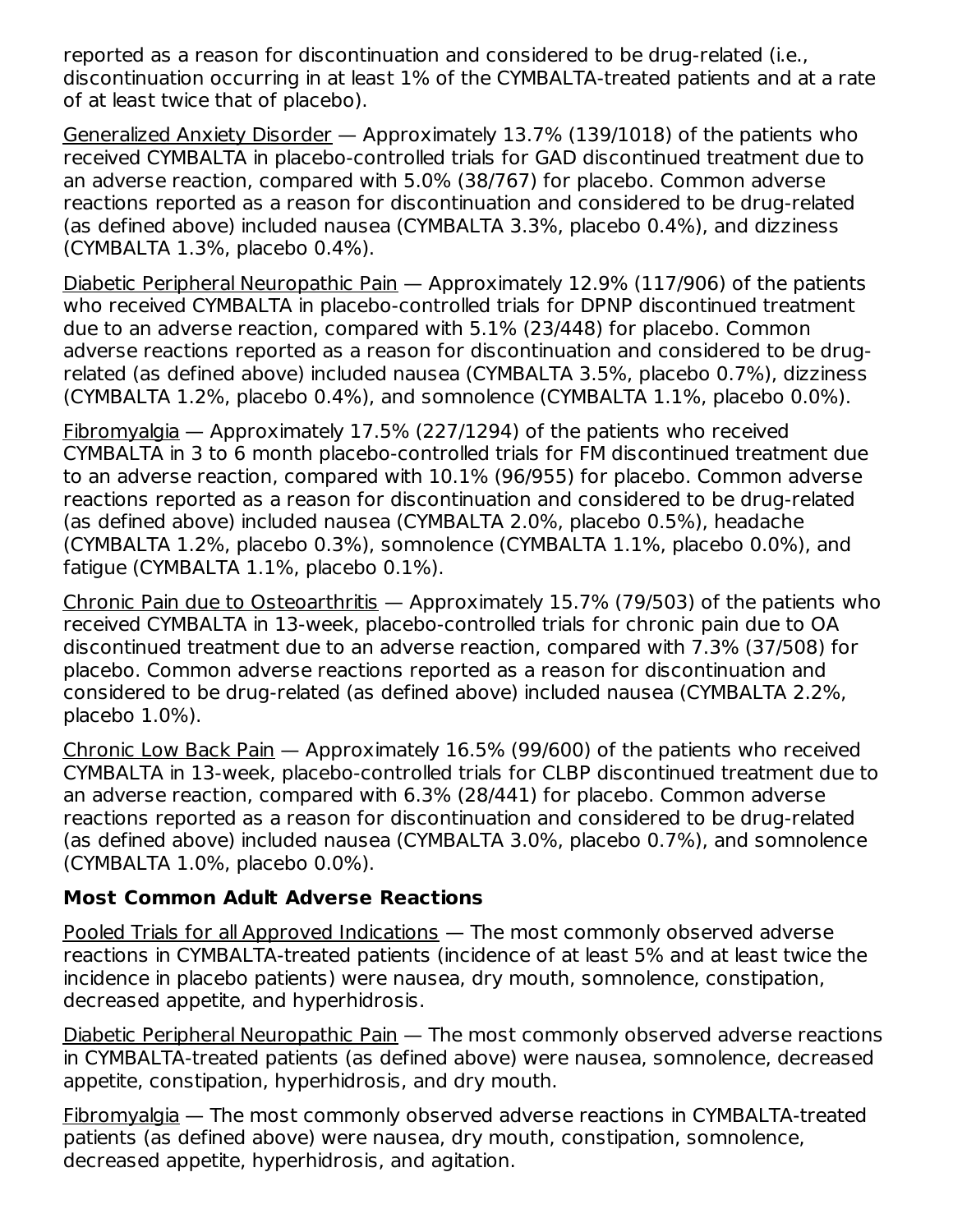Chronic Pain due to Osteoarthritis — The most commonly observed adverse reactions in CYMBALTA-treated patients (as defined above) were nausea, fatigue, constipation, dry mouth, insomnia, somnolence, and dizziness.

Chronic Low Back Pain — The most commonly observed adverse reactions in CYMBALTA-treated patients (as defined above) were nausea, dry mouth, insomnia, somnolence, constipation, dizziness, and fatigue.

#### **Adverse Reactions Occurring at an Incidence of 5% or More Among CYMBALTA-Treated Patients in Adult Placebo-Controlled Trials**

Table 2 gives the incidence of treatment-emergent adverse reactions in placebocontrolled trials for approved indications that occurred in 5% or more of patients treated with CYMBALTA and with an incidence greater than placebo.

#### **Table 2: Treatment-Emergent Adverse Reactions: Incidence of 5% or More and Greater than Placebo in Placebo-Controlled Trials of Approved Indications a**

|                                 | <b>Percentage of Patients Reporting Reaction</b> |                              |  |  |
|---------------------------------|--------------------------------------------------|------------------------------|--|--|
| <b>Adverse Reaction</b>         | <b>CYMBALTA</b><br>$(N=8100)$                    | <b>Placebo</b><br>$(N=5655)$ |  |  |
| Nausea <sup>c</sup>             | 23                                               | 8                            |  |  |
| Headache                        | 14                                               | 12                           |  |  |
| Dry mouth                       | 13                                               | 5                            |  |  |
| Somnolence <sup>e</sup>         | 10                                               | 3                            |  |  |
| Fatigue b,c                     | 9                                                | 5                            |  |  |
| Insomnia <sup>d</sup>           | 9                                                | 5                            |  |  |
| Constipation c                  | 9                                                |                              |  |  |
| Dizziness <sup>c</sup>          | 9                                                | 5                            |  |  |
| Diarrhea                        | 9                                                | 6                            |  |  |
| Decreased appetite <sup>c</sup> |                                                  | フ                            |  |  |
| Hyperhidrosis <sup>c</sup>      |                                                  |                              |  |  |
| Abdominal pain f                | 5                                                |                              |  |  |

<sup>a</sup> The inclusion of an event in the table is determined based on the percentages before rounding; however, the percentages displayed in the table are rounded to the nearest integer.

<sup>b</sup> Also includes asthenia.

 $\rm ^c$  Events for which there was a significant dose-dependent relationship in fixed-dose studies, excluding three MDD studies which did not have a placebo lead-in period or dose titration.

 $^{\mathsf{d}}$  Also includes initial insomnia, middle insomnia, and early morning awakening.

<sup>e</sup> Also includes hypersomnia and sedation.

 $^{\mathsf{f}}$  Also includes abdominal discomfort, abdominal pain lower, abdominal pain upper, abdominal tenderness, and gastrointestinal pain.

### **Effects on Male and Female Sexual Function in Adults**

Changes in sexual desire, sexual performance and sexual satisfaction often occur as manifestations of psychiatric disorders or diabetes, but they may also be a consequence of pharmacologic treatment. Because adverse sexual reactions are presumed to be voluntarily underreported, the Arizona Sexual Experience Scale (ASEX), a validated measure designed to identify sexual side effects, was used prospectively in 4 MDD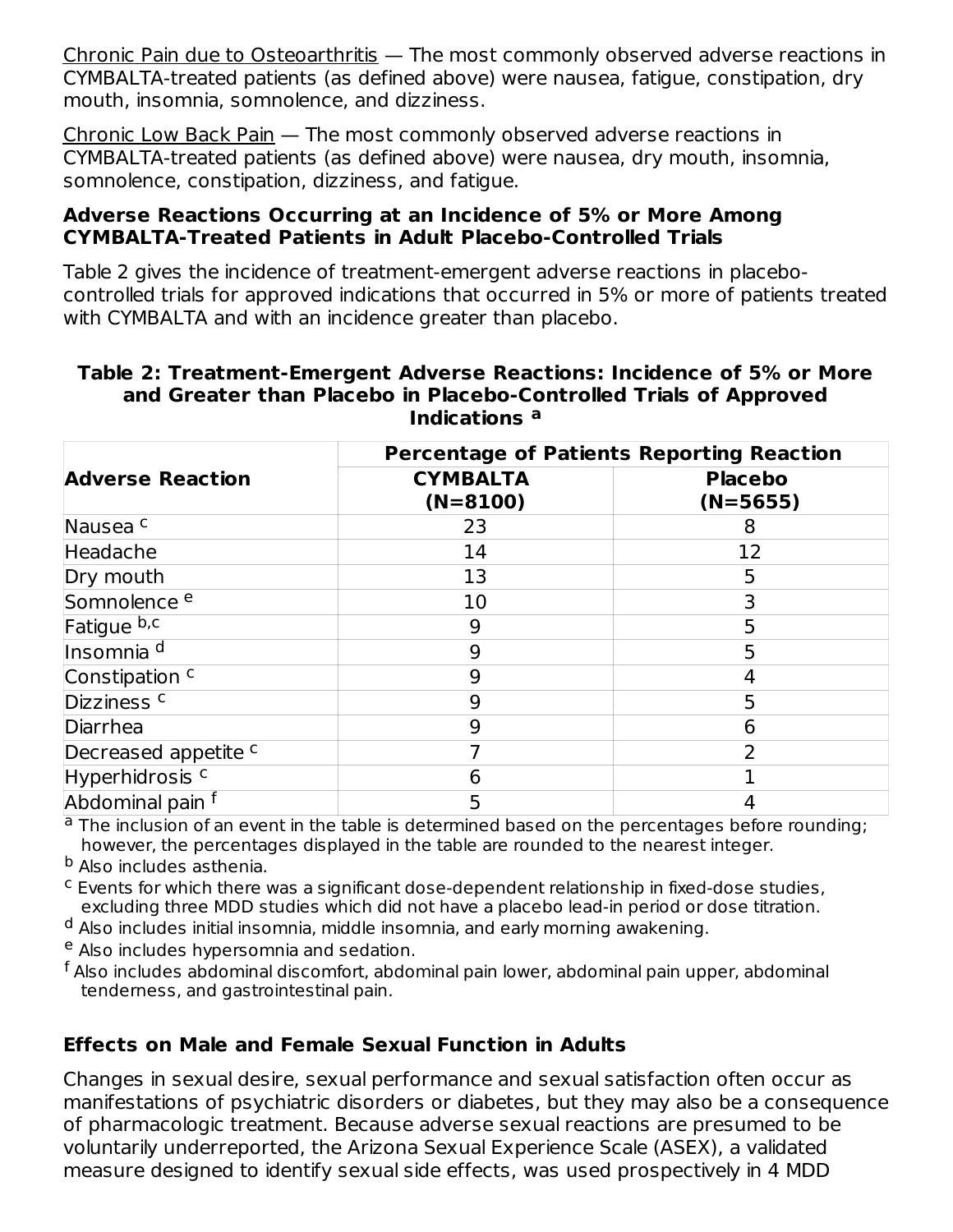placebo-controlled trials. In these trials, as shown in Table 5 below, patients treated with CYMBALTA experienced significantly more sexual dysfunction, as measured by the total score on the ASEX, than did patients treated with placebo. Gender analysis showed that this difference occurred only in males. Males treated with CYMBALTA experienced more difficulty with ability to reach orgasm (ASEX Item 4) than males treated with placebo. Females did not experience more sexual dysfunction on CYMBALTA than on placebo as measured by ASEX total score. Negative numbers signify an improvement from a baseline level of dysfunction, which is commonly seen in depressed patients. Physicians should routinely inquire about possible sexual side effects.

|                                                                         | Male Patients <sup>a</sup>   |                            |                              | Female Patients <sup>a</sup> |
|-------------------------------------------------------------------------|------------------------------|----------------------------|------------------------------|------------------------------|
|                                                                         | <b>CYMBALTA</b><br>$(n=175)$ | <b>Placebo</b><br>$(n=83)$ | <b>CYMBALTA</b><br>$(n=241)$ | <b>Placebo</b><br>$(n=126)$  |
| ASEX Total (Items 1-5)                                                  | 0.56 <sup>b</sup>            | $-1.07$                    | $-1.15$                      | $-1.07$                      |
| Item $1 -$ Sex drive                                                    | $-0.07$                      | $-0.12$                    | $-0.32$                      | $-0.24$                      |
| Item $2 -$ Arousal                                                      | 0.01                         | $-0.26$                    | $-0.21$                      | $-0.18$                      |
| Item $3 -$ Ability to achieve<br>erection (men); Lubrication<br>(women) | 0.03                         | $-0.25$                    | $-0.17$                      | $-0.18$                      |
| Item $4$ — Ease of reaching<br>orgasm                                   | 0.40 <sup>c</sup>            | $-0.24$                    | $-0.09$                      | $-0.13$                      |
| Item $5 -$ Orgasm satisfaction                                          | 0.09                         | $-0.13$                    | $-0.11$                      | $-0.17$                      |

| Table 5: Mean Change in ASEX Scores by Gender in MDD Placebo-Controlled |               |  |  |
|-------------------------------------------------------------------------|---------------|--|--|
|                                                                         | <b>Trials</b> |  |  |

a n=Number of patients with non-missing change score for ASEX total.

 $^{\rm b}$  p=0.013 versus placebo.

<sup>c</sup> p<0.001 versus placebo.

### **Vital Sign Changes in Adults**

In placebo-controlled clinical trials across approved indications for change from baseline to endpoint, CYMBALTA treatment was associated with mean increases of 0.23 mm Hg in systolic blood pressure and 0.73 mm Hg in diastolic blood pressure compared to mean decreases of 1.09 mm Hg systolic and 0.55 mm Hg diastolic in placebo-treated patients. There was no significant difference in the frequency of sustained (3 consecutive visits) elevated blood pressure [see Warnings and Precautions ( 5.3, 5.11)] .

CYMBALTA treatment, for up to 26 weeks in placebo-controlled trials across approved indications, typically caused a small increase in heart rate for change from baseline to endpoint compared to placebo of up to 1.37 beats per minute (increase of 1.20 beats per minute in CYMBALTA-treated patients, decrease of 0.17 beats per minute in placebotreated patients).

### **Laboratory Changes in Adults**

CYMBALTA treatment in placebo-controlled clinical trials across approved indications, was associated with small mean increases from baseline to endpoint in ALT, AST, CPK, and alkaline phosphatase; infrequent, modest, transient, abnormal values were observed for these analytes in CYMBALTA-treated patients when compared with placebo-treated patients [see Warnings and Precautions ( 5.2)] . High bicarbonate, cholesterol, and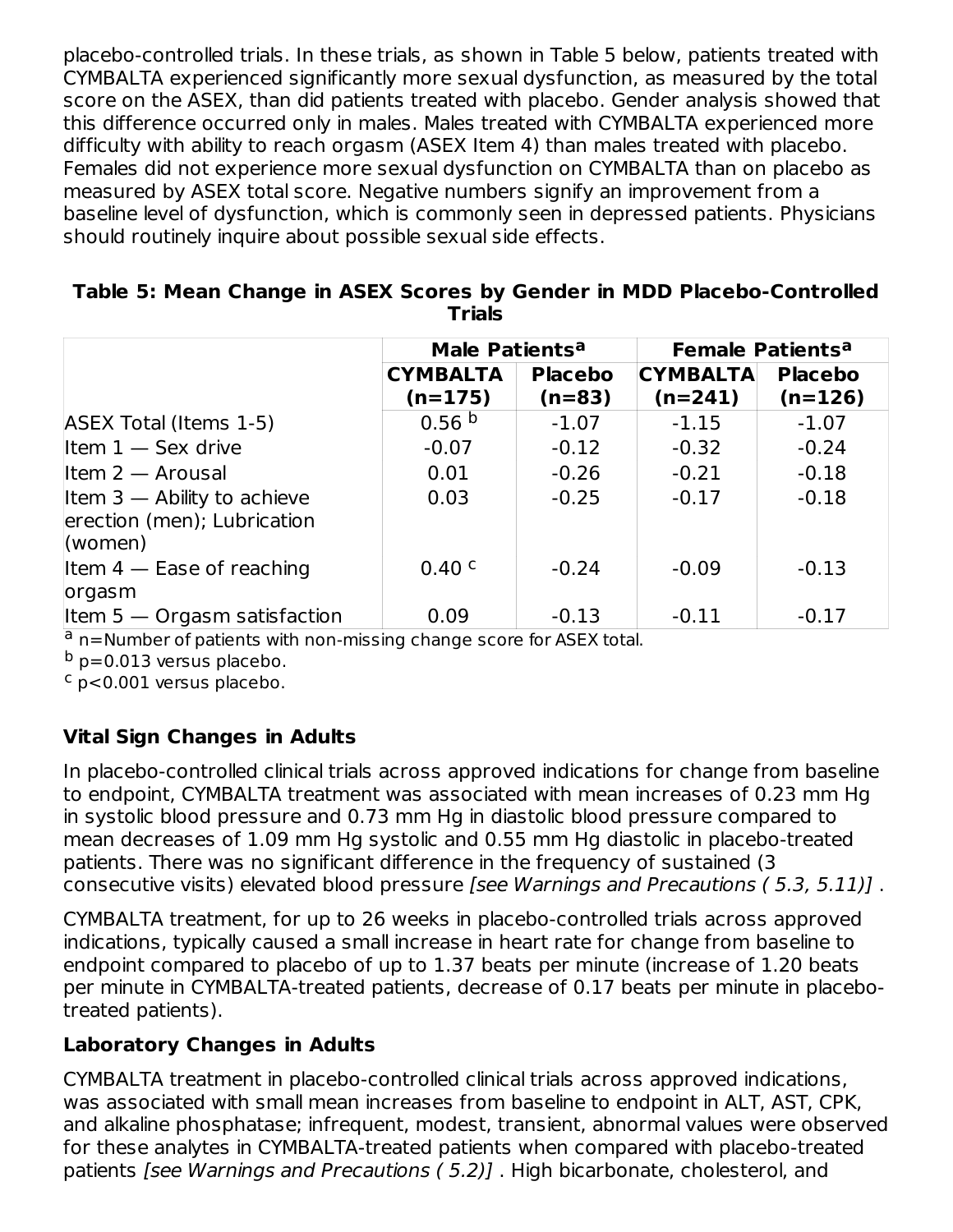abnormal (high or low) potassium, were observed more frequently in CYMBALTA treated patients compared to placebo.

### **Electrocardiogram Changes in Adults**

The effect of CYMBALTA 160 mg and 200 mg administered twice daily to steady state was evaluated in a randomized, double-blinded, two-way crossover study in 117 healthy female subjects. No QT interval prolongation was detected. CYMBALTA appears to be associated with concentration-dependent but not clinically meaningful QT shortening.

#### **Other Adverse Reactions Observed During the Premarketing and Postmarketing Clinical Trial Evaluation of CYMBALTA in Adults**

Following is a list of treatment-emergent adverse reactions reported by patients treated with CYMBALTA in clinical trials. In clinical trials of all indications, 34,756 patients were treated with CYMBALTA. Of these, 26.9% (9337) took CYMBALTA for at least 6 months, and 12.4% (4317) for at least one year. The following listing is not intended to include reactions (1) already listed in previous tables or elsewhere in labeling, (2) for which a drug cause was remote, (3) which were so general as to be uninformative, (4) which were not considered to have significant clinical implications, or (5) which occurred at a rate equal to or less than placebo.

Reactions are categorized by body system according to the following definitions: frequent adverse reactions are those occurring in at least 1/100 patients; infrequent adverse reactions are those occurring in 1/100 to 1/1000 patients; rare reactions are those occurring in fewer than 1/1000 patients.

**Cardiac Disorders** — Frequent: palpitations; Infrequent: myocardial infarction, tachycardia, and Takotsubo cardiomyopathy.

**Ear and Labyrinth Disorders** — Frequent: vertigo; Infrequent: ear pain and tinnitus.

**Endocrine Disorders** — Infrequent: hypothyroidism.

**Eye Disorders** — Frequent: vision blurred; Infrequent: diplopia, dry eye, and visual impairment.

**Gastrointestinal Disorders** — Frequent: flatulence; Infrequent: dysphagia, eructation, gastritis, gastrointestinal hemorrhage, halitosis, and stomatitis; Rare: gastric ulcer.

**General Disorders and Administration Site Conditions** — Frequent: chills/rigors; Infrequent: falls, feeling abnormal, feeling hot and/or cold, malaise, and thirst; Rare: gait disturbance.

**Infections and Infestations** — Infrequent: gastroenteritis and laryngitis.

**Investigations** — Frequent: weight increased, weight decreased; Infrequent: blood cholesterol increased.

**Metabolism and Nutrition Disorders** — Infrequent: dehydration and hyperlipidemia; Rare: dyslipidemia.

**Musculoskeletal and Connective Tissue Disorders** — Frequent: musculoskeletal pain; Infrequent: muscle tightness and muscle twitching.

**Nervous System Disorders** — Frequent: dysgeusia, lethargy, and paraesthesia/hypoesthesia; Infrequent: disturbance in attention, dyskinesia, myoclonus, and poor quality sleep; Rare: dysarthria.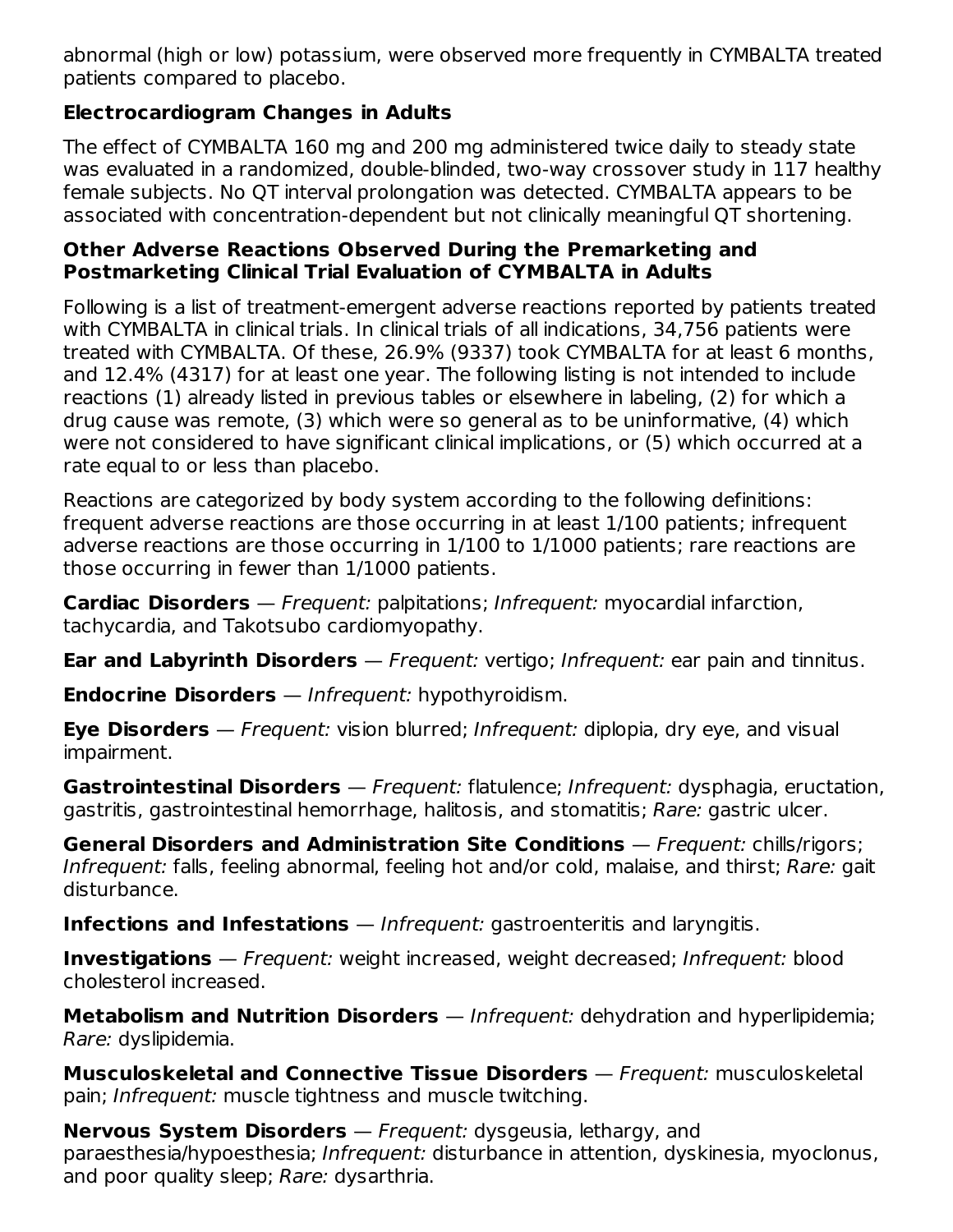**Psychiatric Disorders** — Frequent: abnormal dreams and sleep disorder; Infrequent: apathy, bruxism, disorientation/confusional state, irritability, mood swings, and suicide attempt; Rare: completed suicide.

**Renal and Urinary Disorders** — Frequent: urinary frequency; Infrequent: dysuria, micturition urgency, nocturia, polyuria, and urine odor abnormal.

**Reproductive System and Breast Disorders** — Frequent: anorgasmia/orgasm abnormal; Infrequent: menopausal symptoms, sexual dysfunction, and testicular pain; Rare: menstrual disorder.

**Respiratory, Thoracic and Mediastinal Disorders** — Frequent: yawning, oropharyngeal pain; Infrequent: throat tightness.

**Skin and Subcutaneous Tissue Disorders** — Frequent: pruritus; Infrequent: cold sweat, dermatitis contact, erythema, increased tendency to bruise, night sweats, and photosensitivity reaction; Rare: ecchymosis.

**Vascular Disorders** — Frequent: hot flush; Infrequent: flushing, orthostatic hypotension, and peripheral coldness.

#### **Adverse Reactions Observed in Children and Adolescent Placebo-Controlled Clinical Trials**

The adverse drug reaction profile observed in pediatric clinical trials (children and adolescents) was consistent with the adverse drug reaction profile observed in adult clinical trials. The specific adverse drug reactions observed in adult patients can be expected to be observed in pediatric patients (children and adolescents) [see Adverse Reactions (6.5)]. The most common ( $\geq$ 5% and twice placebo) adverse reactions observed in pediatric clinical trials include: nausea, diarrhea, decreased weight, and dizziness.

Table 6 provides the incidence of treatment-emergent adverse reactions in MDD and GAD pediatric placebo-controlled trials that occurred in greater than 2% of patients treated with CYMBALTA and with an incidence greater than placebo.

#### **Table 6: Treatment-Emergent Adverse Reactions: Incidence of 2% or More and Greater than Placebo in three 10-week Pediatric Placebo-Controlled Trials a**

|                                                                       | <b>Percentage of Pediatric Patients</b><br><b>Reporting Reaction</b> |                             |  |
|-----------------------------------------------------------------------|----------------------------------------------------------------------|-----------------------------|--|
| <b>System Organ Class/Adverse</b><br><b>Reaction</b>                  | <b>CYMBALTA</b><br>$(N=476)$                                         | <b>Placebo</b><br>$(N=362)$ |  |
| <b>Gastrointestinal Disorders</b>                                     |                                                                      |                             |  |
| Nausea                                                                | 18                                                                   | 8                           |  |
| Abdominal Pain b                                                      | 13                                                                   | 10                          |  |
| Vomiting                                                              | 9                                                                    | 4                           |  |
| Diarrhea                                                              | 6                                                                    | 3                           |  |
| Dry Mouth                                                             | 2                                                                    |                             |  |
| <b>General Disorders and</b><br><b>Administration Site Conditions</b> |                                                                      |                             |  |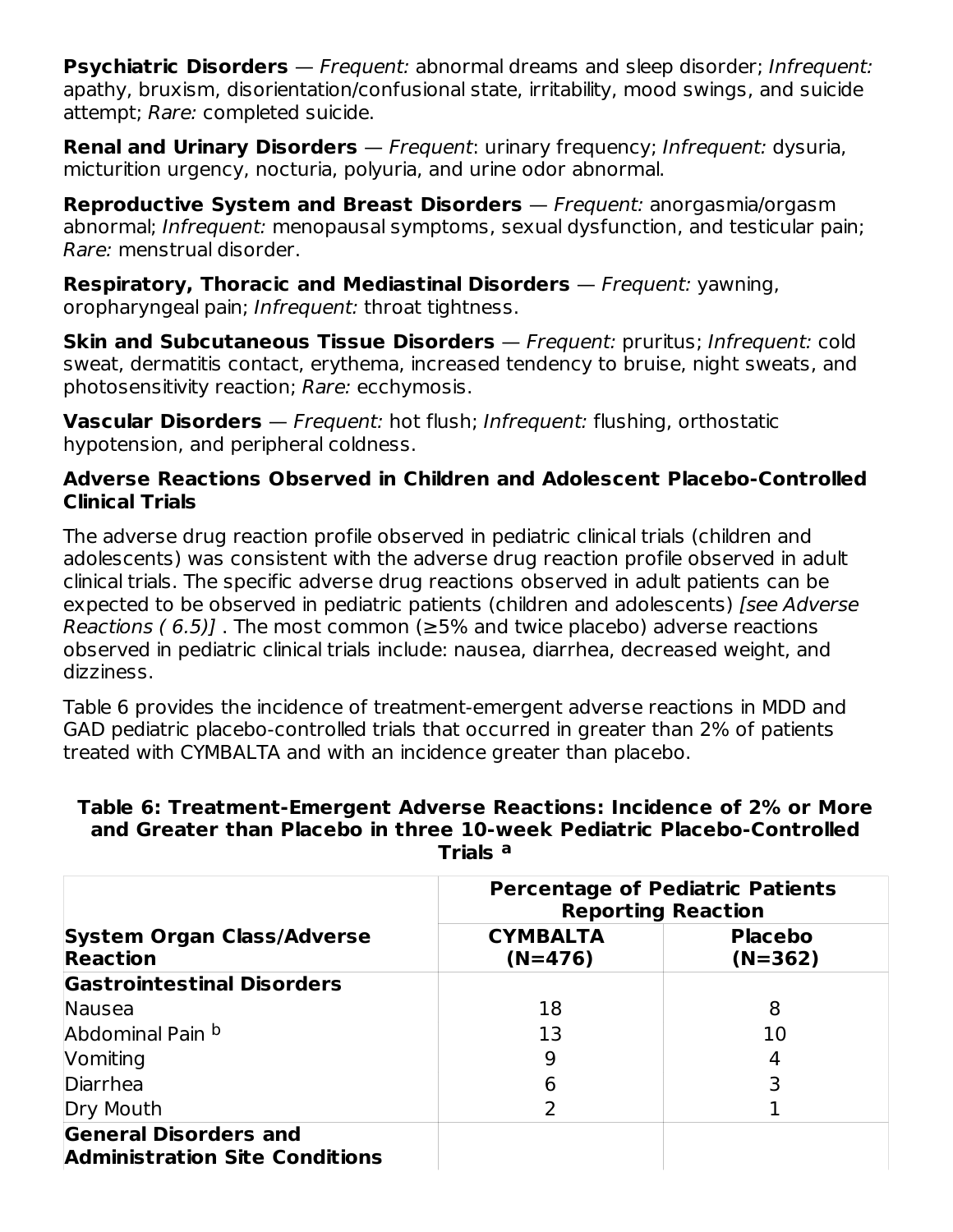| Fatigue <sup>c</sup>              |    | 5  |
|-----------------------------------|----|----|
| Investigations                    |    |    |
| Decreased Weight <sup>d</sup>     | 14 | 6  |
| <b>Metabolism and Nutrition</b>   |    |    |
| <b>Disorders</b>                  |    |    |
| Decreased Appetite                | 10 | 5  |
| <b>Nervous System Disorders</b>   |    |    |
| Headache                          | 18 | 13 |
| Somnolence <sup>e</sup>           | 11 | 6  |
| <b>Dizziness</b>                  | 8  | 4  |
| <b>Psychiatric Disorders</b>      |    |    |
| Insomnia f                        |    | 4  |
| <b>Respiratory, Thoracic, and</b> |    |    |
| <b>Mediastinal Disorders</b>      |    |    |
| Oropharyngeal Pain                | 4  |    |
| Cough                             |    |    |

<sup>a</sup> The inclusion of an event in the table is determined based on the percentages before rounding; however, the percentages displayed in the table are rounded to the nearest integer.

<sup>b</sup> Also includes abdominal pain upper, abdominal pain lower, abdominal tenderness, abdominal discomfort, and gastrointestinal pain.

<sup>c</sup> Also includes asthenia.

 $^{\mathsf{d}}$  Frequency based on weight measurement meeting potentially clinically significant threshold of ≥3.5% weight loss (N=467 CYMBALTA; N=354 Placebo).

<sup>e</sup> Also includes hypersomnia and sedation.

 $^{\mathsf{f}}$  Also includes initial insomnia, insomnia, middle insomnia, and terminal insomnia.

Other adverse reactions that occurred at an incidence of less than 2% but were reported by more CYMBALTA treated patients than placebo treated patients and are associated CYMBALTA treatment: abnormal dreams (including nightmare), anxiety, flushing (including hot flush), hyperhidrosis, palpitations, pulse increased, and tremor.

Discontinuation-emergent symptoms have been reported when stopping CYMBALTA. The most commonly reported symptoms following discontinuation of CYMBALTA in pediatric clinical trials have included headache, dizziness, insomnia, and abdominal pain [see Warnings and Precautions ( 5.7) and Adverse Reactions ( 6.2)] .

Growth (Height and Weight) — Decreased appetite and weight loss have been observed in association with the use of SSRIs and SNRIs. Pediatric patients treated with CYMBALTA in clinical trials experienced a 0.1 kg mean decrease in weight at 10 weeks, compared with a mean weight gain of approximately 0.9 kg in placebo-treated patients. The proportion of patients who experienced a clinically significant decrease in weight (≥3.5%) was greater in the CYMBALTA group than in the placebo group (14% and 6%, respectively). Subsequently, over the 4- to 6-month uncontrolled extension periods, CYMBALTA-treated patients on average trended toward recovery to their expected baseline weight percentile based on population data from age- and sex-matched peers. In studies up to 9 months, CYMBALTA-treated pediatric patients experienced an increase in height of 1.7 cm on average (2.2 cm increase in children [7 to 11 years of age] and 1.3 cm increase in adolescents [12 to 17 years of age]). While height increase was observed during these studies, a mean decrease of 1% in height percentile was observed (decrease of 2% in children [7 to 11 years of age] and increase of 0.3% in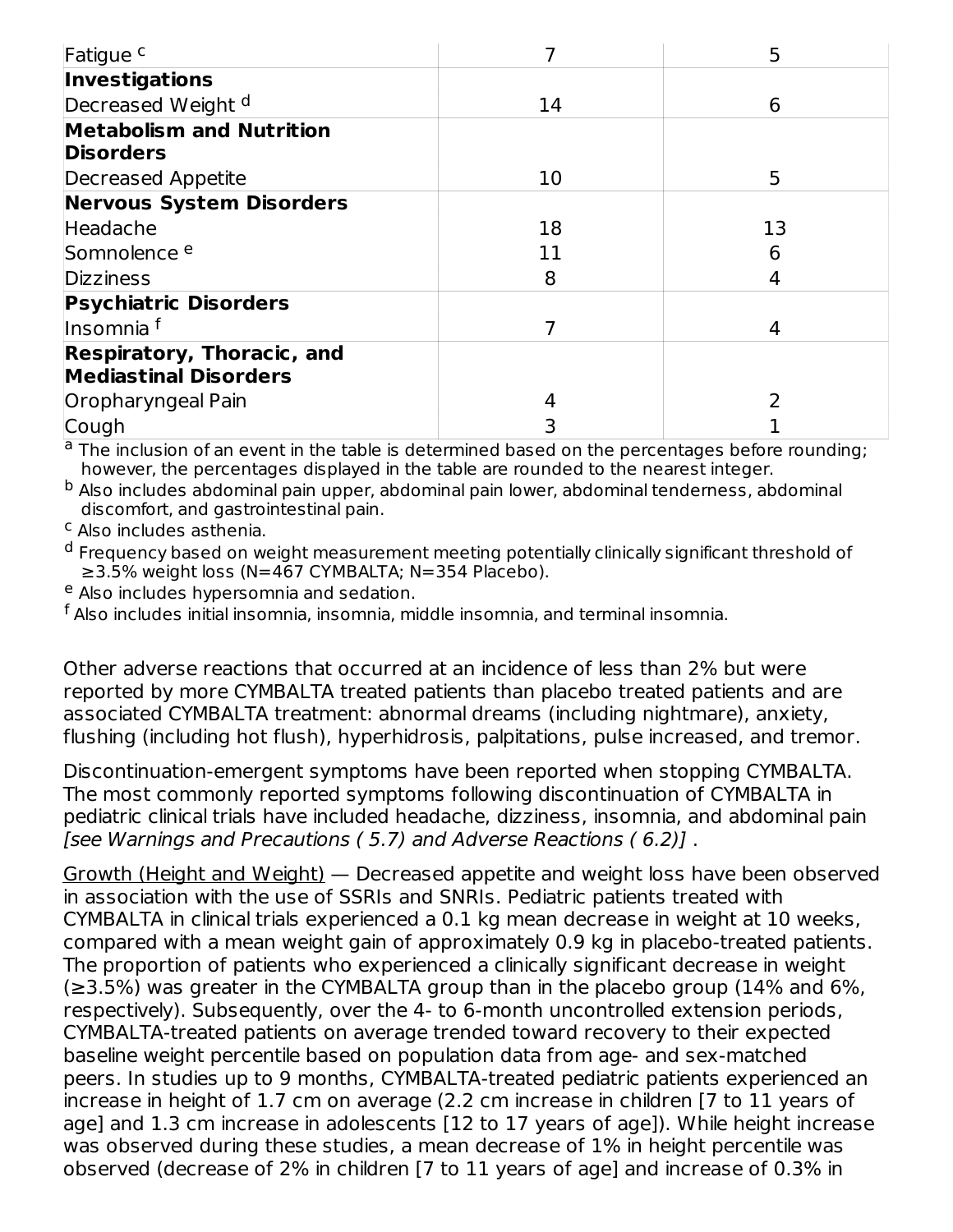adolescents [12 to 17 years of age]). Weight and height should be monitored regularly in children and adolescents treated with CYMBALTA.

### **6.2 Postmarketing Experience**

The following adverse reactions have been identified during post approval use of CYMBALTA. Because these reactions are reported voluntarily from a population of uncertain size, it is not always possible to reliably estimate their frequency or establish a causal relationship to drug exposure.

Adverse reactions reported since market introduction that were temporally related to CYMBALTA therapy and not mentioned elsewhere in labeling include: acute pancreatitis, anaphylactic reaction, aggression and anger (particularly early in treatment or after treatment discontinuation), angioneurotic edema, angle-closure glaucoma, colitis (microscopic or unspecified), cutaneous vasculitis (sometimes associated with systemic involvement), extrapyramidal disorder, galactorrhea, gynecological bleeding, hallucinations, hyperglycemia, hyperprolactinemia, hypersensitivity, hypertensive crisis, muscle spasm, rash, restless legs syndrome, seizures upon treatment discontinuation, supraventricular arrhythmia, tinnitus (upon treatment discontinuation), trismus, and urticaria.

# **7 DRUG INTERACTIONS**

Both CYP1A2 and CYP2D6 are responsible for duloxetine metabolism.

# **7.1 Inhibitors of CYP1A2**

When duloxetine 60 mg was co-administered with fluvoxamine 100 mg, a potent CYP1A2 inhibitor, to male subjects (n=14) duloxetine AUC was increased approximately 6-fold, the C  $_{\sf max}$  was increased about 2.5-fold, and duloxetine t  $_{1/2}$  was increased approximately 3-fold. Other drugs that inhibit CYP1A2 metabolism include cimetidine and quinolone antimicrobials such as ciprofloxacin and enoxacin [see Warnings and Precautions ( 5.12)] .

# **7.2 Inhibitors of CYP2D6**

Concomitant use of duloxetine (40 mg once daily) with paroxetine (20 mg once daily) increased the concentration of duloxetine AUC by about 60%, and greater degrees of inhibition are expected with higher doses of paroxetine. Similar effects would be expected with other potent CYP2D6 inhibitors (e.g., fluoxetine, quinidine) [see Warnings and Precautions ( 5.12)] .

# **7.3 Dual Inhibition of CYP1A2 and CYP2D6**

Concomitant administration of duloxetine 40 mg twice daily with fluvoxamine 100 mg, a potent CYP1A2 inhibitor, to CYP2D6 poor metabolizer subjects (n=14) resulted in a 6 fold increase in duloxetine AUC and C  $_{\sf max}$ .

### **7.4 Drugs that Interfere with Hemostasis (e.g., NSAIDs, Aspirin, and Warfarin)**

Serotonin release by platelets plays an important role in hemostasis. Epidemiological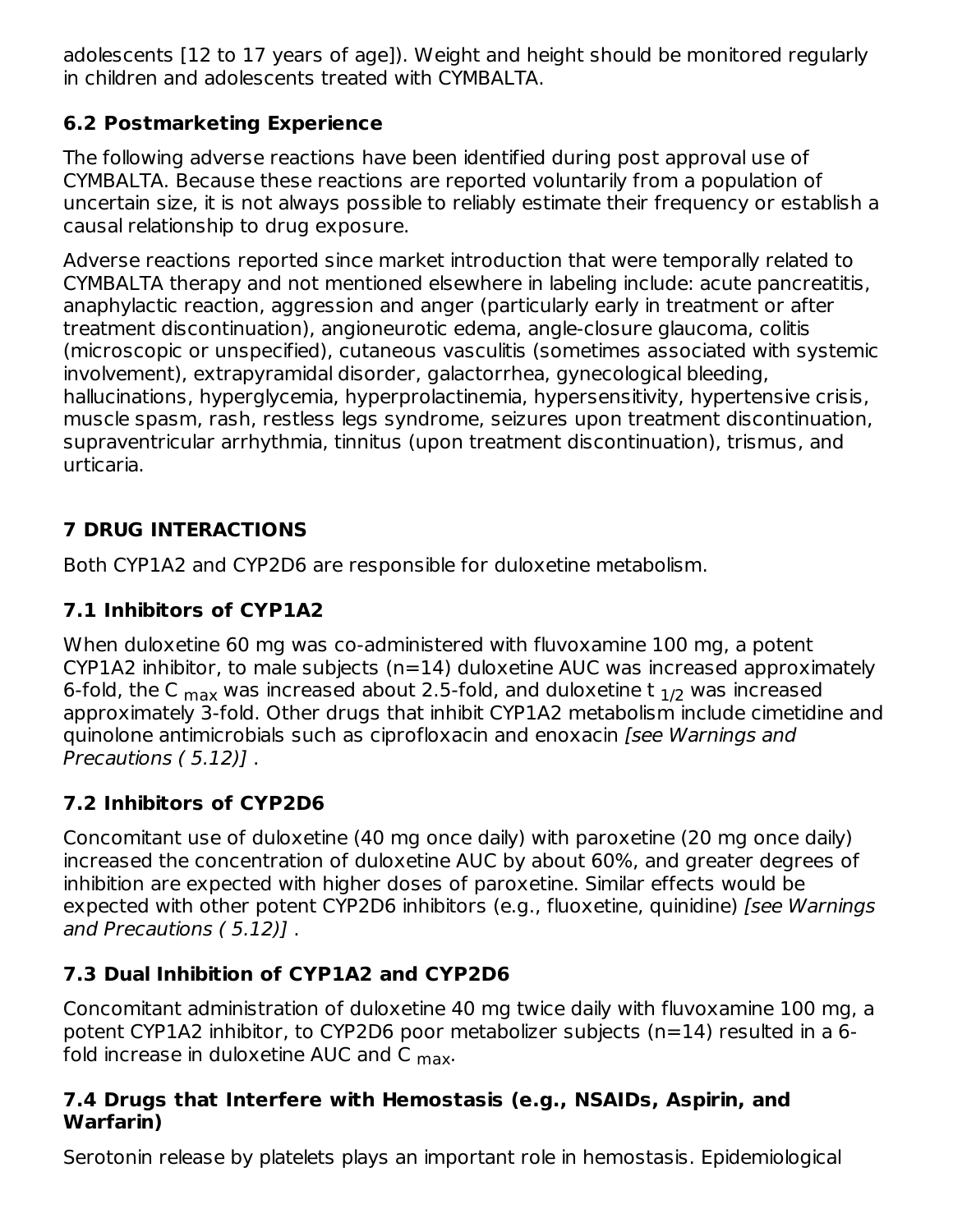studies of the case-control and cohort design that have demonstrated an association between use of psychotropic drugs that interfere with serotonin reuptake and the occurrence of upper gastrointestinal bleeding have also shown that concurrent use of an NSAID or aspirin may potentiate this risk of bleeding. Altered anticoagulant effects, including increased bleeding, have been reported when SSRIs or SNRIs are coadministered with warfarin. Concomitant administration of warfarin (2-9 mg once daily) under steady state conditions with duloxetine 60 or 120 mg once daily for up to 14 days in healthy subjects (n=15) did not significantly change INR from baseline (mean INR changes ranged from 0.05 to  $+0.07$ ). The total warfarin (protein bound plus free drug) pharmacokinetics (AUC <sub>τ,ss</sub>, C <sub>max,ss</sub> or t <sub>max,ss</sub>) for both R- and S-warfarin were not altered by duloxetine. Because of the potential effect of duloxetine on platelets, patients receiving warfarin therapy should be carefully monitored when duloxetine is initiated or discontinued [see Warnings and Precautions ( 5.5)] .

# **7.5 Lorazepam**

Under steady-state conditions for duloxetine (60 mg Q 12 hours) and lorazepam (2 mg Q 12 hours), the pharmacokinetics of duloxetine were not affected by co-administration.

### **7.6 Temazepam**

Under steady-state conditions for duloxetine (20 mg qhs) and temazepam (30 mg qhs), the pharmacokinetics of duloxetine were not affected by co-administration.

### **7.7 Drugs that Affect Gastric Acidity**

CYMBALTA has an enteric coating that resists dissolution until reaching a segment of the gastrointestinal tract where the pH exceeds 5.5. In extremely acidic conditions, CYMBALTA, unprotected by the enteric coating, may undergo hydrolysis to form naphthol. Caution is advised in using CYMBALTA in patients with conditions that may slow gastric emptying (e.g., some diabetics). Drugs that raise the gastrointestinal pH may lead to an earlier release of duloxetine. However, co-administration of CYMBALTA with aluminum- and magnesium-containing antacids (51 mEq) or CYMBALTA with famotidine, had no significant effect on the rate or extent of duloxetine absorption after administration of a 40 mg oral dose. It is unknown whether the concomitant administration of proton pump inhibitors affects duloxetine absorption [see Warnings] and Precautions ( 5.14)] .

### **7.8 Drugs Metabolized by CYP1A2**

In vitro drug interaction studies demonstrate that duloxetine does not induce CYP1A2 activity. Therefore, an increase in the metabolism of CYP1A2 substrates (e.g., theophylline, caffeine) resulting from induction is not anticipated, although clinical studies of induction have not been performed. Duloxetine is an inhibitor of the CYP1A2 isoform in in vitro studies, and in two clinical studies the average (90% confidence interval) increase in theophylline AUC was 7% (1%-15%) and 20% (13%-27%) when coadministered with duloxetine (60 mg twice daily).

### **7.9 Drugs Metabolized by CYP2D6**

Duloxetine is a moderate inhibitor of CYP2D6. When duloxetine was administered (at a dose of 60 mg twice daily) in conjunction with a single 50 mg dose of desipramine, a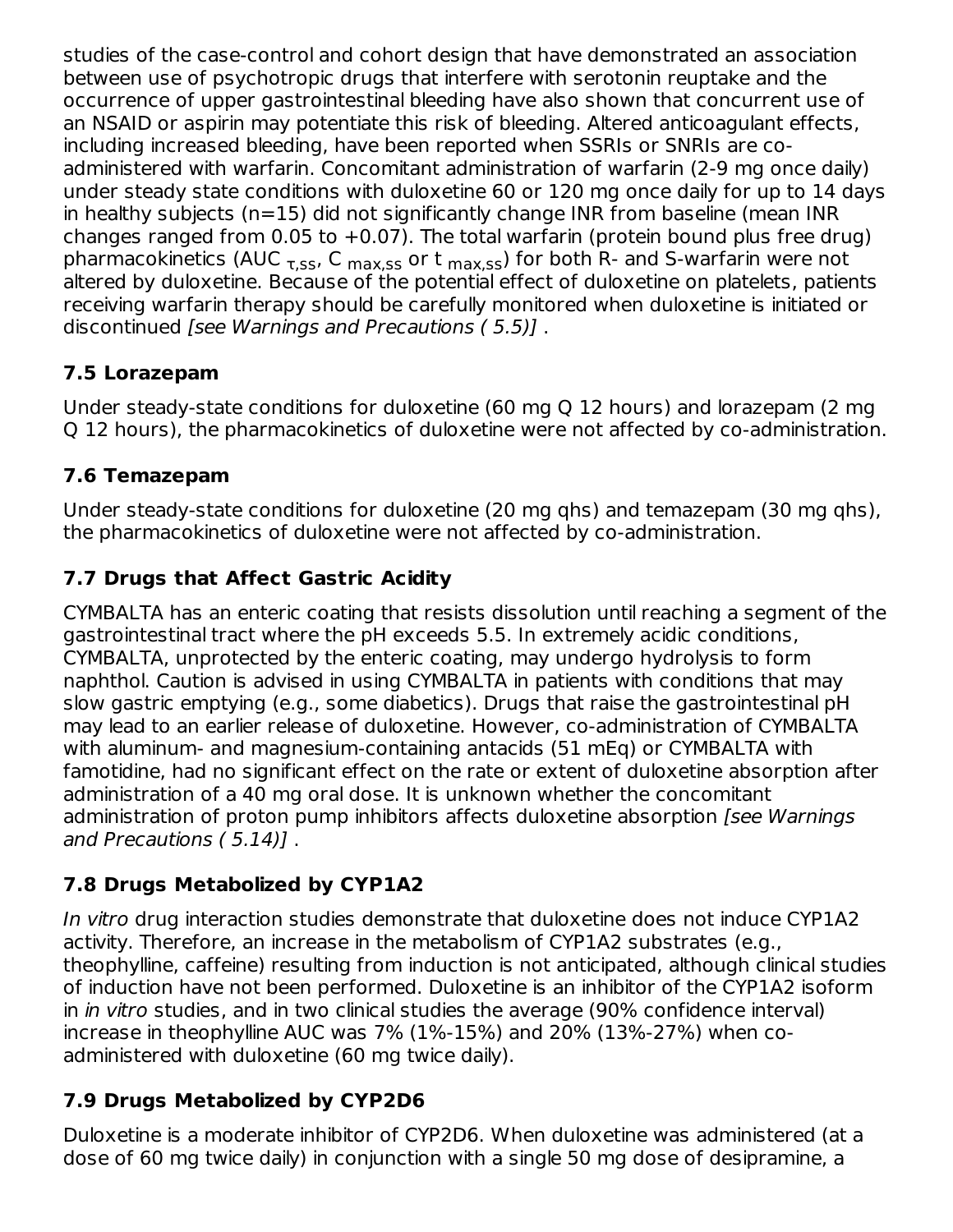CYP2D6 substrate, the AUC of desipramine increased 3-fold [see Warnings and Precautions ( 5.12)] .

# **7.10 Drugs Metabolized by CYP2C9**

Results of in vitro studies demonstrate that duloxetine does not inhibit activity. In a clinical study, the pharmacokinetics of S-warfarin, a CYP2C9 substrate, were not significantly affected by duloxetine [see Drug Interactions ( 7.4)] .

## **7.11 Drugs Metabolized by CYP3A**

Results of in vitro studies demonstrate that duloxetine does not inhibit or induce CYP3A activity. Therefore, an increase or decrease in the metabolism of CYP3A substrates (e.g., oral contraceptives and other steroidal agents) resulting from induction or inhibition is not anticipated, although clinical studies have not been performed.

# **7.12 Drugs Metabolized by CYP2C19**

Results of in vitro studies demonstrate that duloxetine does not inhibit CYP2C19 activity at therapeutic concentrations. Inhibition of the metabolism of CYP2C19 substrates is therefore not anticipated, although clinical studies have not been performed.

### **7.13 Monoamine Oxidase Inhibitors (MAOIs)**

[See Dosage and Administration ( 2.8, 2.9), Contraindications ( 4), and Warnings and Precautions ( 5.4)] .

## **7.14 Serotonergic Drugs**

[See Dosage and Administration ( 2.8, 2.9), Contraindications ( 4), and Warnings and Precautions ( 5.4)] .

### **7.15 Alcohol**

When CYMBALTA and ethanol were administered several hours apart so that peak concentrations of each would coincide, CYMBALTA did not increase the impairment of mental and motor skills caused by alcohol.

In the CYMBALTA clinical trials database, three CYMBALTA-treated patients had liver injury as manifested by ALT and total bilirubin elevations, with evidence of obstruction. Substantial intercurrent ethanol use was present in each of these cases, and this may have contributed to the abnormalities seen [see Warnings and Precautions (5.2, 5.12)].

# **7.16 CNS Drugs**

[See Warnings and Precautions ( 5.12)] .

### **7.17 Drugs Highly Bound to Plasma Protein**

Because duloxetine is highly bound to plasma protein, administration of CYMBALTA to a patient taking another drug that is highly protein bound may cause increased free concentrations of the other drug, potentially resulting in adverse reactions. However, co-administration of duloxetine (60 or 120 mg) with warfarin (2-9 mg), a highly proteinbound drug, did not result in significant changes in INR and in the pharmacokinetics of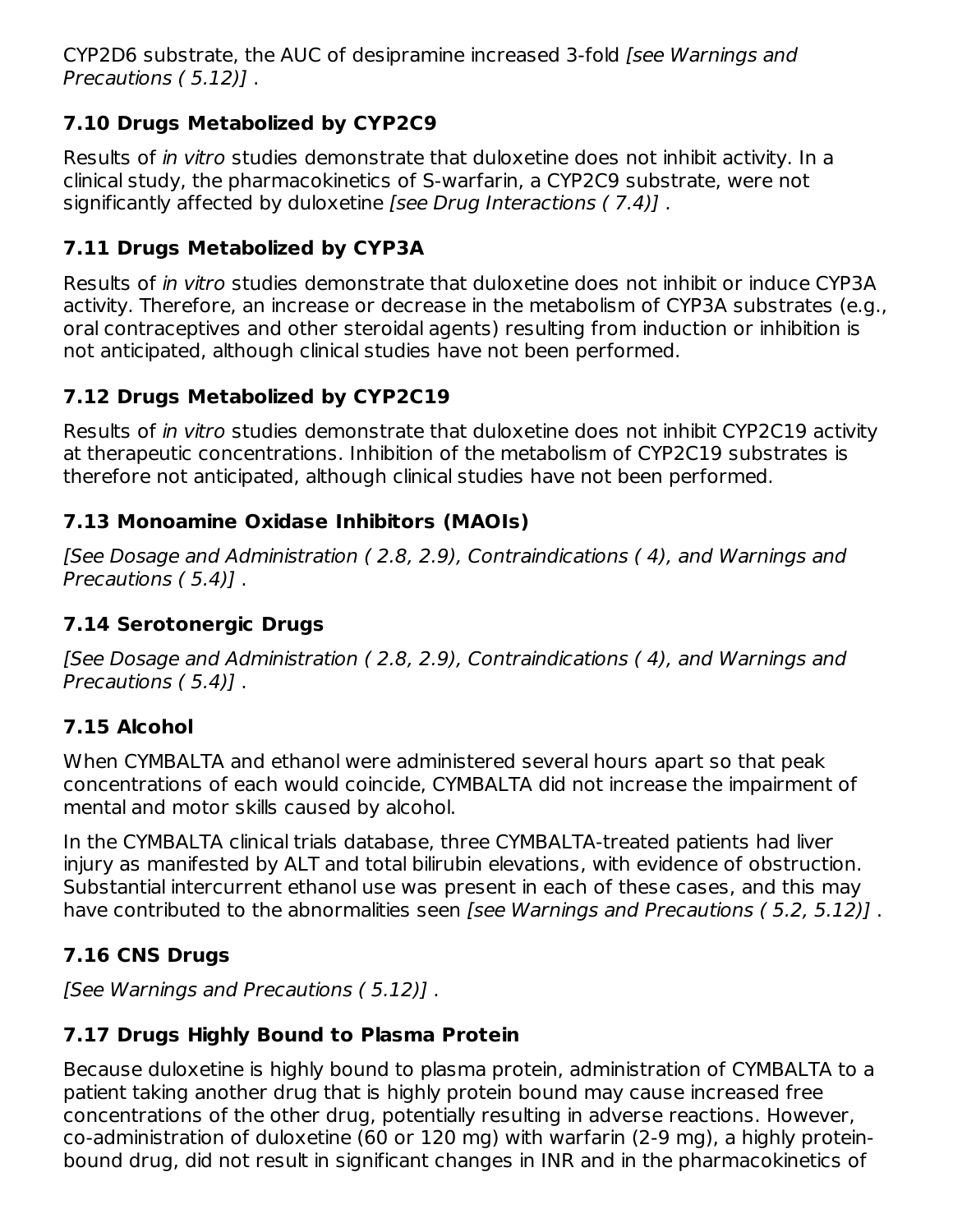either total S-or total R-warfarin (protein bound plus free drug) [see Drug Interactions (  $7.4)$ ].

# **8 USE IN SPECIFIC POPULATIONS**

### **8.1 Pregnancy**

#### Pregnancy Exposure Registry

There is a pregnancy exposure registry that monitors the pregnancy outcomes in women exposed to CYMBALTA during pregnancy. To enroll, contact the CYMBALTA Pregnancy Registry at 1-866-814-6975 or www.cymbaltapregnancyregistry.com.

#### Risk Summary

Data from a postmarketing retrospective cohort study indicate that use of duloxetine in the month before delivery may be associated with an increased risk of postpartum hemorrhage. Data from published literature and from a postmarketing retrospective cohort study have not identified a clear drug-associated risk of major birth defects or other adverse developmental outcomes (see Data). There are risks associated with untreated depression and fibromyalgia in pregnancy, and with exposure to SNRIs and SSRIs, including CYMBALTA, during pregnancy (see Clinical Considerations).

In rats and rabbits treated with duloxetine during the period of organogenesis, fetal weights were decreased but there was no evidence of developmental effects at doses up to 3 and 6 times, respectively, the maximum recommended human dose (MRHD) of 120 mg/day given to adolescents on a mg/m  $2$  basis. When duloxetine was administered orally to pregnant rats throughout gestation and lactation, pup weights at birth and pup survival to 1 day postpartum were decreased at a dose 2 times the MRHD given to adolescents on a mg/m  $^2$  basis. At this dose, pup behaviors consistent with increased reactivity, such as increased startle response to noise and decreased habituation of locomotor activity were observed. Post-weaning growth was not adversely affected.

The estimated background risk of major birth defects and miscarriage for the indicated population is unknown. All pregnancies have a background risk of birth defect, loss, or other adverse outcomes. In the U.S. general population, the estimated background risk of major birth defects and miscarriage in clinically recognized pregnancies is 2 to 4% and 15 to 20%, respectively.

### Clinical Considerations

### Disease-associated Maternal and/or Embryo/Fetal Risk

Women who discontinue antidepressants during pregnancy are more likely to experience a relapse of major depression than women who continue antidepressants. This finding is from a prospective, longitudinal study that followed 201 pregnant women with a history of major depressive disorder who were euthymic and taking antidepressants at the beginning of pregnancy. Consider the risk of untreated depression when discontinuing or changing treatment with antidepressant medication during pregnancy and postpartum.

Pregnant women with fibromyalgia are at increased risk for adverse maternal and infant outcomes including preterm premature rupture of membranes, preterm birth, small for gestational age, intrauterine growth restriction, placental disruption, and venous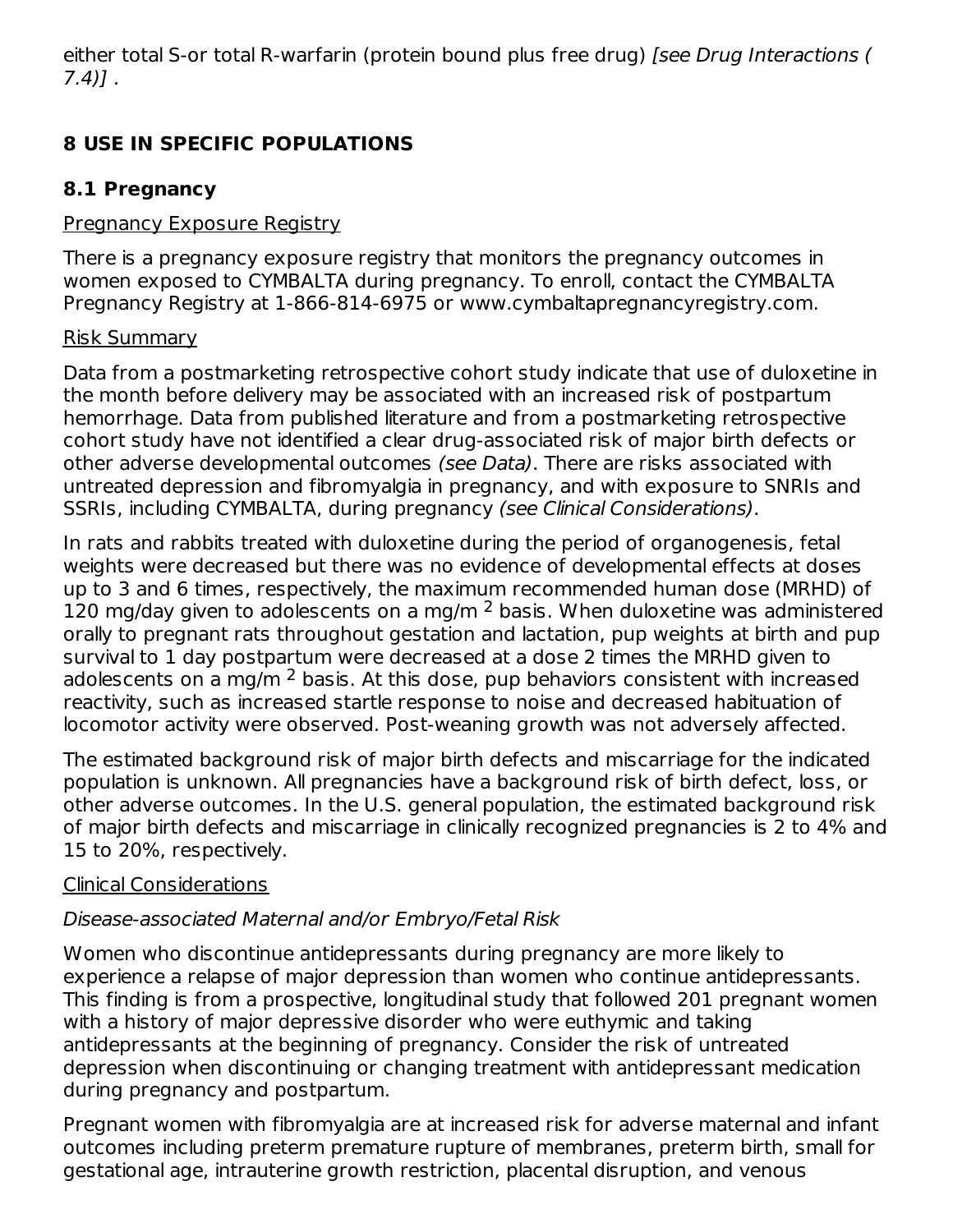thrombosis. It is not known if these adverse maternal and fetal outcomes are a direct result of fibromyalgia or other comorbid factors.

### Maternal Adverse Reactions

Use of duloxetine in the month before delivery may be associated with an increased risk of postpartum hemorrhage [see Warnings and Precautions ( 5.5)] .

### Fetal/Neonatal Adverse Reaction

Neonates exposed to CYMBALTA and other SNRIs or SSRIs late in the third trimester have developed complications requiring prolonged hospitalization, respiratory support, and tube feeding. Such complications can arise immediately upon delivery. Reported clinical findings have included respiratory distress, cyanosis, apnea, seizures, temperature instability, feeding difficulty, vomiting, hypoglycemia, hypotonia, hypertonia, hyperreflexia, tremor, jitteriness, irritability, and constant crying. These findings are consistent with either a direct toxic effect of the SNRIs or SSRIs, or possibly, a drug discontinuation syndrome. It should be noted that, in some cases, the clinical picture is consistent with serotonin syndrome [see Warnings and Precautions ( 5.4)] .

### Data

### Human Data

Data from a postmarketing retrospective claims-based cohort study found an increased risk for postpartum hemorrhage among 955 pregnant women exposed to duloxetine in the last month of pregnancy compared to 4,128,460 unexposed pregnant women (adjusted relative risk: 1.53; 95% CI: 1.08-2.18). The same study did not find a clinically meaningful increase in the risk for major birth defects in the comparison of 2532 women exposed to duloxetine in the first trimester of pregnancy to 1,284,827 unexposed women after adjusting for several confounders. Methodologic limitations include possible residual confounding, misclassification of exposure and outcomes, lack of direct measures of disease severity, and lack of information about alcohol use, nutrition, and over-the-counter medication exposures.

### Animal Data

In animal reproduction studies, duloxetine has been shown to have adverse effects on embryo/fetal and postnatal development.

When duloxetine was administered orally to pregnant rats and rabbits during the period of organogenesis, there was no evidence of malformations or developmental variations at doses up to 45 mg/kg/day [3 and 6 times, respectively, the MRHD of 120 mg/day given to adolescents on a mg/m  $^2$  basis]. However, fetal weights were decreased at this dose, with a no-effect dose of 10 mg/kg/day (approximately equal to the MRHD in rats and 2 times the MRHD in rabbits).

When duloxetine was administered orally to pregnant rats throughout gestation and lactation, the survival of pups to 1 day postpartum and pup body weights at birth and during the lactation period were decreased at a dose of 30 mg/kg/day (2 times the MRHD given to adolescents on a mg/m  $^2$  basis); the no-effect dose was 10 mg/kg/day. Furthermore, behaviors consistent with increased reactivity, such as increased startle response to noise and decreased habituation of locomotor activity, were observed in pups following maternal exposure to 30 mg/kg/day. Post-weaning growth and reproductive performance of the progeny were not affected adversely by maternal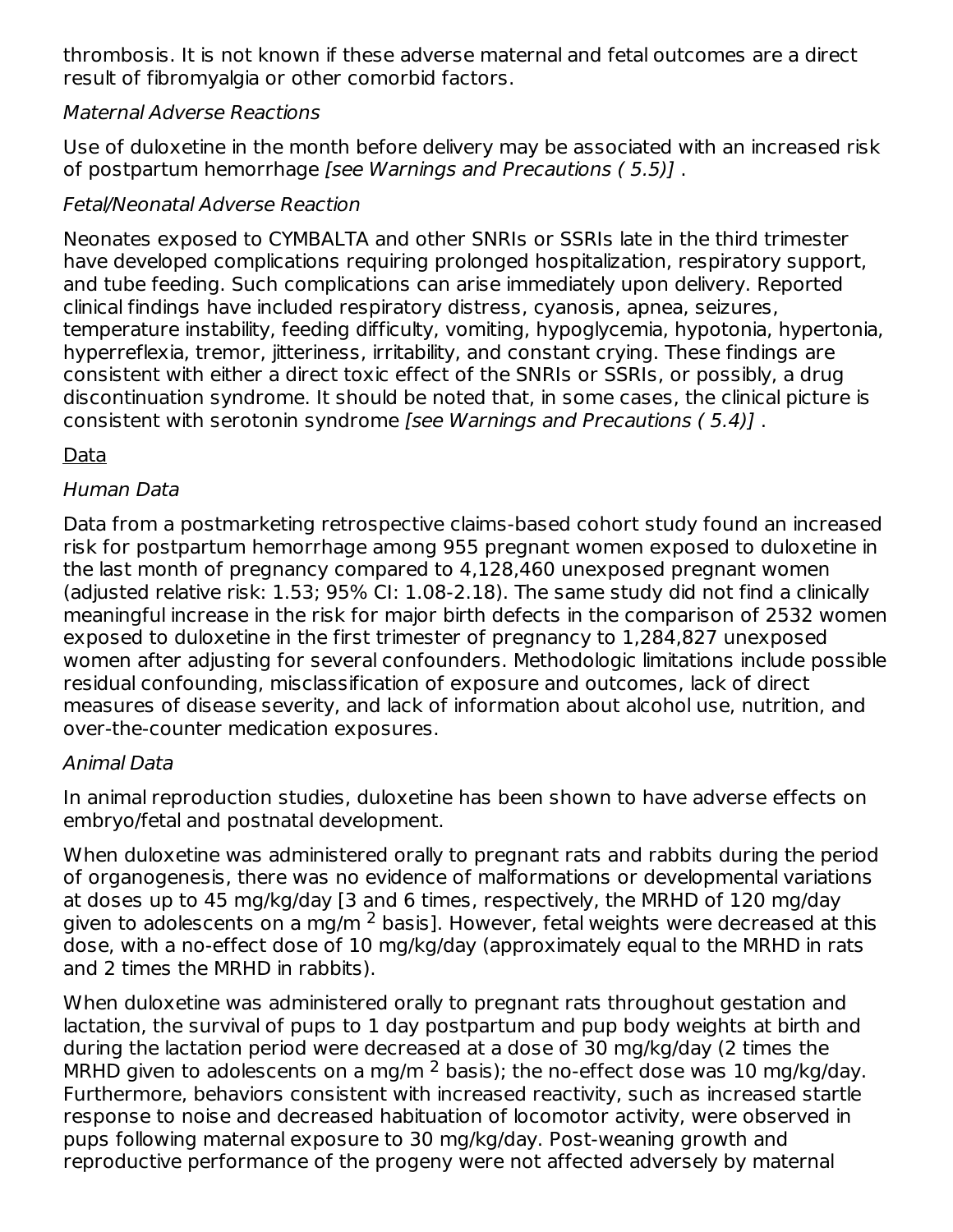duloxetine treatment.

### **8.2 Lactation**

#### Risk Summary

Data from published literature report the presence of duloxetine in human milk (see Data). There are reports of sedation, poor feeding, and poor weight gain in infants exposed to duloxetine through breast milk (see Clinical Considerations). There are no data on the effect of duloxetine on milk production.

The developmental and health benefits of breastfeeding should be considered along with the mother's clinical need for CYMBALTA and any potential adverse effects on the breastfed child from CYMBALTA or from the underlying maternal condition.

#### Clinical Considerations

Infants exposed to CYMBALTA should be monitored for sedation, poor feeding and poor weight gain.

### **Data**

Disposition of CYMBALTA was studied in 6 lactating women who were at least 12 weeks postpartum and had elected to wean their infants. The women were given 40 mg of CYMBALTA twice daily for 3.5 days. The peak concentration measured in breast milk occurred at a median of 3 hours after the dose. The amount of CYMBALTA in breast milk was approximately 7 mcg/day while on that dose; the estimated daily infant dose was approximately 2 mcg/kg/day, which is less than 1% of the maternal dose. The presence of CYMBALTA metabolites in breast milk was not examined.

### **8.4 Pediatric Use**

Generalized Anxiety Disorder — In pediatric patients aged 7 to 17 years, efficacy was demonstrated in one 10-week, placebo-controlled trial. The study included 272 pediatric patients with GAD of which 47% were 7 to 11 years of age. CYMBALTA demonstrated superiority over placebo as measured by greater improvement in the Pediatric Anxiety Rating Scale (PARS) for GAD severity score [see Clinical Studies (14.2)]. The safety and effectiveness in pediatric patients less than 7 years of age have not been established.

Major Depressive Disorder — Efficacy was not demonstrated in two 10-week, placebocontrolled trials with 800 pediatric patients with MDD, age 7 to 17. Neither CYMBALTA nor an active control (indicated for treatment of pediatric depression) was superior to placebo. The safety and effectiveness in pediatric patients less than 7 years of age have not been established.

The most frequently observed adverse reactions in the clinical trials included nausea, headache, decreased weight, and abdominal pain. Decreased appetite and weight loss have been observed in association with the use of SSRIs and SNRIs. Perform regular monitoring of weight and growth in children and adolescents treated with an SNRI such as CYMBALTA [see Adverse Reactions ( 6.11)] .

Use of CYMBALTA in a child or adolescent must balance the potential risks with the clinical need [see Boxed Warning and Warnings and Precautions ( 5.1)] .

Animal Data — Duloxetine administration to young rats from post-natal day 21 (weaning) through post-natal day 90 (adult) resulted in decreased body weights that persisted into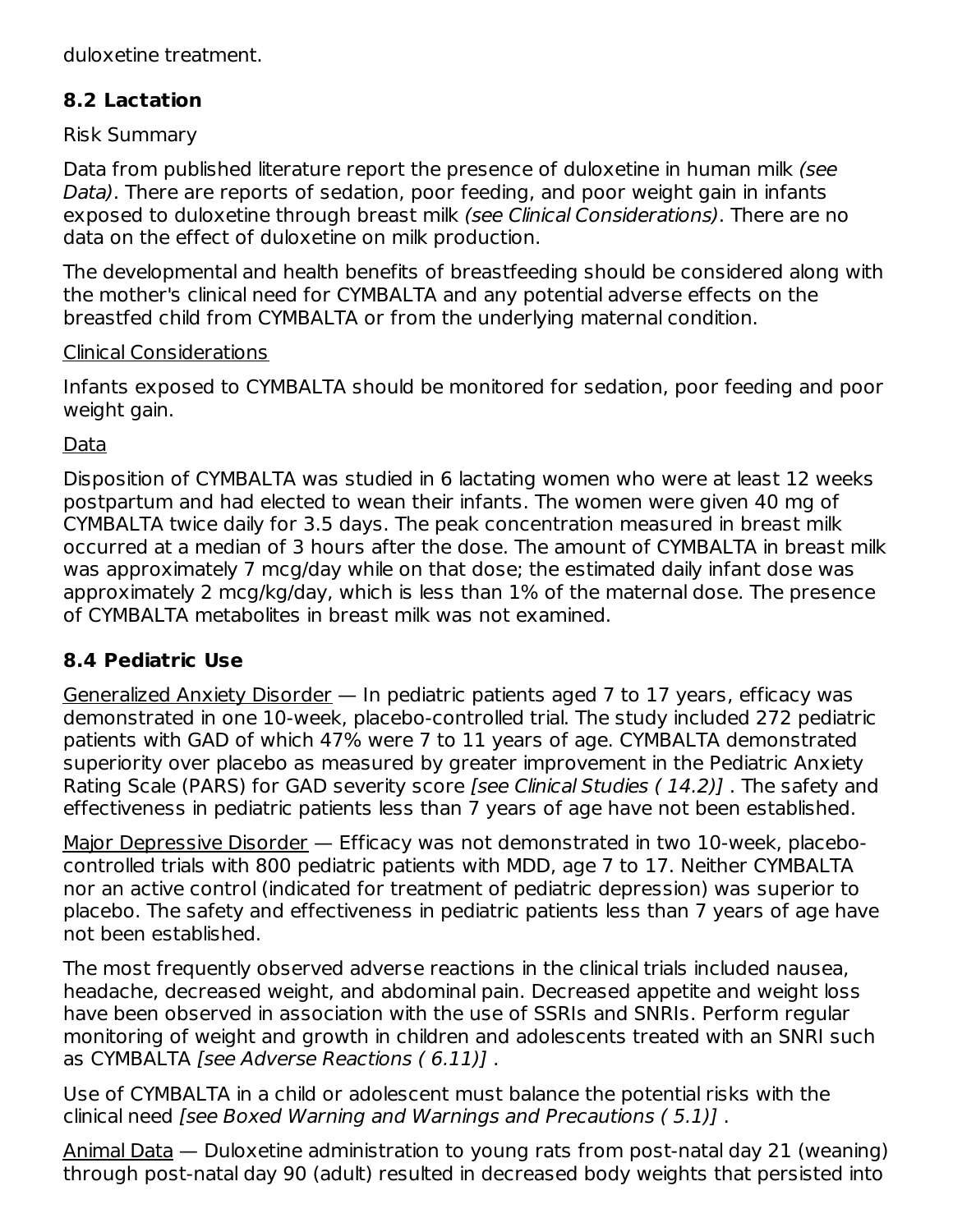adulthood, but recovered when drug treatment was discontinued; slightly delayed  $(-1.5)$ days) sexual maturation in females, without any effect on fertility; and a delay in learning a complex task in adulthood, which was not observed after drug treatment was discontinued. These effects were observed at the high dose of 45 mg/kg/day (2 times the MRHD, for a child); the no-effect-level was 20 mg/kg/day ( $\approx$ 1 times the MRHD, for a child).

# **8.5 Geriatric Use**

Of the 2,418 patients in premarketing clinical studies of CYMBALTA for MDD, 5.9% (143) were 65 years of age or over. Of the 1041 patients in CLBP premarketing studies, 21.2% (221) were 65 years of age or over. Of the 487 patients in OA premarketing studies, 40.5% (197) were 65 years of age or over. Of the 1,074 patients in the DPNP premarketing studies, 33% (357) were 65 years of age or over. Of the 1,761 patients in FM premarketing studies, 7.9% (140) were 65 years of age or over. In the MDD, GAD, DPNP, FM, OA, and CLBP studies, no overall differences in safety or effectiveness were generally observed between these subjects and younger subjects, and other reported clinical experience has not identified differences in responses between the elderly and younger patients, but greater sensitivity of some older individuals cannot be ruled out. SSRIs and SNRIs, including CYMBALTA have been associated with cases of clinically significant hyponatremia in elderly patients, who may be at greater risk for this adverse event [see Warnings and Precautions ( 5.13)] .

In an analysis of data from all placebo-controlled-trials, patients treated with CYMBALTA reported a higher rate of falls compared to patients treated with placebo. The increased risk appears to be proportional to a patient's underlying risk for falls. Underlying risk appears to increase steadily with age. As elderly patients tend to have a higher prevalence of risk factors for falls such as medications, medical comorbidities and gait disturbances, the impact of increasing age by itself on falls during treatment with CYMBALTA is unclear. Falls with serious consequences including bone fractures and hospitalizations have been reported [see Warnings and Precautions ( 5.3) and Adverse Reactions ( 6.10)] .

The pharmacokinetics of duloxetine after a single dose of 40 mg were compared in healthy elderly females (65 to 77 years) and healthy middle-age females (32 to 50 years). There was no difference in the C <sub>max</sub>, but the AUC of duloxetine was somewhat (about 25%) higher and the half-life about 4 hours longer in the elderly females. Population pharmacokinetic analyses suggest that the typical values for clearance decrease by approximately 1% for each year of age between 25 to 75 years of age; but age as a predictive factor only accounts for a small percentage of between-patient variability. Dosage adjustment based on the age of the patient is not necessary.

### **8.6 Gender**

Duloxetine's half-life is similar in men and women. Dosage adjustment based on gender is not necessary.

### **8.7 Smoking Status**

Duloxetine bioavailability (AUC) appears to be reduced by about one-third in smokers. Dosage modifications are not recommended for smokers.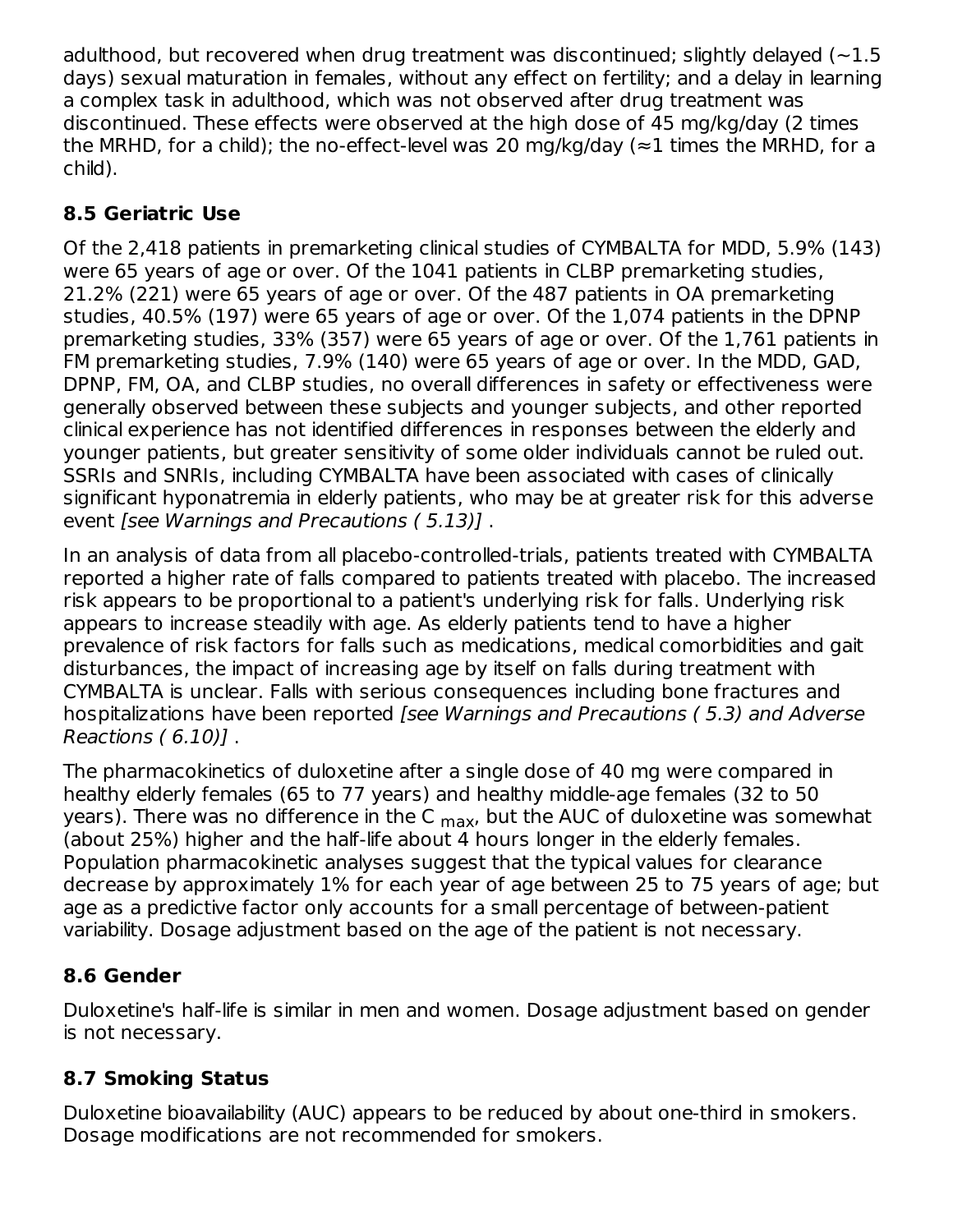#### **8.8 Race**

No specific pharmacokinetic study was conducted to investigate the effects of race.

#### **8.9 Hepatic Impairment**

Patients with clinically evident hepatic impairment have decreased duloxetine metabolism and elimination. After a single 20 mg dose of CYMBALTA, 6 cirrhotic patients with moderate liver impairment (Child-Pugh Class B) had a mean plasma duloxetine clearance about 15% that of age- and gender-matched healthy subjects, with a 5-fold increase in mean exposure (AUC). Although C <sub>max</sub> was similar to normals in the cirrhotic patients, the half-life was about 3 times longer [see Dosage and Administration ( 2.6) and Warnings and Precautions ( 5.14)] .

#### **8.10 Severe Renal Impairment**

Limited data are available on the effects of duloxetine in patients with end-stage renal disease (ESRD). After a single 60 mg dose of duloxetine, C <sub>max</sub> and AUC values were approximately 100% greater in patients with end-stage renal disease receiving chronic intermittent hemodialysis than in subjects with normal renal function. The elimination half-life, however, was similar in both groups. The AUCs of the major circulating metabolites, 4-hydroxy duloxetine glucuronide and 5-hydroxy, 6-methoxy duloxetine sulfate, largely excreted in urine, were approximately 7- to 9-fold higher and would be expected to increase further with multiple dosing. Population PK analyses suggest that mild to moderate degrees of renal impairment (estimated CrCl 30-80 mL/min) have no significant effect on duloxetine apparent clearance [see Dosage and Administration (2.6) and Warnings and Precautions ( 5.14)] .

### **9 DRUG ABUSE AND DEPENDENCE**

#### **9.2 Abuse**

In animal studies, duloxetine did not demonstrate barbiturate-like (depressant) abuse potential.

While CYMBALTA has not been systematically studied in humans for its potential for abuse, there was no indication of drug-seeking behavior in the clinical trials. However, it is not possible to predict on the basis of premarketing experience the extent to which a CNS active drug will be misused, diverted, and/or abused once marketed. Consequently, physicians should carefully evaluate patients for a history of drug abuse and follow such patients closely, observing them for signs of misuse or abuse of CYMBALTA (e.g., development of tolerance, incrementation of dose, drug-seeking behavior).

### **9.3 Dependence**

In drug dependence studies, duloxetine did not demonstrate dependence-producing potential in rats.

### **10 OVERDOSAGE**

#### **10.1 Signs and Symptoms**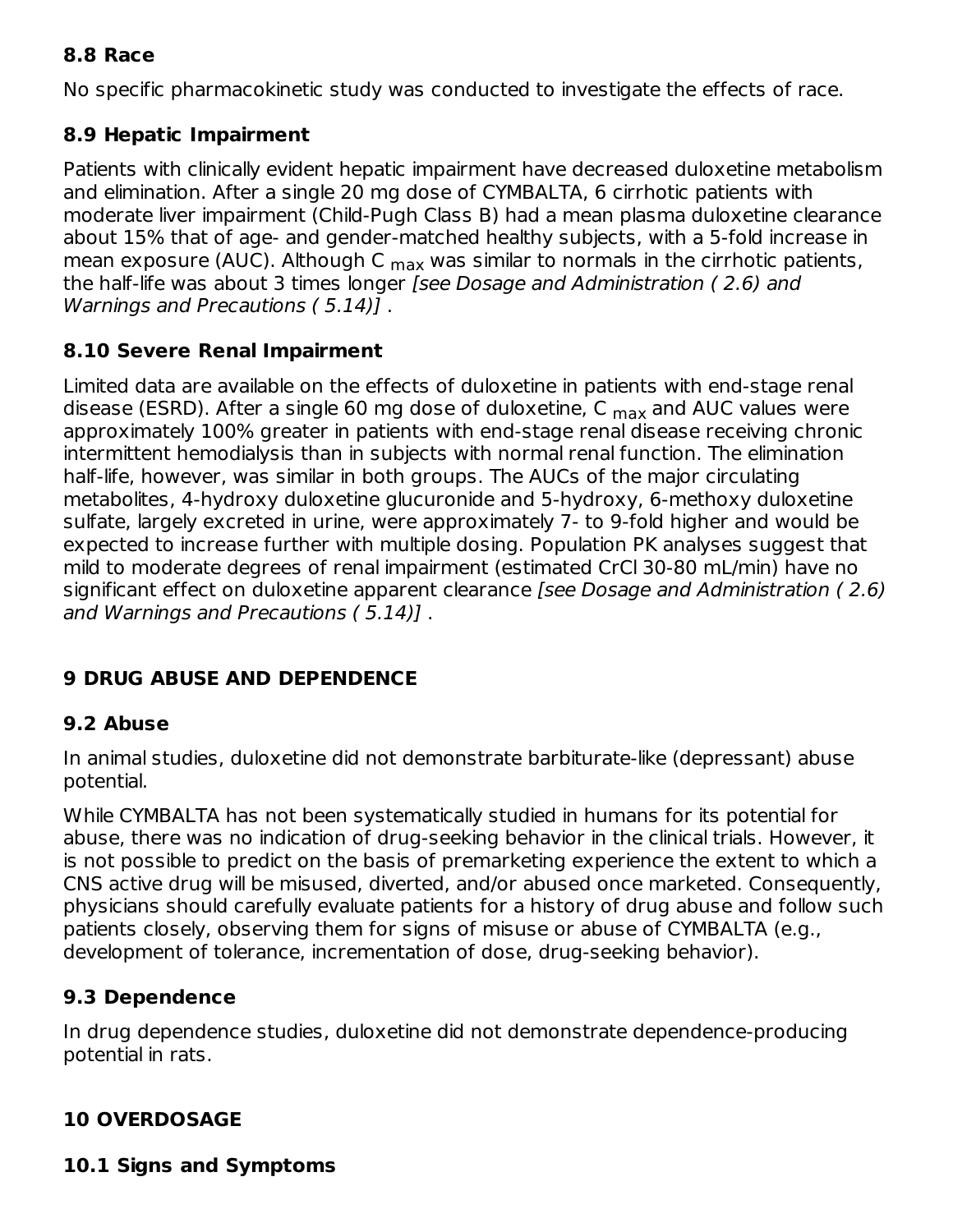In postmarketing experience, fatal outcomes have been reported for acute overdoses, primarily with mixed overdoses, but also with duloxetine only, at doses as low as 1000 mg. Signs and symptoms of overdose (duloxetine alone or with mixed drugs) included somnolence, coma, serotonin syndrome, seizures, syncope, tachycardia, hypotension, hypertension, and vomiting.

### **10.2 Management of Overdose**

There is no specific antidote to CYMBALTA, but if serotonin syndrome ensues, specific treatment (such as with cyproheptadine and/or temperature control) may be considered. In case of acute overdose, treatment should consist of those general measures employed in the management of overdose with any drug.

An adequate airway, oxygenation, and ventilation should be assured, and cardiac rhythm and vital signs should be monitored. Induction of emesis is not recommended. Gastric lavage with a large-bore orogastric tube with appropriate airway protection, if needed, may be indicated if performed soon after ingestion or in symptomatic patients.

Activated charcoal may be useful in limiting absorption of duloxetine from the gastrointestinal tract. Administration of activated charcoal has been shown to decrease AUC and C <sub>max</sub> by an average of one-third, although some subjects had a limited effect of activated charcoal. Due to the large volume of distribution of this drug, forced diuresis, dialysis, hemoperfusion, and exchange transfusion are unlikely to be beneficial.

In managing overdose, the possibility of multiple drug involvement should be considered. A specific caution involves patients who are taking or have recently taken CYMBALTA and might ingest excessive quantities of a TCA. In such a case, decreased clearance of the parent tricyclic and/or its active metabolite may increase the possibility of clinically significant sequelae and extend the time needed for close medical observation [see Warnings and Precautions (5.4) and Drug Interactions (7). The physician should consider contacting a poison control center (1-800-222-1222 or www.poison.org) for additional information on the treatment of any overdose. Telephone numbers for certified poison control centers are listed in the Physicians' Desk Reference (PDR).

# **11 DESCRIPTION**

CYMBALTA  $\mathcal{R}$  (duloxetine delayed-release capsules) is a selective serotonin and norepinephrine reuptake inhibitor (SNRI) for oral administration. Its chemical designation is (+)-( S)- N-methyl-γ-(1-naphthyloxy)-2-thiophenepropylamine hydrochloride. The empirical formula is C  $_{18}$ H  $_{19}$ NOS•HCl, which corresponds to a molecular weight of 333.88. The structural formula is:

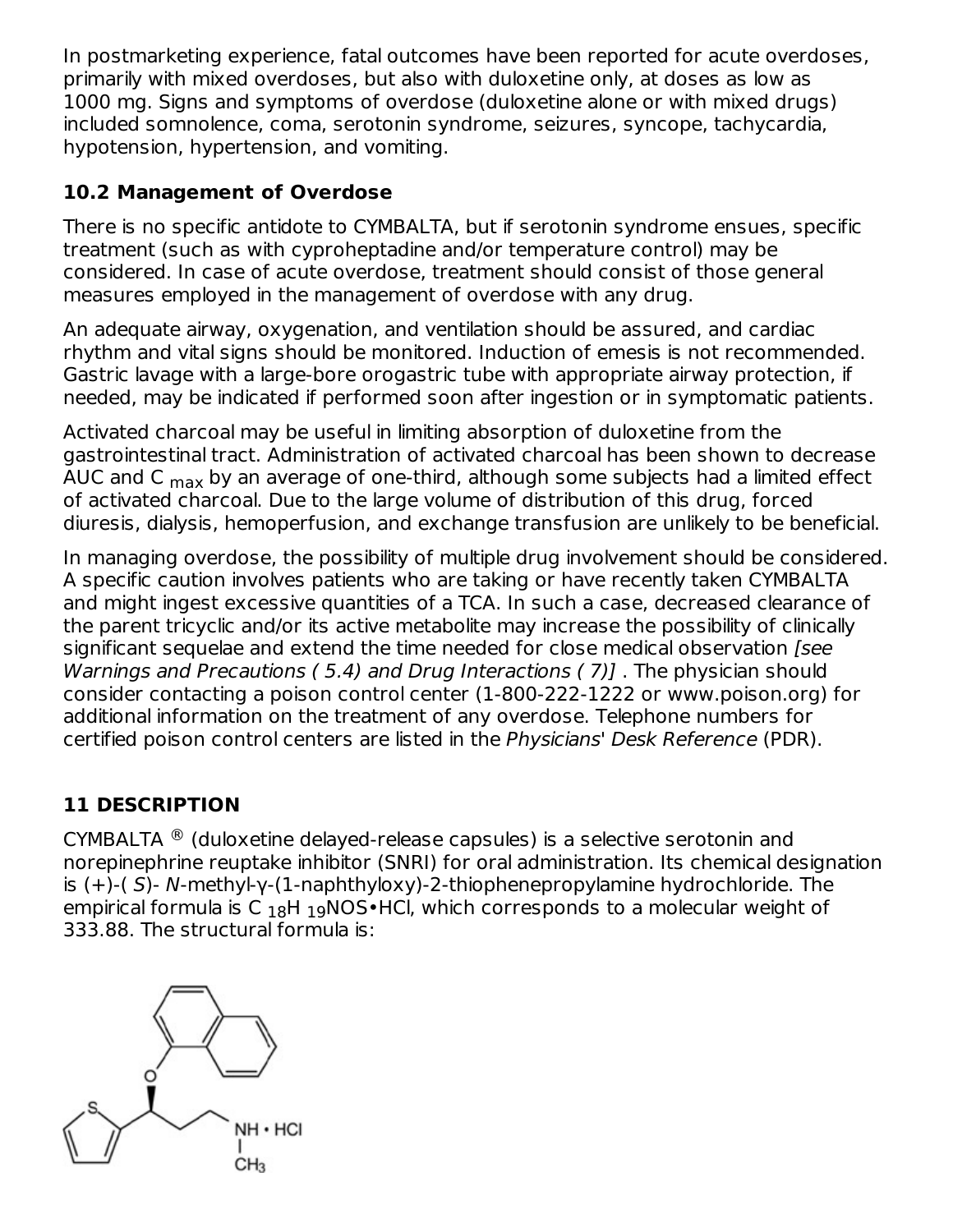Duloxetine hydrochloride is a white to slightly brownish white solid, which is slightly soluble in water.

Each capsule contains enteric-coated pellets of 22.4, 33.7, or 67.3 mg of duloxetine hydrochloride equivalent to 20, 30, or 60 mg of duloxetine, respectively. These entericcoated pellets are designed to prevent degradation of the drug in the acidic environment of the stomach. Inactive ingredients include FD&C Blue No. 2, gelatin, hypromellose, hydroxypropyl methylcellulose acetate succinate, sodium lauryl sulfate, sucrose, sugar spheres, talc, titanium dioxide, and triethyl citrate. The 20 and 60 mg capsules also contain iron oxide yellow.

# **12 CLINICAL PHARMACOLOGY**

### **12.1 Mechanism of Action**

Although the exact mechanisms of the antidepressant, central pain inhibitory and anxiolytic actions of duloxetine in humans are unknown, these actions are believed to be related to its potentiation of serotonergic and noradrenergic activity in the CNS.

### **12.2 Pharmacodynamics**

Preclinical studies have shown that duloxetine is a potent inhibitor of neuronal serotonin and norepinephrine reuptake and a less potent inhibitor of dopamine reuptake. Duloxetine has no significant affinity for dopaminergic, adrenergic, cholinergic, histaminergic, opioid, glutamate, and GABA receptors in vitro. Duloxetine does not inhibit monoamine oxidase (MAO).

CYMBALTA is in a class of drugs known to affect urethral resistance. If symptoms of urinary hesitation develop during treatment with CYMBALTA, consideration should be given to the possibility that they might be drug-related.

### **12.3 Pharmacokinetics**

Duloxetine has an elimination half-life of about 12 hours (range 8 to 17 hours) and its pharmacokinetics are dose proportional over the therapeutic range. Steady-state plasma concentrations are typically achieved after 3 days of dosing. Elimination of duloxetine is mainly through hepatic metabolism involving two P450 isozymes, CYP1A2 and CYP2D6.

Absorption and Distribution — Orally administered duloxetine hydrochloride is well absorbed. There is a median 2 hour lag until absorption begins (T <sub>lag</sub>), with maximal plasma concentrations (C <sub>max</sub>) of duloxetine occurring 6 hours post dose. Food does not affect the C <sub>max</sub> of duloxetine, but delays the time to reach peak concentration from 6 to 10 hours and it marginally decreases the extent of absorption (AUC) by about 10%. There is a 3 hour delay in absorption and a one-third increase in apparent clearance of duloxetine after an evening dose as compared to a morning dose.

The apparent volume of distribution averages about 1640 L. Duloxetine is highly bound (>90%) to proteins in human plasma, binding primarily to albumin and  $\alpha$  <sub>1</sub>-acid glycoprotein. The interaction between duloxetine and other highly protein bound drugs has not been fully evaluated. Plasma protein binding of duloxetine is not affected by renal or hepatic impairment.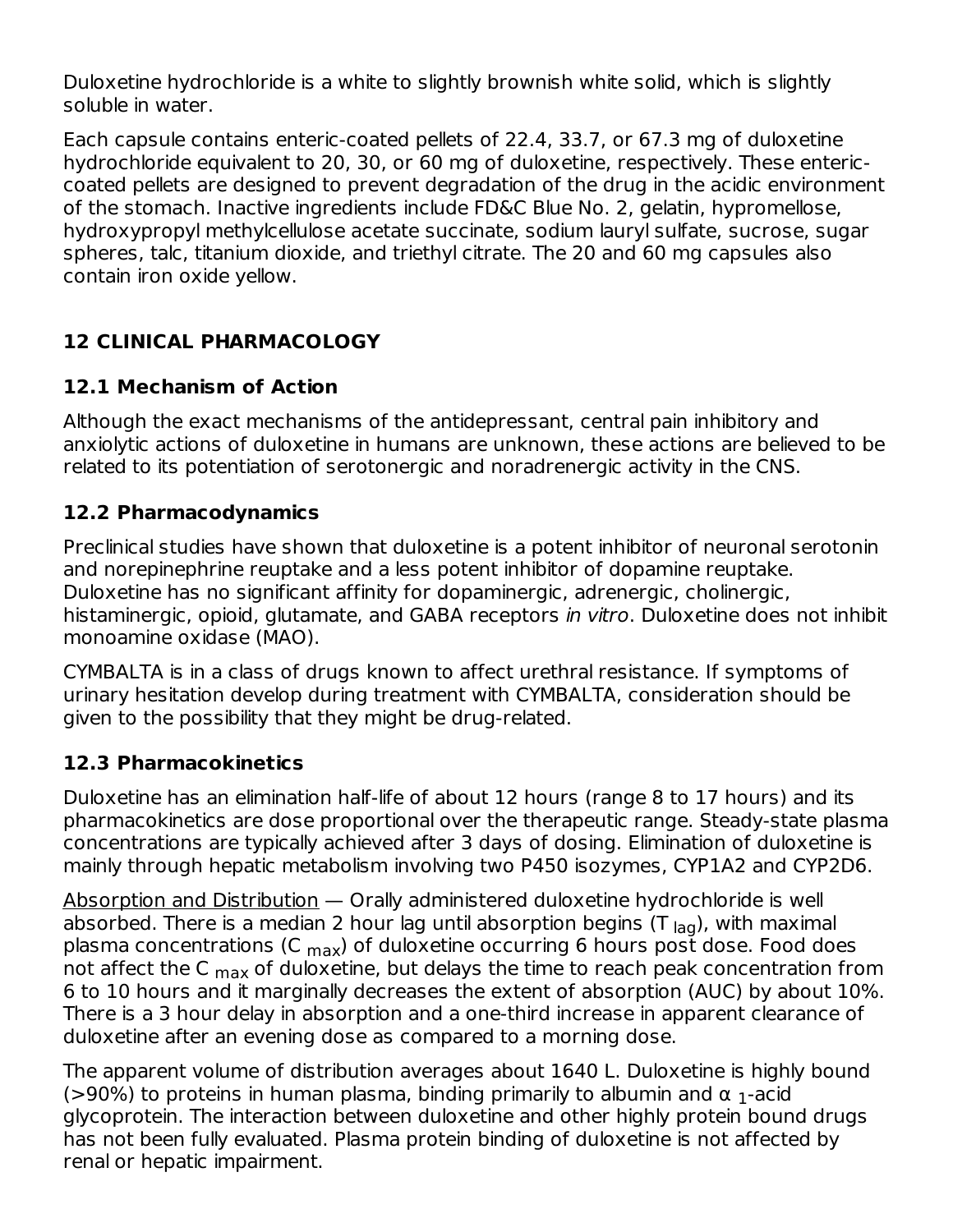Metabolism and Elimination — Biotransformation and disposition of duloxetine in humans have been determined following oral administration of  $^{14}$ C-labeled duloxetine. Duloxetine comprises about 3% of the total radiolabeled material in the plasma, indicating that it undergoes extensive metabolism to numerous metabolites. The major biotransformation pathways for duloxetine involve oxidation of the naphthyl ring followed by conjugation and further oxidation. Both CYP1A2 and CYP2D6 catalyze the oxidation of the naphthyl ring *in vitro*. Metabolites found in plasma include 4-hydroxy duloxetine glucuronide and 5-hydroxy, 6-methoxy duloxetine sulfate. Many additional metabolites have been identified in urine, some representing only minor pathways of elimination. Only trace (<1% of the dose) amounts of unchanged duloxetine are present in the urine. Most (about 70%) of the duloxetine dose appears in the urine as metabolites of duloxetine; about 20% is excreted in the feces. Duloxetine undergoes extensive metabolism, but the major circulating metabolites have not been shown to contribute significantly to the pharmacologic activity of duloxetine.

Children and Adolescents (ages 7 to 17 years) — Duloxetine steady-state plasma concentration was comparable in children (7 to 12 years of age), adolescents (13 to 17 years of age) and adults. The average steady-state duloxetine concentration was approximately 30% lower in the pediatric population (children and adolescents) relative to the adults. The model-predicted duloxetine steady state plasma concentrations in children and adolescents were mostly within the concentration range observed in adult patients and did not exceed the concentration range in adults.

# **13 NONCLINICAL TOXICOLOGY**

### **13.1 Carcinogenesis, Mutagenesis, Impairment of Fertility**

Carcinogenesis — Duloxetine was administered in the diet to mice and rats for 2 years.

In female mice receiving duloxetine at 140 mg/kg/day (3 times the maximum recommended human dose (MRHD) of 120 mg/day given to children on a mg/m  $^2$  basis), there was an increased incidence of hepatocellular adenomas and carcinomas. The noeffect dose was 50 mg/kg/day (1 time the MRHD given to children). Tumor incidence was not increased in male mice receiving duloxetine at doses up to 100 mg/kg/day (2 times the MRHD given to children).

In rats, dietary doses of duloxetine up to 27 mg/kg/day in females (1 time the MRHD given to children) and up to 36 mg/kg/day in males (1.4 times the MRHD given to children) did not increase the incidence of tumors.

Mutagenesis  $-$  Duloxetine was not mutagenic in the *in vitro* bacterial reverse mutation assay (Ames test) and was not clastogenic in an in vivo chromosomal aberration test in mouse bone marrow cells. Additionally, duloxetine was not genotoxic in an in vitro mammalian forward gene mutation assay in mouse lymphoma cells or in an in vitro unscheduled DNA synthesis (UDS) assay in primary rat hepatocytes, and did not induce sister chromatid exchange in Chinese hamster bone marrow in vivo.

Impairment of Fertility — Duloxetine administered orally to either male or female rats prior to and throughout mating at doses up to 45 mg/kg/day (3 times the MRHD given to adolescents on a mg/m  $^2$  basis) did not alter mating or fertility.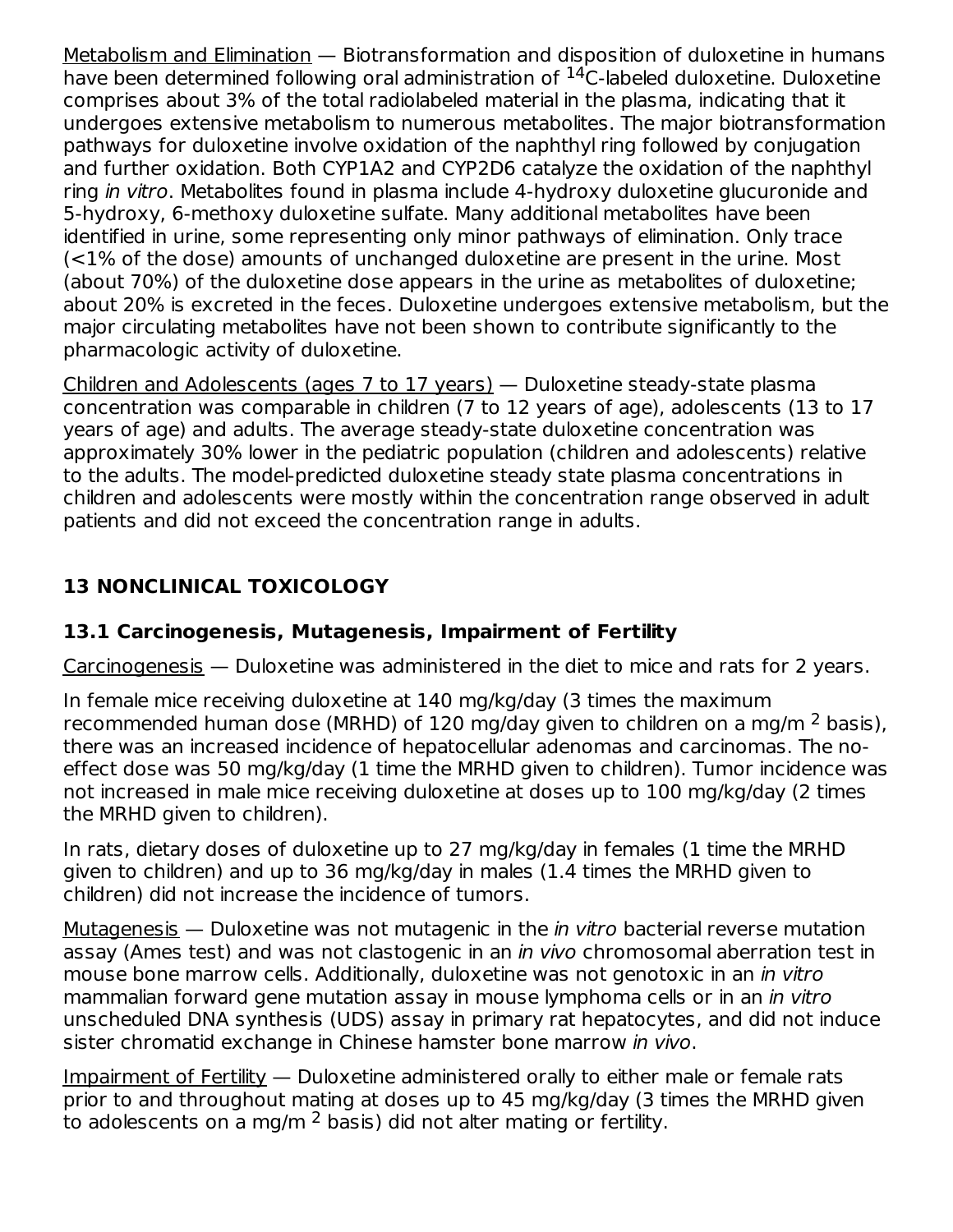# **14 CLINICAL STUDIES**

The efficacy of CYMBALTA has been established in the following adequate and wellcontrolled trials:

- Major Depressive Disorder (MDD): 4 short-term and 1 maintenance trial in adults [see Clinical Studies ( 14.1)] .
- Generalized Anxiety Disorder (GAD): 3 short-term trials in adults, 1 maintenance trial in adults, and 1 short-term trial in children and adolescents [see Clinical Studies ( 14.2)] .
- Diabetic Peripheral Neuropathic Pain (DPNP): Two 12-week trials in adults [see Clinical Studies ( 14.3)] .
- Fibromyalgia (FM): Two trials in adults (one of 3 months duration and one of 6 months duration) [see Clinical Studies (14.4)].
- Chronic Musculoskeletal Pain: Two 12- to 13-week trials in adult patients with chronic low back pain (CLBP) and one 13-week trial in adult patients with chronic pain due to osteoarthritis [see Clinical Studies ( 14.5)] .

# **14.1 Major Depressive Disorder**

The efficacy of CYMBALTA as a treatment for depression was established in 4 randomized, double-blind, placebo-controlled, fixed-dose studies in adult outpatients (18 to 83 years) meeting DSM-IV criteria for major depression. In 2 studies, patients were randomized to CYMBALTA 60 mg once daily (N=123 and N=128, respectively) or placebo ( $N=122$  and  $N=139$ , respectively) for 9 weeks; in the third study, patients were randomized to CYMBALTA 20 or 40 mg twice daily (N=86 and N=91, respectively) or placebo (N=89) for 8 weeks; in the fourth study, patients were randomized to CYMBALTA 40 or 60 mg twice daily ( $N=95$  and  $N=93$ , respectively) or placebo ( $N=93$ ) for 8 weeks. There is no evidence that doses greater than 60 mg/day confer additional benefits.

In all 4 studies, CYMBALTA demonstrated superiority over placebo as measured by improvement in the 17-item Hamilton Depression Rating Scale (HAMD-17) total score (Studies 1-4 in Table 7).

In all of these clinical studies, analyses of the relationship between treatment outcome and age, gender, and race did not suggest any differential responsiveness on the basis of these patient characteristics.

|                        |                           | <b>Primary Efficacy Measure: HAMD-17</b> |                                                              |                                                                            |  |
|------------------------|---------------------------|------------------------------------------|--------------------------------------------------------------|----------------------------------------------------------------------------|--|
| <b>Study</b><br>Number | <b>Treatment Group</b>    | <b>Mean Baseline</b><br>Score (SD)       | <b>LS Mean</b><br><b>Change from</b><br><b>Baseline (SE)</b> | <b>Placebo-</b><br>subtracted<br><b>Difference<sup>a</sup></b><br>(95% CI) |  |
| Study 1                | CYMBALTA (60<br>mg/day) b | 21.5(4.10)                               | $-10.9(0.70)$                                                | $-4.9$ ( $-6.8$ , $-2.9$ )                                                 |  |
|                        | Placebo                   | 21.1(3.71)                               | $-6.1(0.69)$                                                 |                                                                            |  |
| Study 2                | CYMBALTA (60<br>mg/day) b | 20.3(3.32)                               | $-10.5(0.71)$                                                | $-2.2$ ( $-4.0, -0.3$ )                                                    |  |

#### **Table 7: Summary of the Primary Efficacy Results for Studies in Major Depressive Disorder**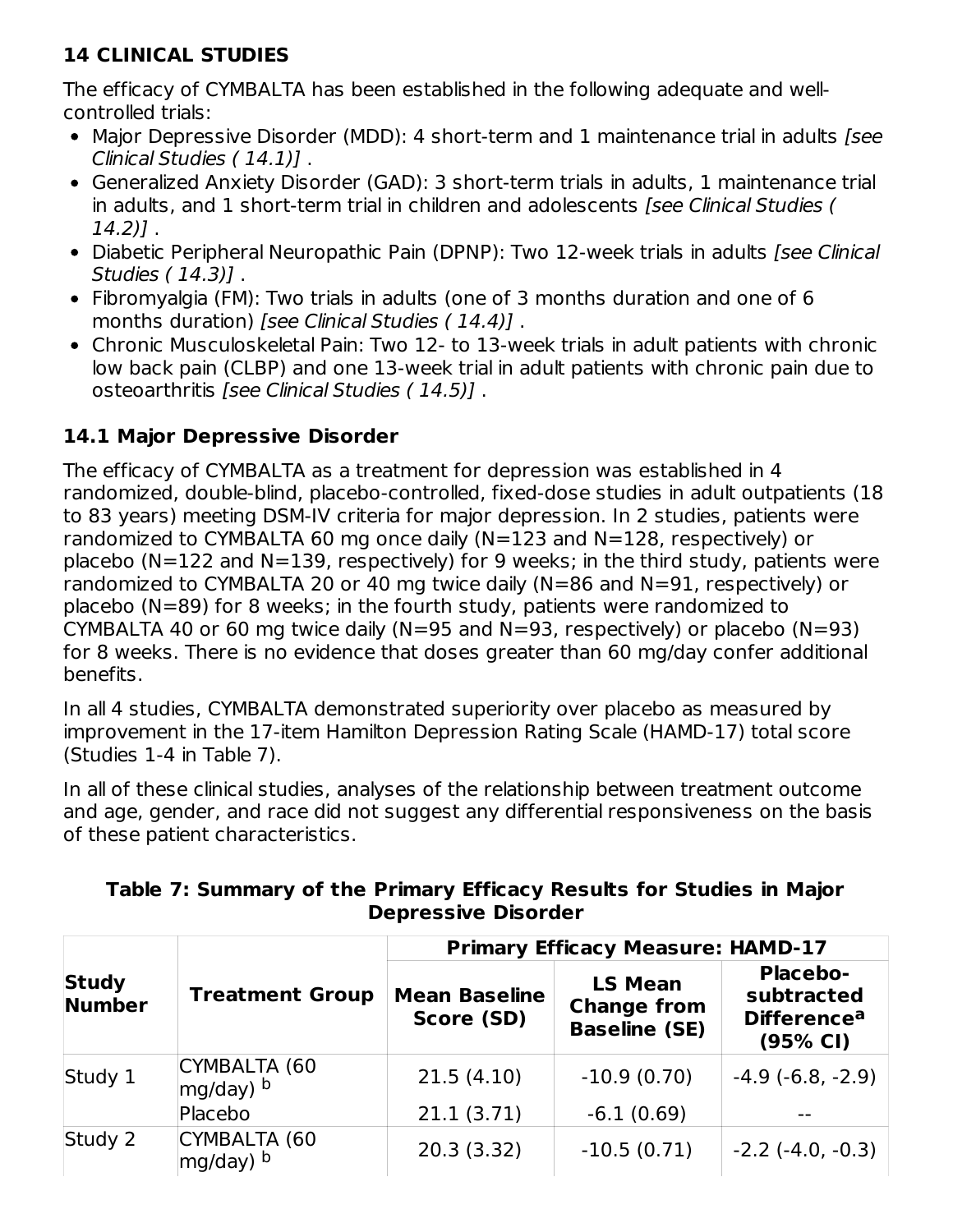|         | Placebo                                 | 20.5(3.42)  | $-8.3(0.67)$  | --                         |
|---------|-----------------------------------------|-------------|---------------|----------------------------|
| Study 3 | CYMBALTA (20 mg<br>BID) b               | 18.6 (5.85) | $-7.4(0.80)$  | $-2.4$ ( $-4.7, -0.2$ )    |
|         | CYMBALTA (40 mg<br>$BD)$ <sup>b</sup>   | 18.1 (4.52) | $-8.6(0.81)$  | $-3.6(-5.9, -1.4)$         |
|         | Placebo                                 | 17.2(5.11)  | $-5.0(0.81)$  |                            |
| Study 4 | CYMBALTA (40 mg<br>BID) b               | 19.9 (3.54) | $-11.0(0.49)$ | $-2.2$ ( $-3.6$ , $-0.9$ ) |
|         | CYMBALTA (60 mg<br>$ BID $ <sup>b</sup> | 20.2(3.41)  | $-12.1(0.49)$ | $-3.3$ $(-4.7, -1.9)$      |
|         | Placebo                                 | 19.9 (3.58) | $-8.8(0.50)$  |                            |

SD: standard deviation; SE: standard error; LS Mean: least-squares mean; CI: confidence interval, not adjusted for multiplicity in trials where multiple dose groups were included.

<sup>a</sup> Difference (drug minus placebo) in least-squares mean change from baseline.

<sup>b</sup> Doses statistically significantly superior to placebo.

In another study, 533 patients meeting DSM-IV criteria for MDD received CYMBALTA 60 mg once daily during an initial 12-week open-label treatment phase. Two hundred and seventy-eight patients who responded to open label treatment (defined as meeting the following criteria at weeks 10 and 12: a HAMD-17 total score ≤9, Clinical Global Impressions of Severity (CGI-S)  $\leq$ 2, and not meeting the DSM-IV criteria for MDD) were randomly assigned to continuation of CYMBALTA at the same dose (N=136) or to placebo (N=142) for 6 months. Patients on CYMBALTA experienced a statistically significantly longer time to relapse of depression than did patients on placebo (Study 5 in Figure 1). Relapse was defined as an increase in the CGI-S score of  $\geq$ 2 points compared with that obtained at week 12, as well as meeting the DSM-IV criteria for MDD at 2 consecutive visits at least 2 weeks apart, where the 2-week temporal criterion had to be satisfied at only the second visit. The effectiveness of CYMBALTA in hospitalized patients with major depressive disorder has not been studied.

#### **Figure 1: Kaplan-Meier Estimation of Cumulative Proportion of Patients with Relapse (MDD Study 5)**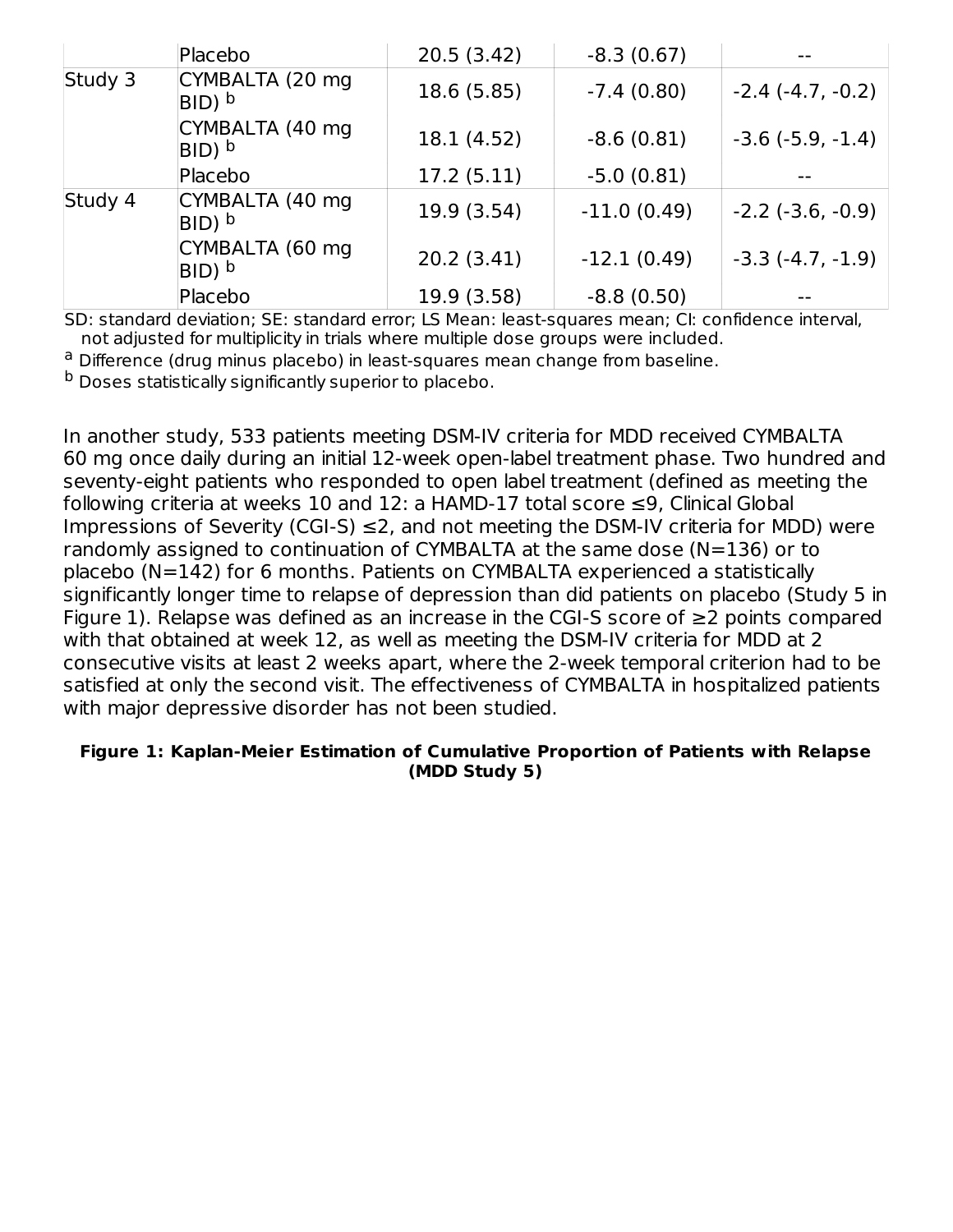

### **14.2 Generalized Anxiety Disorder**

The efficacy of CYMBALTA in the treatment of generalized anxiety disorder (GAD) was established in 1 fixed-dose randomized, double-blind, placebo-controlled trial and 2 flexible-dose randomized, double-blind, placebo-controlled trials in adult outpatients between 18 and 83 years of age meeting the DSM-IV criteria for GAD.

In 1 flexible-dose study and in the fixed-dose study, the starting dose was 60 mg once daily where down titration to 30 mg once daily was allowed for tolerability reasons before increasing it to 60 mg once daily. Fifteen percent of patients were down titrated. One flexible-dose study had a starting dose of 30 mg once daily for 1 week before increasing it to 60 mg once daily.

The 2 flexible-dose studies involved dose titration with CYMBALTA doses ranging from 60 mg once daily to 120 mg once daily (N=168 and N=162) compared to placebo  $(N=159$  and  $N=161$ ) over a 10-week treatment period. The mean dose for completers at endpoint in the flexible-dose studies was 104.75 mg/day. The fixed-dose study evaluated CYMBALTA doses of 60 mg once daily ( $N=168$ ) and 120 mg once daily ( $N=170$ ) compared to placebo (N=175) over a 9-week treatment period. While a 120 mg/day dose was shown to be effective, there is no evidence that doses greater than 60 mg/day confer additional benefit.

In all 3 studies, CYMBALTA demonstrated superiority over placebo as measured by greater improvement in the Hamilton Anxiety Scale (HAM-A) total score (Studies 1-3 in Table 8) and by the Sheehan Disability Scale (SDS) global functional impairment score.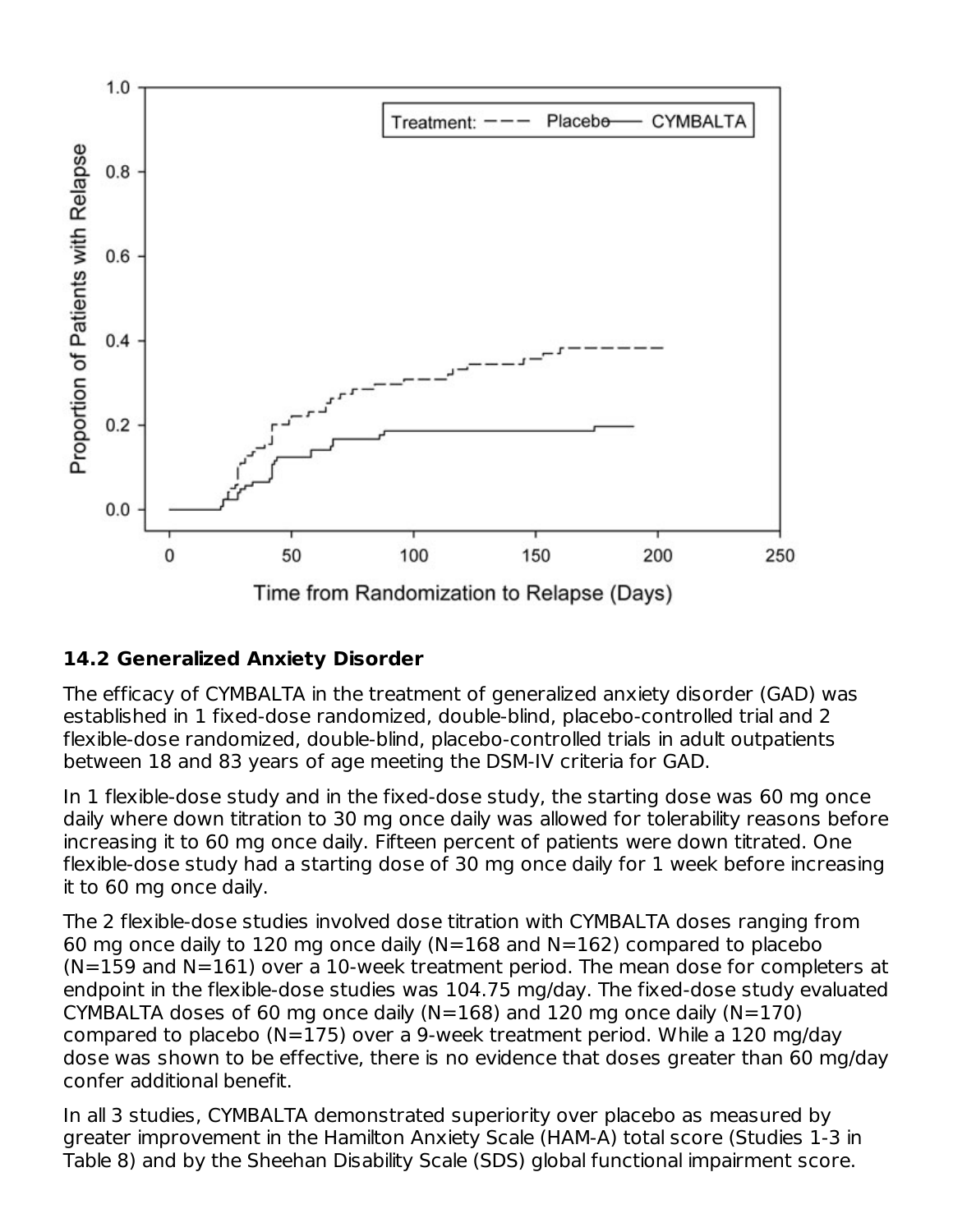The SDS is a composite measurement of the extent emotional symptoms disrupt patient functioning in 3 life domains: work/school, social life/leisure activities, and family life/home responsibilities.

In another study, 887 patients meeting DSM-IV-TR criteria for GAD received CYMBALTA 60 mg to 120 mg once daily during an initial 26-week open-label treatment phase. Four hundred and twenty-nine patients who responded to open-label treatment (defined as meeting the following criteria at weeks 24 and 26: a decrease from baseline HAM-A total score by at least 50% to a score no higher than 11, and a Clinical Global Impressions of Improvement [CGI-Improvement] score of 1 or 2) were randomly assigned to continuation of CYMBALTA at the same dose  $(N=216)$  or to placebo  $(N=213)$  and were observed for relapse. Of the patients randomized, 73% had been in a responder status for at least 10 weeks. Relapse was defined as an increase in CGI-Severity score at least 2 points to a score ≥4 and a MINI (Mini-International Neuropsychiatric Interview) diagnosis of GAD (excluding duration), or discontinuation due to lack of efficacy. Patients taking CYMBALTA experienced a statistically significantly longer time to relapse of GAD than did patients taking placebo (Study 4 in Figure 2).

Subgroup analyses did not indicate that there were any differences in treatment outcomes as a function of age or gender.

The efficacy of CYMBALTA in the treatment of patients ≥65 years of age with generalized anxiety disorder was established in one 10-week flexible-dose, randomized, double-blind, placebo-controlled trial in adults ≥65 years of age meeting the DSM-IV criteria for GAD. In this study, the starting dose was 30 mg once daily for 2 weeks before further dose increases in 30 mg increments at treatment weeks 2, 4, and 7 up to 120 mg once daily were allowed based on investigator judgment of clinical response and tolerability. The mean dose for patients completing the 10-week acute treatment phase was 50.95 mg. Patients treated with CYMBALTA (N=151) demonstrated significantly greater improvement compared with placebo (N=140) on mean change from baseline to endpoint as measured by the Hamilton Anxiety Rating Scale total score (Study 5 in Table 8).

The efficacy of CYMBALTA in the treatment of pediatric patients 7 to 17 years of age with generalized anxiety disorder (GAD) was established in 1 flexible-dose randomized, double-blind, placebo-controlled trial in pediatric outpatients with GAD (based on DSM-IV criteria).

In this study, the starting dose was 30 mg once daily for 2 weeks. Further dose increases in 30 mg increments up to 120 mg once daily were allowed based on investigator judgment of clinical response and tolerability. The mean dose for patients completing the 10-week treatment phase was 57.6 mg/day. In this study, CYMBALTA  $(N=135)$  demonstrated superiority over placebo  $(N=137)$  from baseline to endpoint as measured by greater improvement in the Pediatric Anxiety Rating Scale (PARS) for GAD severity score (Study 6 in Table 8).

| Table 8: Summary of the Primary Efficacy Results for Studies in General |
|-------------------------------------------------------------------------|
| <b>Anxiety Disorder</b>                                                 |

| <b>Study</b>  | <b>Treatment Group</b> | <b>Primary Efficacy Measure</b>        |                                      |                                                     |
|---------------|------------------------|----------------------------------------|--------------------------------------|-----------------------------------------------------|
| <b>Number</b> |                        | <b>Mean Baseline</b><br>C <sub>0</sub> | <b>LS Mean</b><br><b>Change from</b> | <b>Placebo-</b><br>subtracted<br><b>Difforonced</b> |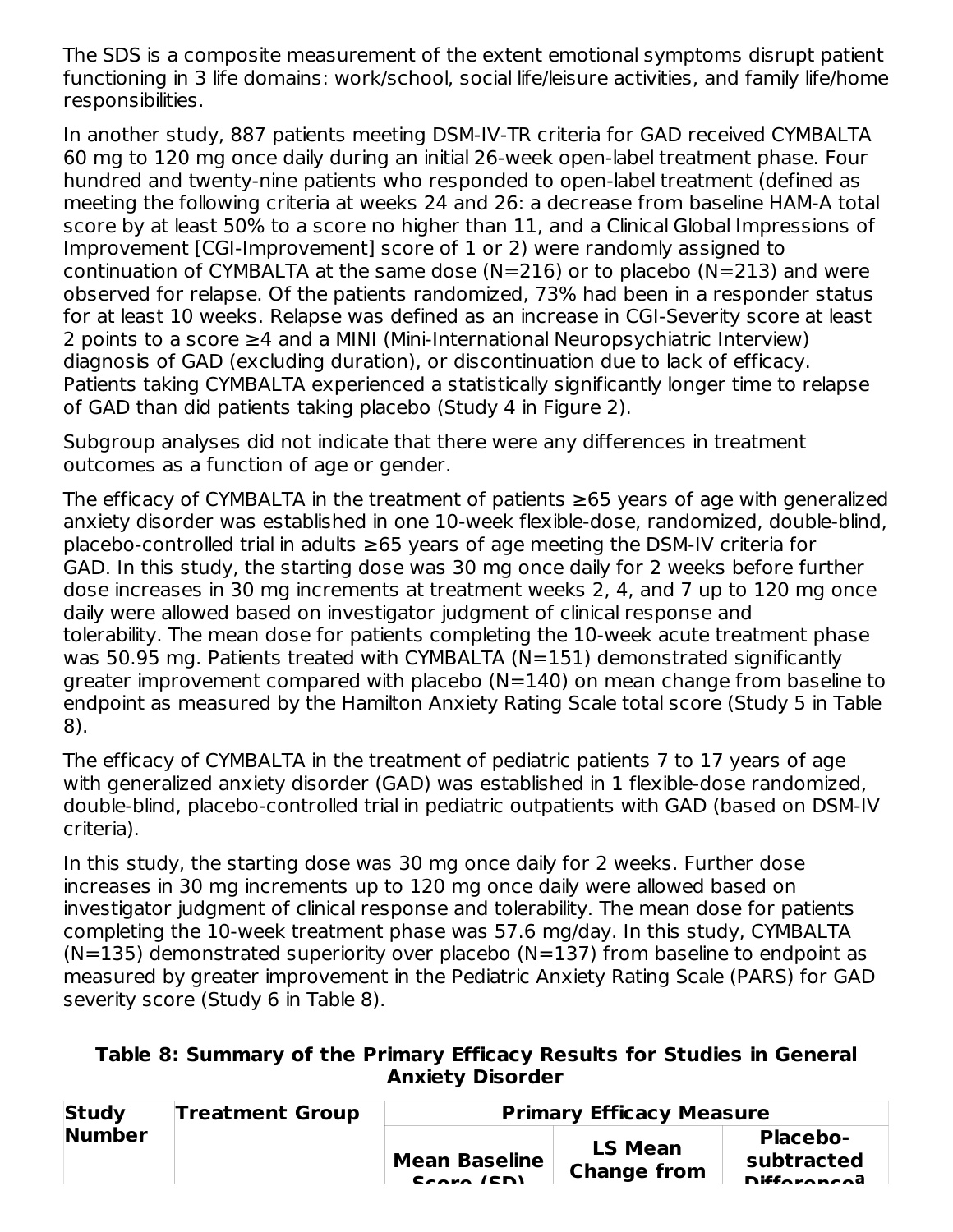|                        |                               | JUUE (JU)   | <b>Baseline (SE)</b> | Pillerence-<br>(95% CI)    |
|------------------------|-------------------------------|-------------|----------------------|----------------------------|
| Study 1<br>$(HAM-A)$   | CYMBALTA (60<br>mg/day) b     | 25.1 (7.18) | $-12.8(0.68)$        | $-4.4$ $(-6.2, -2.5)$      |
|                        | CYMBALTA (120<br>mg/day) b    | 25.1 (7.24) | $-12.5(0.67)$        | $-4.1$ $(-5.9, -2.3)$      |
|                        | Placebo                       | 25.8 (7.66) | $-8.4(0.67)$         |                            |
| Study 2<br>$ $ (HAM-A) | CYMBALTA (60-120<br>mg/day) b | 22.5 (7.44) | $-8.1(0.70)$         | $-2.2$ $(-4.2, -0.3)$      |
|                        | Placebo                       | 23.5 (7.91) | $-5.9(0.70)$         |                            |
| Study 3<br>$(HAM-A)$   | CYMBALTA (60-120<br>mg/day) b | 25.8 (5.66) | $-11.8(0.69)$        | $-2.6$ ( $-4.5$ , $-0.7$ ) |
|                        | Placebo                       | 25.0 (5.82) | $-9.2(0.67)$         |                            |
| Study 5<br>(Elderly)   | CYMBALTA (60-120<br>mg/day) b | 24.6 (6.21) | $-15.9(0.63)$        | $-4.2$ ( $-5.9$ , $-2.5$ ) |
| $(HAM-A)$              | Placebo                       | 24.5 (7.05) | $-11.7(0.67)$        |                            |
| Study 6<br>(Pediatric) | CYMBALTA (30-120<br>mg/day) b | 17.5 (1.98) | $-9.7(0.50)$         | $-2.7$ $(-4.0, -1.3)$      |
| (PARS for<br>GAD)      | Placebo                       | 17.4 (2.24) | $-7.1(0.50)$         |                            |

SD: standard deviation; SE: standard error; LS Mean: least-squares mean; CI: confidence interval, not adjusted for multiplicity in trials where multiple dose groups were included.

<sup>a</sup> Difference (drug minus placebo) in least squares mean change from baseline.

 $^{\rm b}$  Dose statistically significantly superior to placebo.

#### **Figure 2: Kaplan-Meier Estimation of Cumulative Proportion of Patients with Relapse (GAD Study 4)**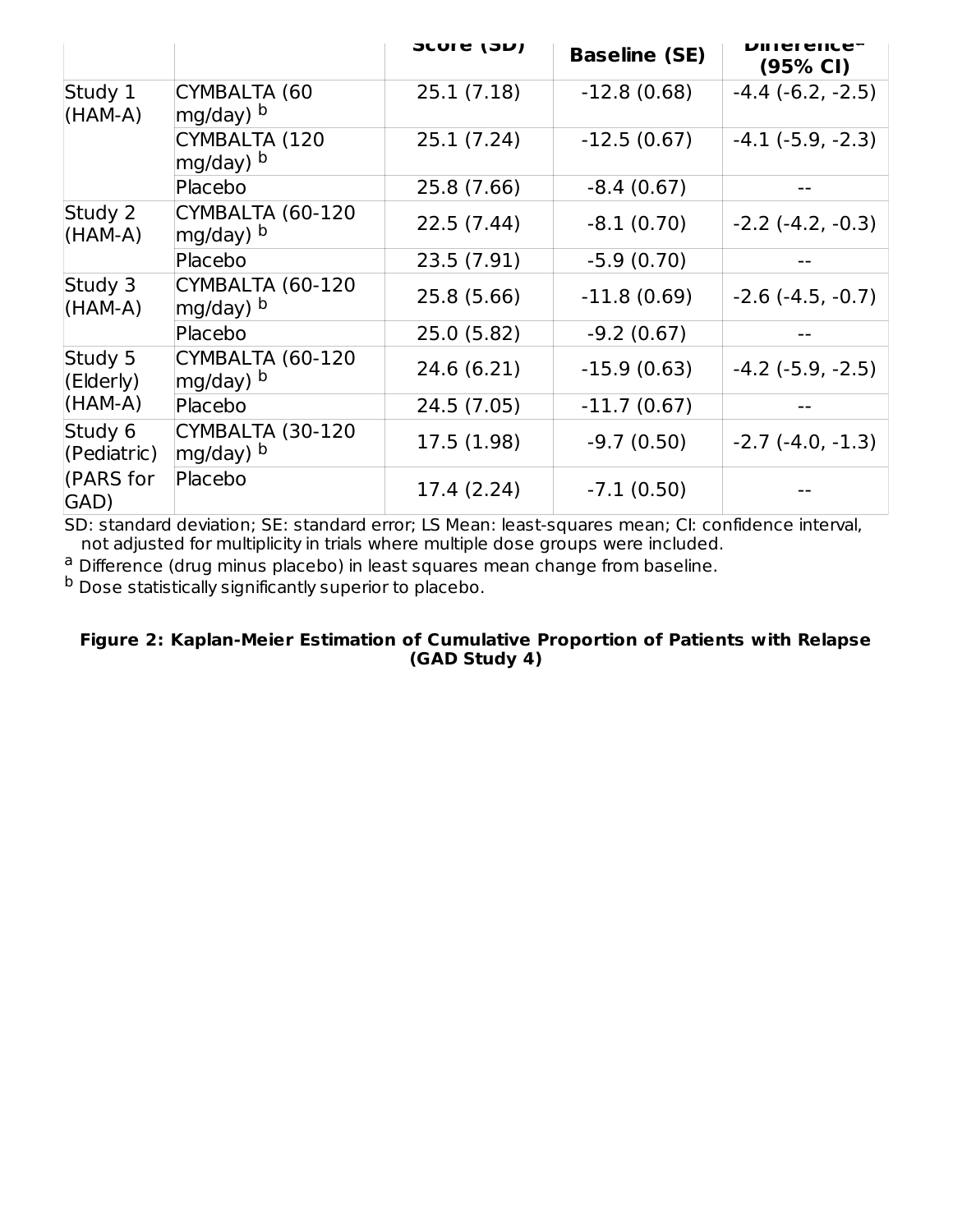

### **14.3 Diabetic Peripheral Neuropathic Pain**

The efficacy of CYMBALTA for the management of neuropathic pain associated with diabetic peripheral neuropathy was established in 2 randomized, 12-week, double-blind, placebo-controlled, fixed-dose studies in adult patients having diabetic peripheral neuropathic pain for at least 6 months. Study DPNP-1 and Study DPNP-2 enrolled a total of 791 patients of whom 592 (75%) completed the studies. Patients enrolled had Type I or II diabetes mellitus with a diagnosis of painful distal symmetrical sensorimotor polyneuropathy for at least 6 months. The patients had a baseline pain score of ≥4 on an 11-point scale ranging from 0 (no pain) to 10 (worst possible pain). Patients were permitted up to 4 g of acetaminophen per day as needed for pain, in addition to CYMBALTA. Patients recorded their pain daily in a diary.

Both studies compared CYMBALTA 60 mg once daily or 60 mg twice daily with placebo. DPNP-1 additionally compared CYMBALTA 20 mg with placebo. A total of 457 patients (342 CYMBALTA, 115 placebo) were enrolled in DPNP-1 and a total of 334 patients (226 CYMBALTA, 108 placebo) were enrolled in DPNP-2. Treatment with CYMBALTA 60 mg one or two times a day statistically significantly improved the endpoint mean pain scores from baseline and increased the proportion of patients with at least a 50% reduction in pain scores from baseline. For various degrees of improvement in pain from baseline to study endpoint, Figures 3 and 4 show the fraction of patients achieving that degree of improvement. The figures are cumulative, so that patients whose change from baseline is, for example, 50%, are also included at every level of improvement below 50%. Patients who did not complete the study were assigned 0% improvement. Some patients experienced a decrease in pain as early as week 1, which persisted throughout the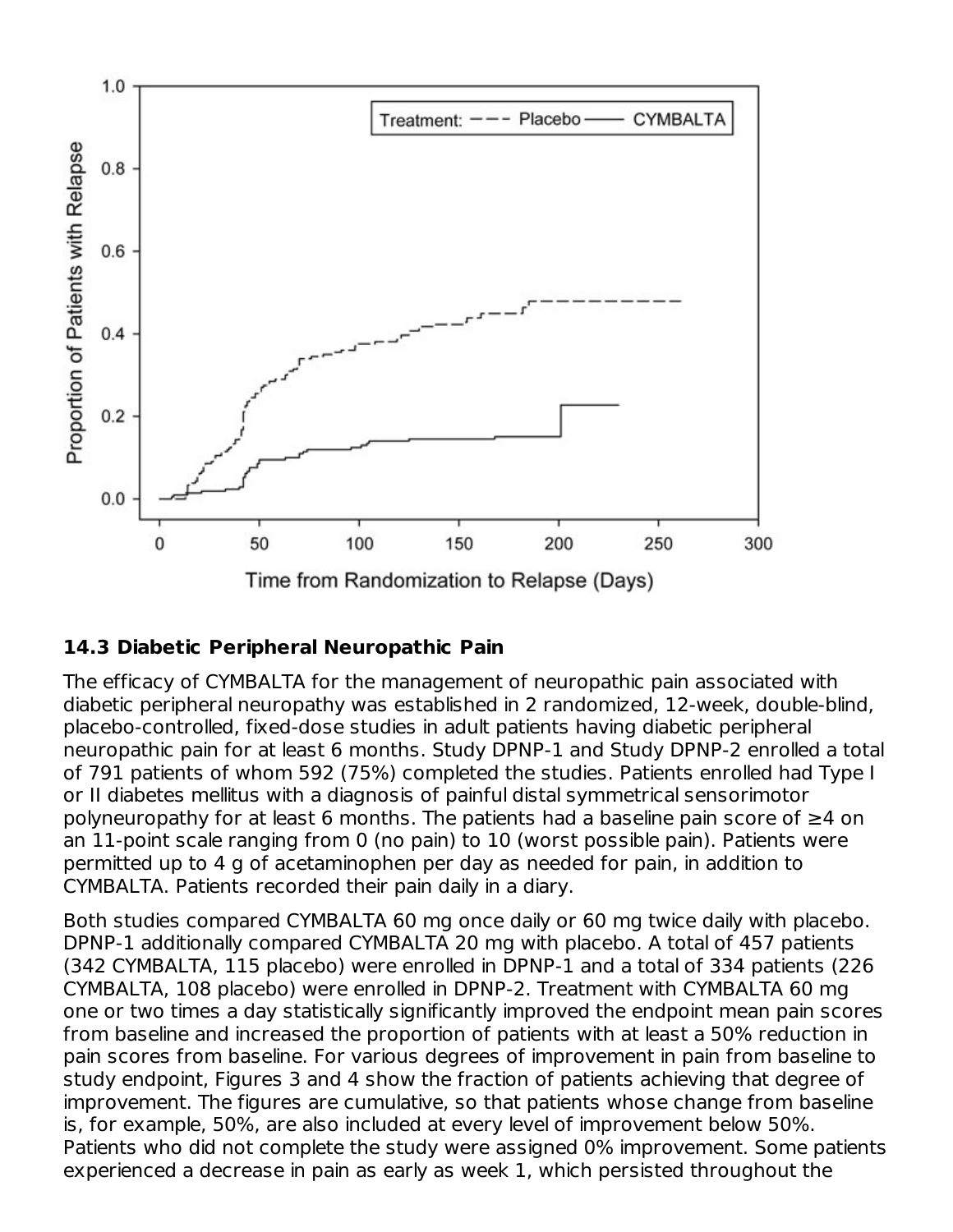

### **14.4 Fibromyalgia**

The efficacy of CYMBALTA for the management of fibromyalgia was established in two randomized, double-blind, placebo-controlled, fixed-dose studies in adult patients meeting the American College of Rheumatology criteria for fibromyalgia (a history of widespread pain for 3 months, and pain present at 11 or more of the 18 specific tender point sites). Study FM-1 was three months in duration and enrolled female patients only. Study FM-2 was six months in duration and enrolled male and female patients.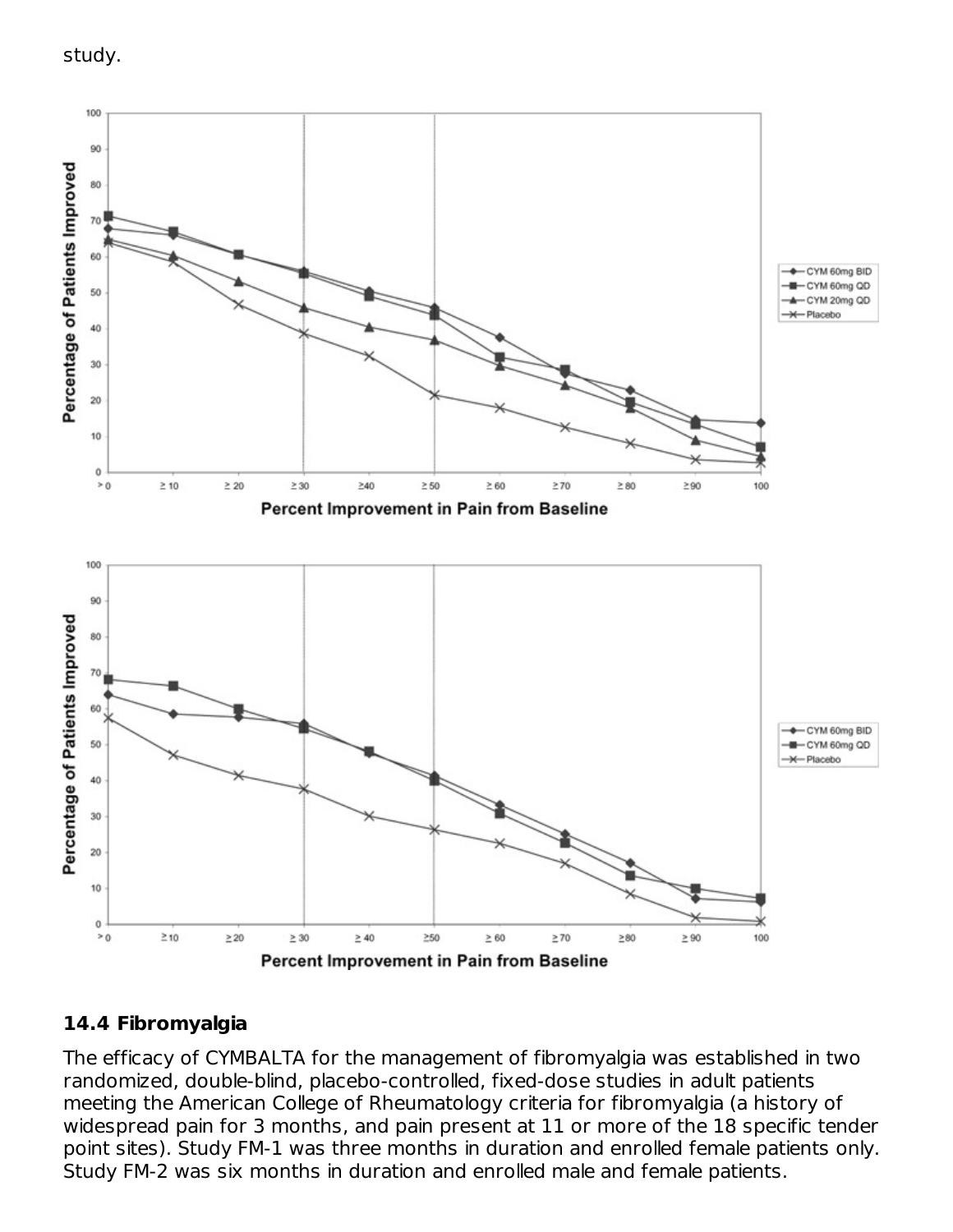Approximately 25% of participants had a comorbid diagnosis of major depressive disorder (MDD). FM-1 and FM-2 enrolled a total of 874 patients of whom 541 (62%) completed the studies. The patients had a baseline pain score of 6.5 on an 11-point scale ranging from 0 (no pain) to 10 (worse possible pain).

Both studies compared CYMBALTA 60 mg once daily or 120 mg daily (given in divided doses in FM-1 and as a single daily dose in FM-2) with placebo. FM-2 additionally compared CYMBALTA 20 mg with placebo during the initial three months of a six-month study. A total of 354 patients (234 CYMBALTA, 120 placebo) were enrolled in FM-1 and a total of 520 patients (376 CYMBALTA, 144 placebo) were enrolled in FM-2 (5% male, 95% female). Treatment with CYMBALTA 60 mg or 120 mg daily statistically significantly improved the endpoint mean pain scores from baseline and increased the proportion of patients with at least a 50% reduction in pain score from baseline. Pain reduction was observed in patients both with and without comorbid MDD. However, the degree of pain reduction may be greater in patients with comorbid MDD. For various degrees of improvement in pain from baseline to study endpoint, Figures 5 and 6 show the fraction of patients achieving that degree of improvement. The figures are cumulative so that patients whose change from baseline is, for example, 50%, are also included at every level of improvement below 50%. Patients who did not complete the study were assigned 0% improvement. Some patients experienced a decrease in pain as early as week 1, which persisted throughout the study. Improvement was also demonstrated on measures of function (Fibromyalgia Impact Questionnaires) and patient global impression of change (PGI). Neither study demonstrated a benefit of 120 mg compared to 60 mg, and a higher dose was associated with more adverse reactions and premature discontinuations of treatment.



Percent Improvement in Pain from Baseline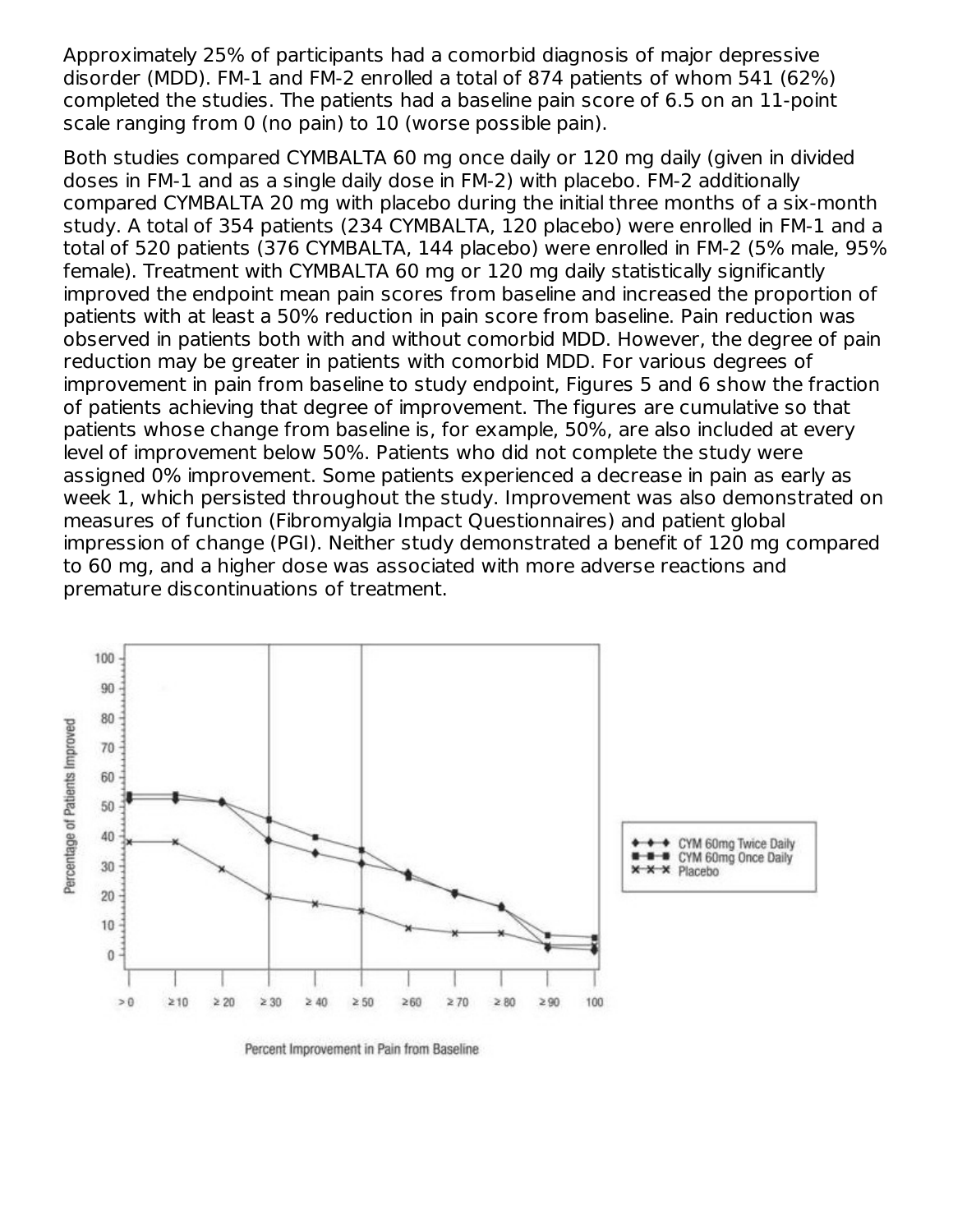

Additionally, the benefit of up-titration in non-responders to CYMBALTA at 60 mg/day was evaluated in a separate study. Patients were initially treated with CYMBALTA 60 mg once daily for eight weeks in open-label fashion. Subsequently, completers of this phase were randomized to double-blind treatment with CYMBALTA at either 60 mg once daily or 120 mg once daily. Those patients who were considered non-responders, where response was defined as at least a 30% reduction in pain score from baseline at the end of the 8-week treatment, were no more likely to meet response criteria at the end of 60 weeks of treatment if blindly titrated to CYMBALTA 120 mg as compared to those who were blindly continued on CYMBALTA 60 mg.

### **14.5 Chronic Musculoskeletal Pain**

CYMBALTA is indicated for the management of chronic musculoskeletal pain. This has been established in studies in patients with chronic low back pain and chronic pain due to osteoarthritis.

#### Studies in Chronic Low Back Pain

The efficacy of CYMBALTA in chronic low back pain (CLBP) was assessed in two doubleblind, placebo-controlled, randomized clinical trials of 13-weeks duration (Study CLBP-1 and Study CLBP-2), and one of 12-weeks duration (CLBP-3). CLBP-1 and CLBP-3 demonstrated efficacy of CYMBALTA in the treatment of chronic low back pain. Patients in all studies had no signs of radiculopathy or spinal stenosis.

Study CLBP-1: Two hundred thirty-six adult patients (N=115 on CYMBALTA, N=121 on placebo) enrolled and 182 (77%) completed 13-week treatment phase. After 7 weeks of treatment, CYMBALTA patients with less than 30% reduction in average daily pain and who were able to tolerate CYMBALTA 60 mg once daily had their dose of CYMBALTA, in a double-blinded fashion, increased to 120 mg once daily for the remainder of the study. Patients had a mean baseline pain rating of 6 on a numerical rating scale ranging from 0 (no pain) to 10 (worst possible pain). After 13 weeks of treatment, patients taking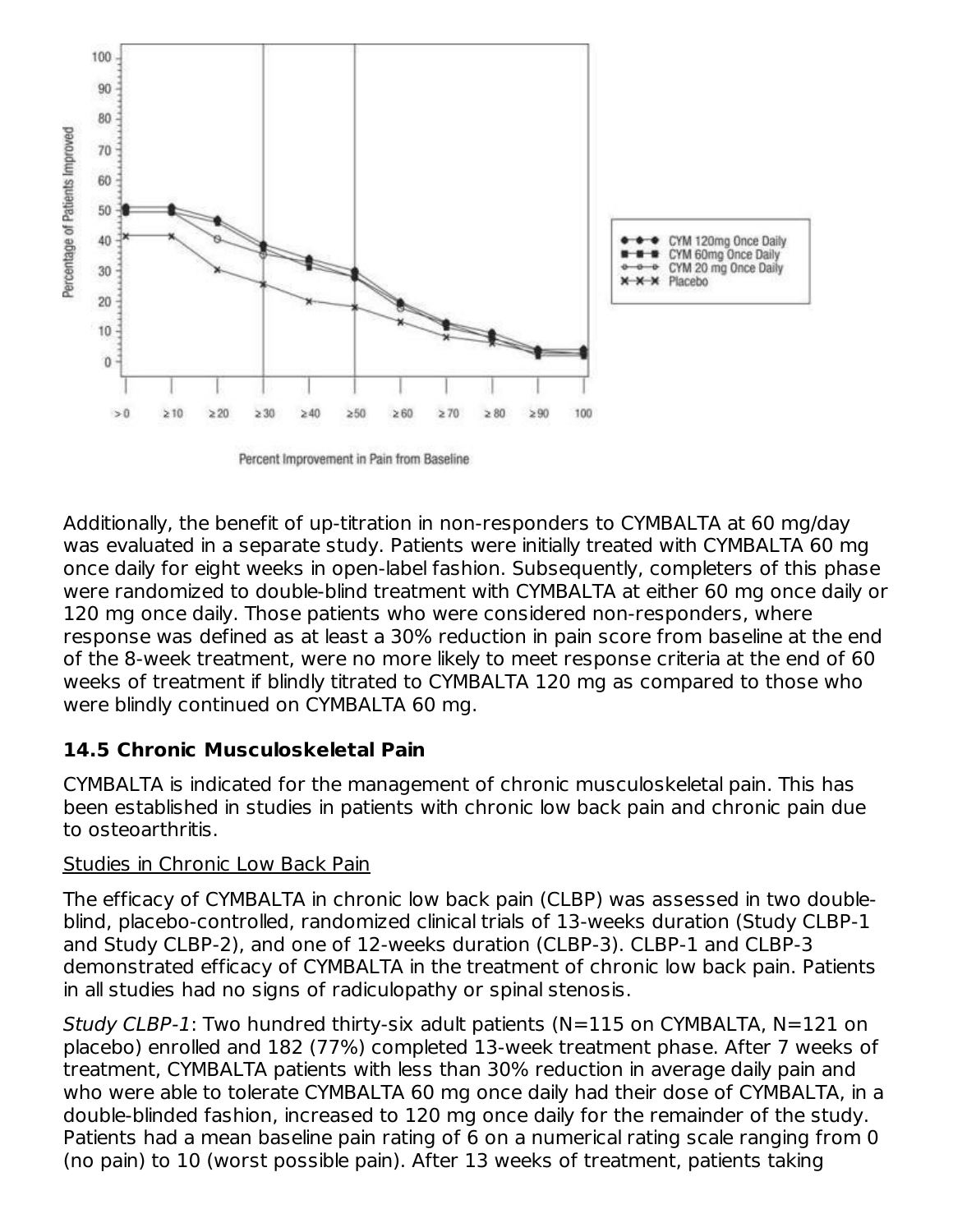CYMBALTA 60-120 mg daily had a significantly greater pain reduction compared to placebo. Randomization was stratified by the patients' baseline NSAIDs-use status. Subgroup analyses did not indicate that there were differences in treatment outcomes as a function of NSAIDs use.

Study CLBP-2: Four hundred and four patients were randomized to receive fixed doses of CYMBALTA daily or a matching placebo (N=59 on CYMBALTA 20 mg, N=116 on CYMBALTA 60 mg,  $N=112$  on CYMBALTA 120 mg,  $N=117$  on placebo) and 267 (66%) completed the entire 13-week study. After 13 weeks of treatment, none of the three CYMBALTA doses showed a statistically significant difference in pain reduction compared to placebo.

Study CLBP-3: Four hundred and one patients were randomized to receive fixed doses of CYMBALTA 60 mg daily or placebo (N=198 on CYMBALTA, N=203 on placebo), and 303 (76%) completed the study. Patients had a mean baseline pain rating of 6 on a numerical rating scale ranging from 0 (no pain) to 10 (worst possible pain). After 12 weeks of treatment, patients taking CYMBALTA 60 mg daily had significantly greater pain reduction compared to placebo.

For various degrees of improvement in pain from baseline to study endpoint, Figures 7 and 8 show the fraction of patients in CLBP-1 and CLBP-3 achieving that degree of improvement. The figures are cumulative, so that patients whose change from baseline is, for example, 50%, are also included at every level of improvement below 50%. Patients who did not complete the study were assigned the value of 0% improvement.

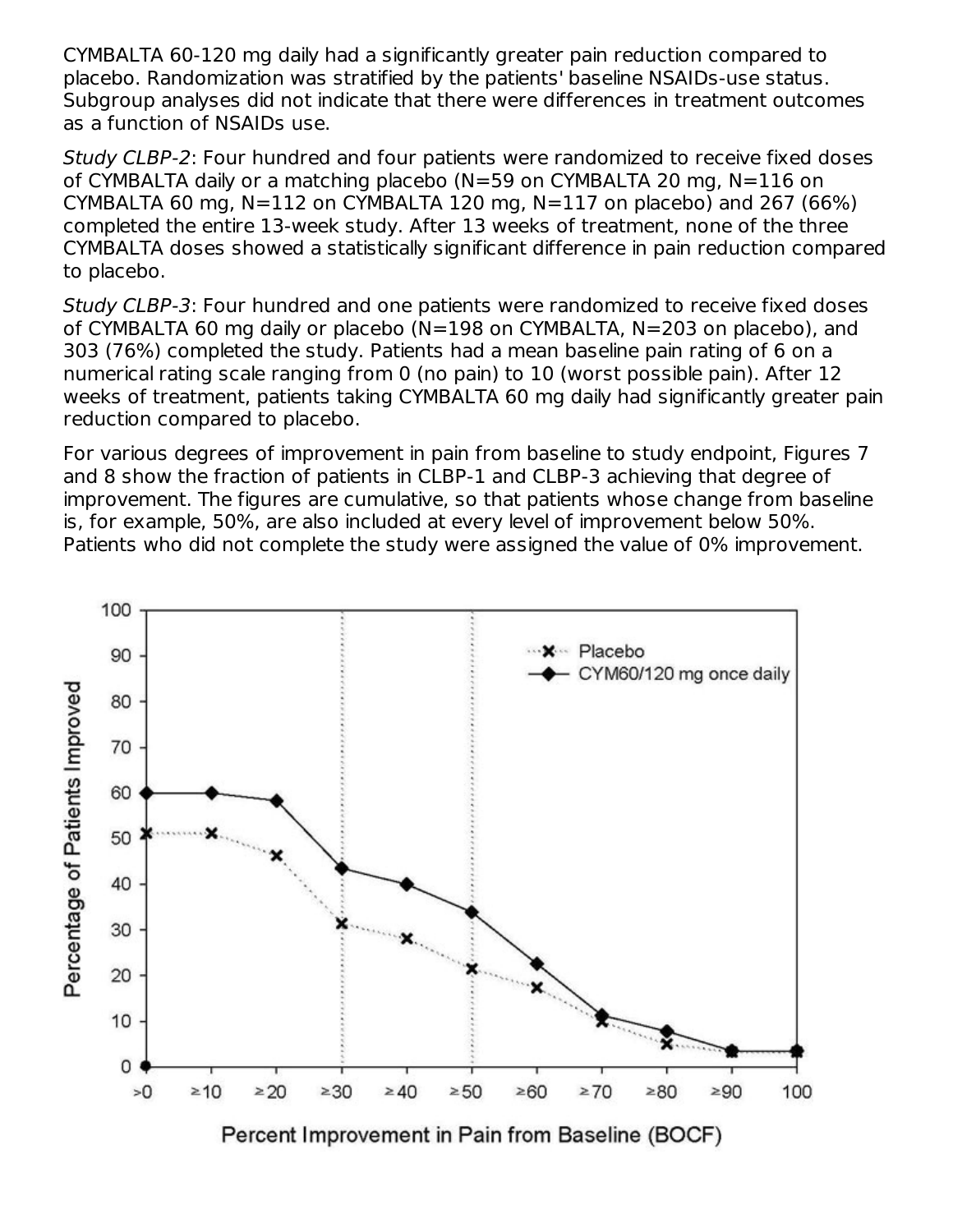

#### Studies in Chronic Pain Due to Osteoarthritis

The efficacy of CYMBALTA in chronic pain due to osteoarthritis was assessed in 2 double-blind, placebo-controlled, randomized clinical trials of 13-weeks duration (Study OA-1 and Study OA-2). All patients in both studies fulfilled the ACR clinical and radiographic criteria for classification of idiopathic osteoarthritis of the knee. Randomization was stratified by the patients' baseline NSAIDs-use status. Patients assigned to CYMBALTA started treatment in both studies at a dose of 30 mg once daily for one week. After the first week, the dose of CYMBALTA was increased to 60 mg once daily. After 7 weeks of treatment with CYMBALTA 60 mg once daily, in OA-1 patients with sub-optimal response to treatment (<30% pain reduction) and tolerated CYMBALTA 60 mg once daily had their dose increased to 120 mg. However, in OA-2, all patients, regardless of their response to treatment after 7 weeks, were re-randomized to either continue receiving CYMBALTA 60 mg once daily or have their dose increased to 120 mg once daily for the remainder of the study. Patients in the placebo treatment groups in both studies received a matching placebo for the entire duration of studies. For both studies, efficacy analyses were conducted using 13-week data from the combined CYMBALTA 60 mg and 120 mg once daily treatment groups compared to the placebo group.

Study OA-1: Two hundred fifty-six patients (N=128 on CYMBALTA, N=128 on placebo) enrolled and 204 (80%) completed the study. Patients had a mean baseline pain rating of 6 on a numerical rating scale ranging from 0 (no pain) to 10 (worst possible pain). After 13 weeks of treatment, patients taking CYMBALTA had significantly greater pain reduction. Subgroup analyses did not indicate that there were differences in treatment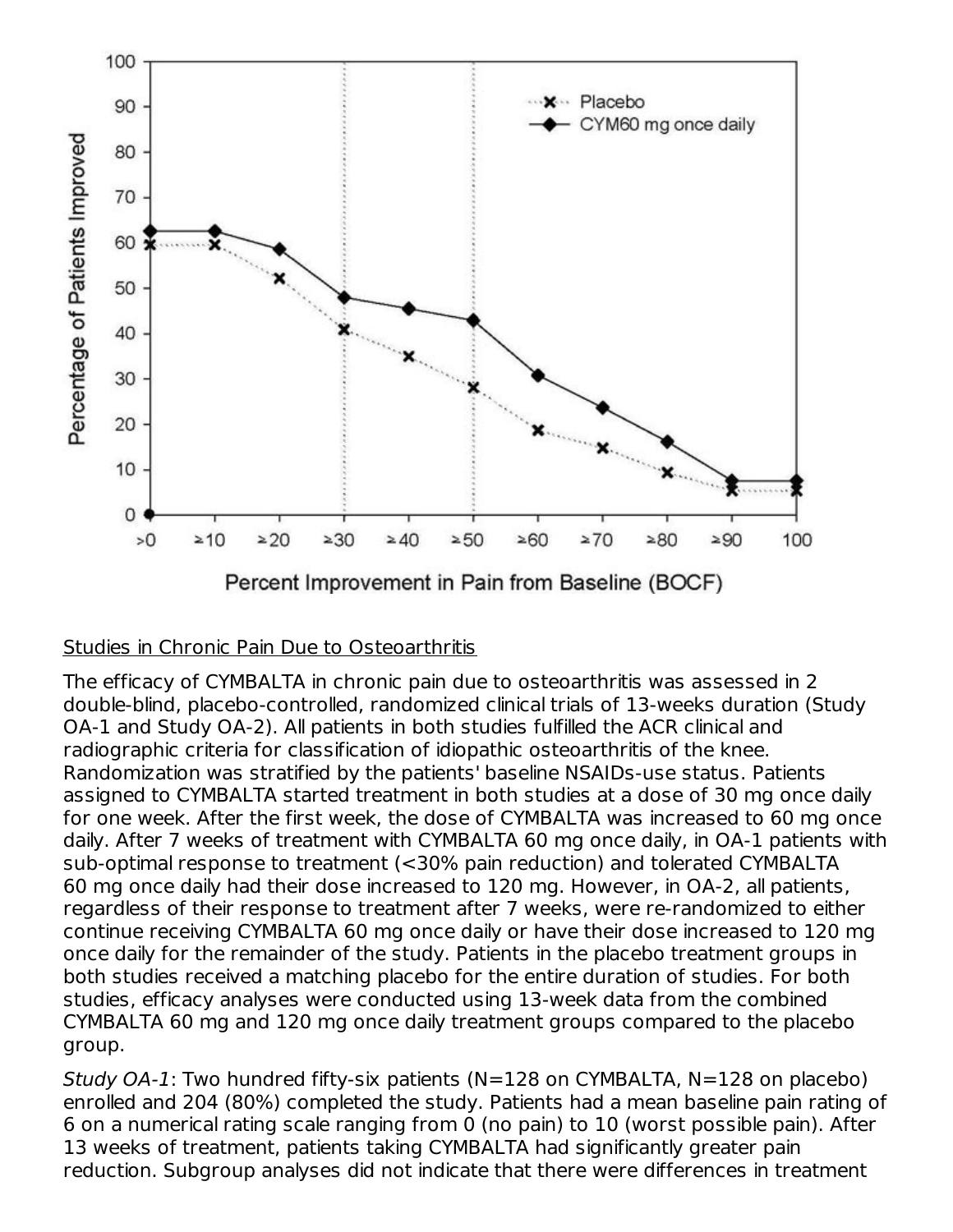outcomes as a function of NSAIDs use.

Study OA-2: Two hundred thirty-one patients (N=111 on CYMBALTA, N=120 on placebo) enrolled and 173 (75%) completed the study. Patients had a mean baseline pain of 6 on a numerical rating scale ranging from 0 (no pain) to 10 (worst possible pain). After 13 weeks of treatment, patients taking CYMBALTA did not show a significantly greater pain reduction.

In Study OA-1, for various degrees of improvement in pain from baseline to study endpoint, Figure 7 shows the fraction of patients achieving that degree of improvement. The figure is cumulative, so that patients whose change from baseline is, for example, 50%, are also included at every level of improvement below 50%. Patients who did not complete the study were assigned the value of 0% improvement.



### **16 HOW SUPPLIED/STORAGE AND HANDLING**

CYMBALTA is available as delayed release capsules in the following strengths, colors, imprints, and presentations:

| <b>Features</b> | <b>Strengths</b>           |  |  |
|-----------------|----------------------------|--|--|
|                 | $60 \text{ mg}^{\text{a}}$ |  |  |
| Body color      | Opaque green               |  |  |
| Cap color       | Opaque blue                |  |  |
| Cap imprint     | <b>Lilly 3270</b>          |  |  |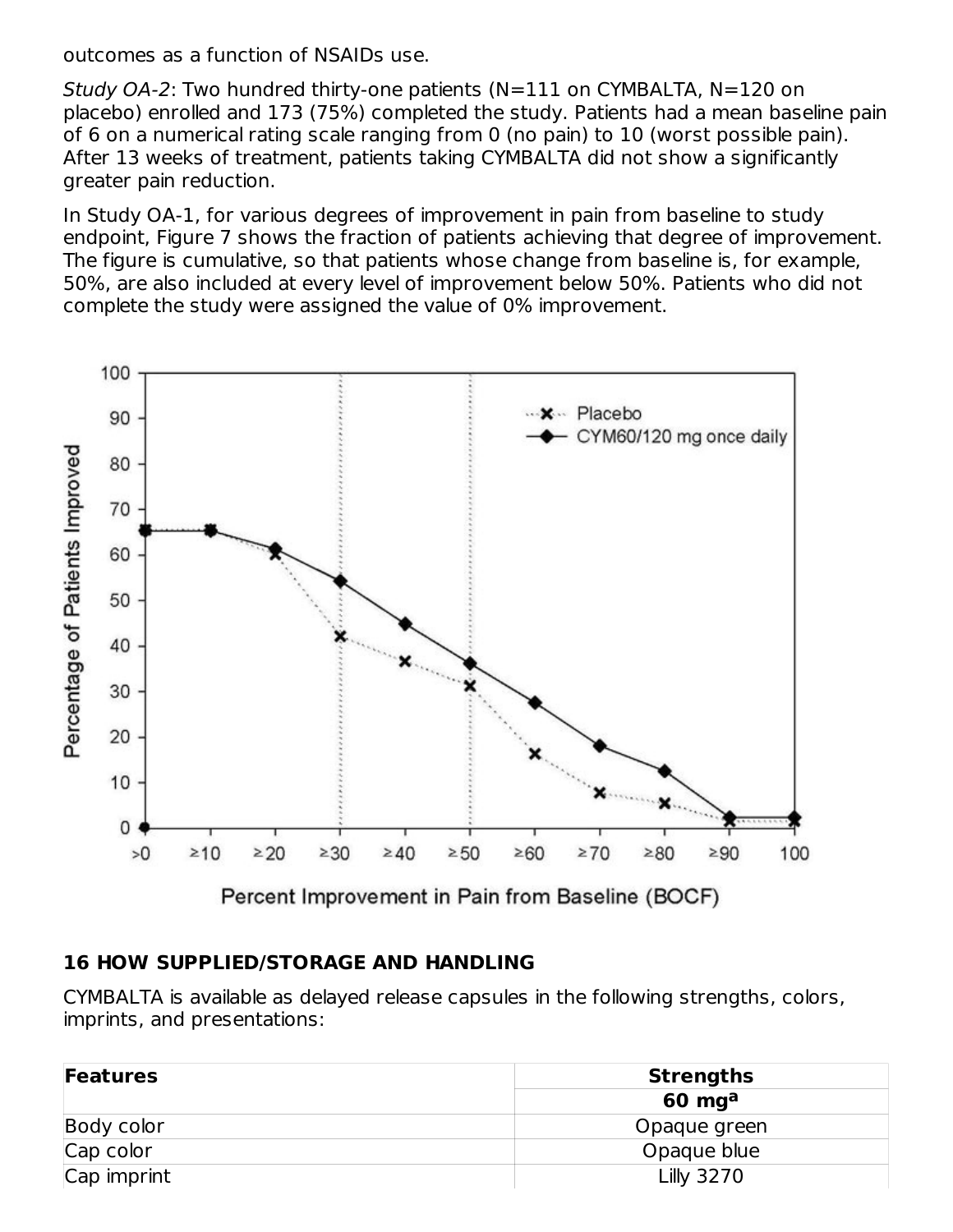| Body imprint                | 60 <sub>mg</sub> |  |  |
|-----------------------------|------------------|--|--|
| Capsule number              | PU3270           |  |  |
| Presentations and NDC Codes |                  |  |  |
| Bottles of 21               | 55289-028-21     |  |  |
| Bottles of 30               | 55289-028-30     |  |  |

<sup>a</sup> equivalent to duloxetine base

#### **16.2 Storage and Handling**

Store at 25°C (77°F); excursions permitted to 15-30°C (59-86°F) [see USP Controlled Room Temperature].

### **17 PATIENT COUNSELING INFORMATION**

Advise the patient to read the FDA-approved patient labeling (Medication Guide).

- Suicidal Thoughts and Behaviors Advise patients, their families, and their caregivers to look for the emergence of suicidal ideation and behavior, especially during treatment and when the dose is adjusted up or down and instruct them to report such symptoms to their healthcare provider [see Boxed Warning and Warnings and Precautions ( 5.1)] .
- CYMBALTA should be swallowed whole and should not be chewed or crushed, nor should the capsule be opened and its contents be sprinkled on food or mixed with liquids. All of these might affect the enteric coating.
- $\bullet$  Hepatotoxicity Inform patients that severe liver problems, sometimes fatal, have been reported in patients treated with CYMBALTA. Instruct patients to talk to their healthcare provider if they develop itching, right upper belly pain, dark urine, or yellow skin/eyes while taking CYMBALTA, which may be signs of liver problems. Instruct patients to talk to their healthcare provider about their alcohol consumption. Use of CYMBALTA with heavy alcohol intake may be associated with severe liver injury [see Warnings and Precautions ( 5.2)] .
- Alcohol Although CYMBALTA does not increase the impairment of mental and motor skills caused by alcohol, use of CYMBALTA concomitantly with heavy alcohol intake may be associated with severe liver injury. For this reason, CYMBALTA should not be prescribed for patients with substantial alcohol use *[see Warnings and* Precautions ( 5.2) and Drug Interactions ( 7.15)] .
- Orthostatic Hypotension, Falls and Syncope Advise patients of the risk of orthostatic hypotension, falls and syncope, especially during the period of initial use and subsequent dose escalation, and in association with the use of concomitant drugs that might potentiate the orthostatic effect of CYMBALTA [see Warnings and Precautions ( 5.3)] .
- Serotonin Syndrome Caution patients about the risk of serotonin syndrome with the concomitant use of CYMBALTA and other serotonergic agents including triptans, tricyclic antidepressants, fentanyl, lithium, tramadol, buspirone, tryptophan, amphetamines, and St. John's Wort [see Contraindications ( 4), Warnings and Precautions ( 5.4), and Drug Interactions ( 7.14)] .

Advise patients of the signs and symptoms associated with serotonin syndrome that may include mental status changes (e.g., agitation, hallucinations, delirium, and coma), autonomic instability (e.g., tachycardia, labile blood pressure, dizziness, diaphoresis, flushing, hyperthermia), neuromuscular changes (e.g., tremor, rigidity,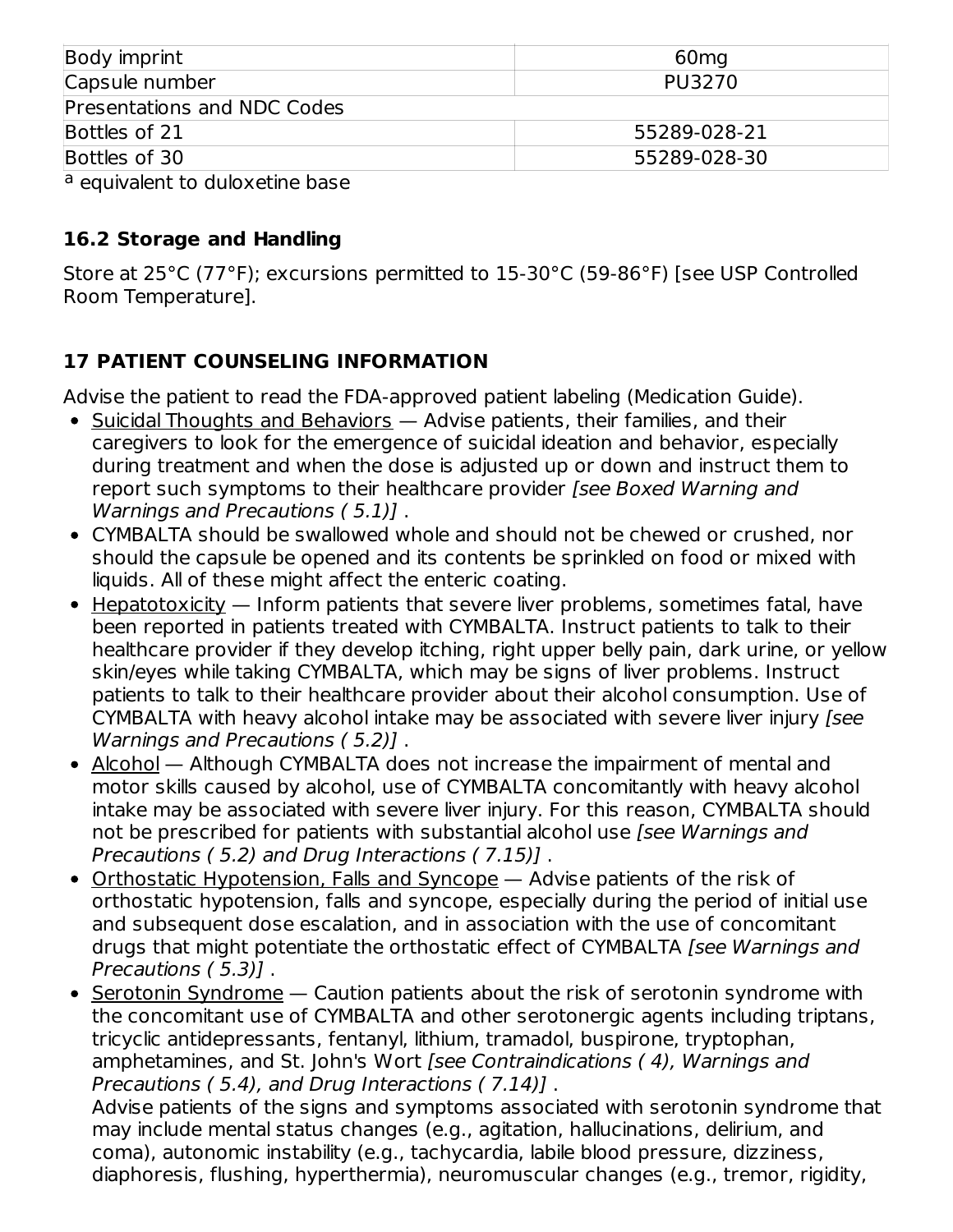myoclonus, hyperreflexia, incoordination), seizures, and/or gastrointestinal symptoms (e.g., nausea, vomiting, diarrhea). Caution patients to seek medical care immediately if they experience these symptoms.

- Abnormal Bleeding Caution patients about the concomitant use of CYMBALTA and NSAIDs, aspirin, warfarin, or other drugs that affect coagulation since combined use of psychotropic drugs that interfere with serotonin reuptake and these agents has been associated with an increased risk of bleeding [see Warnings and Precautions ( 5.5) and Use in Specific Populations ( 8.1)] .
- Severe Skin Reactions Caution patients that CYMBALTA may cause serious skin reactions. This may need to be treated in a hospital and may be life-threatening. Counsel patients to call their doctor right away or get emergency help if they have skin blisters, peeling rash, sores in their mouth, hives, or any other allergic reactions [see Warnings and Precautions ( 5.6)] .
- Discontinuation of Treatment Instruct patients that discontinuation of CYMBALTA may be associated with symptoms such as dizziness, headache, nausea, diarrhea, paresthesia, irritability, vomiting, insomnia, anxiety, hyperhidrosis, and fatigue, and should be advised not to alter their dosing regimen, or stop taking CYMBALTA without consulting their physician [see Warnings and Precautions ( 5.7)] .
- Activation of Mania or Hypomania Adequately screen patients with depressive symptoms for risk of bipolar disorder (e.g. family history of suicide, bipolar disorder, and depression) prior to initiating treatment with CYMBALTA. Advise patients to report any signs or symptoms of a manic reaction such as greatly increased energy, severe trouble sleeping, racing thoughts, reckless behavior, talking more or faster than usual, unusually grand ideas, and excessive happiness or irritability [see Warnings and Precautions ( 5.8)] .
- Angle-Closure Glaucoma Advise patients that taking CYMBALTA can cause mild pupillary dilation, which in susceptible individuals, can lead to an episode of angleclosure glaucoma. Pre-existing glaucoma is almost always open-angle glaucoma because angle-closure glaucoma, when diagnosed, can be treated definitively with iridectomy. Open-angle glaucoma is not a risk factor for angle-closure glaucoma. Patients may wish to be examined to determine whether they are susceptible to angle-closure, and have a prophylactic procedure (e.g., iridectomy), if they are susceptible. [See Warnings and Precautions ( 5.9)] .
- Seizures Advise patients to inform their physician if they have a history of seizure disorder [see Warnings and Precautions ( 5.10)] .
- Effects on Blood Pressure Caution patients that CYMBALTA may cause an increase in blood pressure [see Warnings and Precautions ( 5.11)] .
- Concomitant Medications Advise patients to inform their physicians if they are taking, or plan to take, any prescription or over-the-counter medications, since there is a potential for interactions [see Dosage and Administration ( 2.8, 2.9), Contraindications ( 4), Warnings and Precautions ( 5.4, 5.12), and Drug Interactions (  $7)1$ .
- Hyponatremia Advise patients that hyponatremia has been reported as a result of treatment with SNRIs and SSRIs, including CYMBALTA. Advise patients of the signs and symptoms of hyponatremia [see Warnings and Precautions (5.13)].
- Concomitant Illnesses Advise patients to inform their physicians about all of their medical conditions [see Warnings and Precautions ( 5.14)] .
- CYMBALTA is in a class of medicines that may affect urination. Instruct patients to consult with their healthcare provider if they develop any problems with urine flow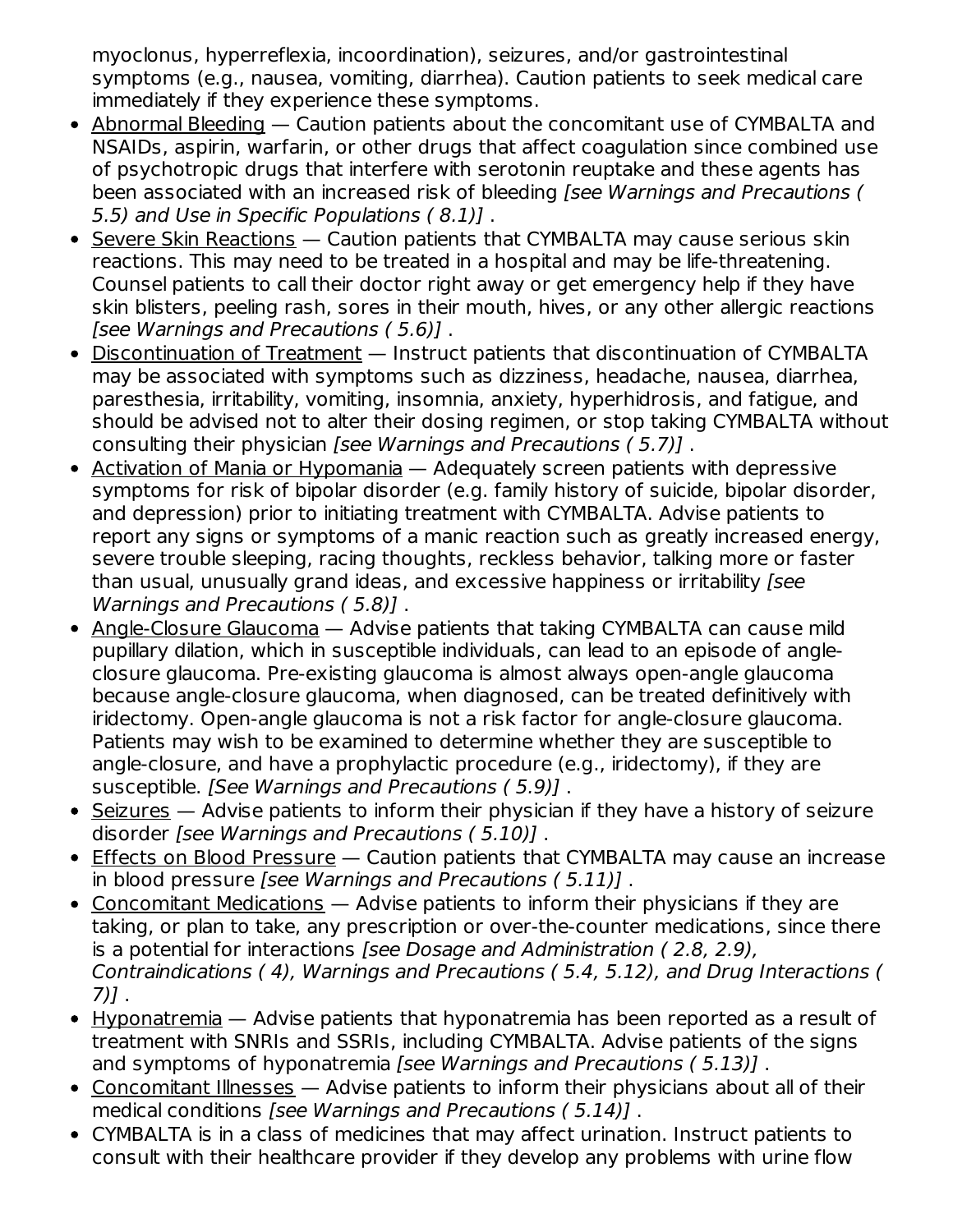[see Warnings and Precautions ( 5.15)] .

- Pregnancy
	- Advise pregnant women to notify their healthcare provider if they become pregnant or intend to become pregnant during treatment with CYMBALTA.
	- Advise patients that CYMBALTA use during the month before delivery may lead to an increased risk for postpartum hemorrhage and may increase the risk of neonatal complications requiring prolonged hospitalization, respiratory support, and tube feeding.
	- Advise pregnant women that there is a risk of relapse with discontinuation of antidepressants.
	- Advise patients that there is a pregnancy exposure registry that monitors pregnancy outcomes in women exposed to duloxetine during pregnancy [see Use in Specific Populations ( 8.1)] .
- Lactation Advise breastfeeding women using CYMBALTA to monitor infants for sedation, poor feeding and poor weight gain and to seek medical care if they notice these signs [see Use in Specific Populations ( 8.2)] .
- Pediatric Use Safety and efficacy of CYMBALTA in patients 7 to 17 years of age have been established for the treatment of GAD. The types of adverse reactions observed with CYMBALTA in children and adolescents were generally similar to those observed in adults. The safety and effectiveness of CYMBALTA have not been established in pediatric patients less than 18 years of age with other indications. [See Use in Specific Populations ( 8.4)] .
- Interference with Psychomotor Performance Any psychoactive drug may impair judgment, thinking, or motor skills. Although in controlled studies CYMBALTA has not been shown to impair psychomotor performance, cognitive function, or memory, it may be associated with sedation and dizziness. Therefore, caution patients about operating hazardous machinery including automobiles, until they are reasonably certain that CYMBALTA therapy does not affect their ability to engage in such activities.

### **Marketed by: Lilly USA, LLC, Indianapolis, IN 46285, USA**

Copyright © 2004, 2019, Eli Lilly and Company. All rights reserved.

CYM-0010-USPI-20191004

### **Medication Guide**

#### **Cymbalta ® [sim-BALL-tah] (duloxetine delayed-release capsules)**

Read this Medication Guide before you start taking Cymbalta  $^{\circledR}$  and each time you get a refill. There may be new information. This information does not take the place of talking to your healthcare provider about your medical condition or treatment.

### **Talk to your healthcare provider about:**

- all risks and benefits of treatment with antidepressant medicines
- all treatment choices for depression or other serious mental illness

**What is the most important information I should know about antidepressant medicines, depression, other serious mental illnesses, and suicidal thoughts or actions?**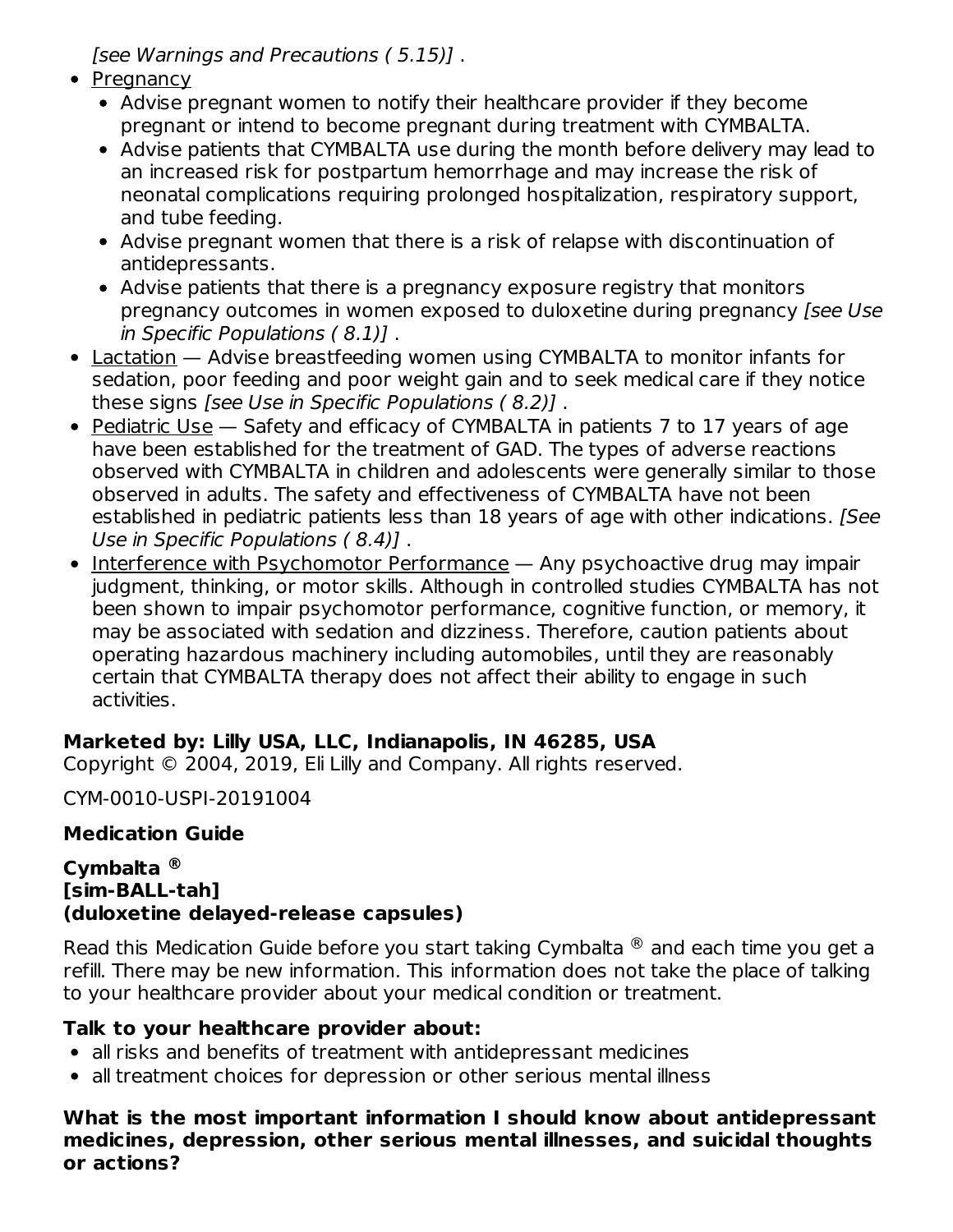**1. Cymbalta and other antidepressant medicines may increase suicidal thoughts or actions in some children, teenagers, or young adults within the first few months of treatment or when the dose is changed.**

**2. Depression and other serious mental illnesses are the most important causes of suicidal thoughts or actions. Some people may have a particularly high risk of having suicidal thoughts or actions.** These include people who have (or have a family history of) bipolar illness (also called manic-depressive illness).

#### **3. How can I watch for and try to prevent suicidal thoughts and actions?**

- Pay close attention to any changes in mood, behavior, actions, thoughts, or feelings, especially sudden changes. This is very important when an antidepressant medicine is started or when the dose is changed.
- Call your healthcare provider right away to report new or sudden changes in mood, behavior, thoughts, or feelings.
	- Keep all follow-up visits with your healthcare provider as scheduled. Call your healthcare provider between visits as needed, especially if you have concerns about symptoms.

#### **Call your healthcare provider right away if you have any of the following symptoms or feelings, especially if they are new, worse, or worry you. In an emergency, call 911.**

- attempts to commit suicide
- acting on dangerous impulses
- acting aggressive, being angry, or violent
- thoughts about suicide or dying
- new or worse depression
- new or worse anxiety
- panic attacks
- feeling very agitated or restless
- new or worse irritability
- trouble sleeping
- an extreme increase in activity or talking (mania)
- other unusual changes in behavior or mood

### **What else do I need to know about antidepressant medicines?**

- Never stop an antidepressant medicine without first talking to a healthcare provider. Stopping an antidepressant medicine suddenly can cause other symptoms.
- Antidepressants are medicines used to treat depression and other illnesses. It is important to discuss all the risks of treating depression and also the risks of not treating it. Patients should discuss all treatment choices with your healthcare provider, not just the use of antidepressants.
- Antidepressant medicines have other side effects. Talk to your healthcare provider about the side effects of the medicine prescribed for you or your family member.
- Antidepressant medicines can interact with other medicines. Know all of the medicines that you or your family member takes. Keep a list of all medicines to show your healthcare provider. Do not start new medicines without first checking with your healthcare provider.

### **What is Cymbalta?**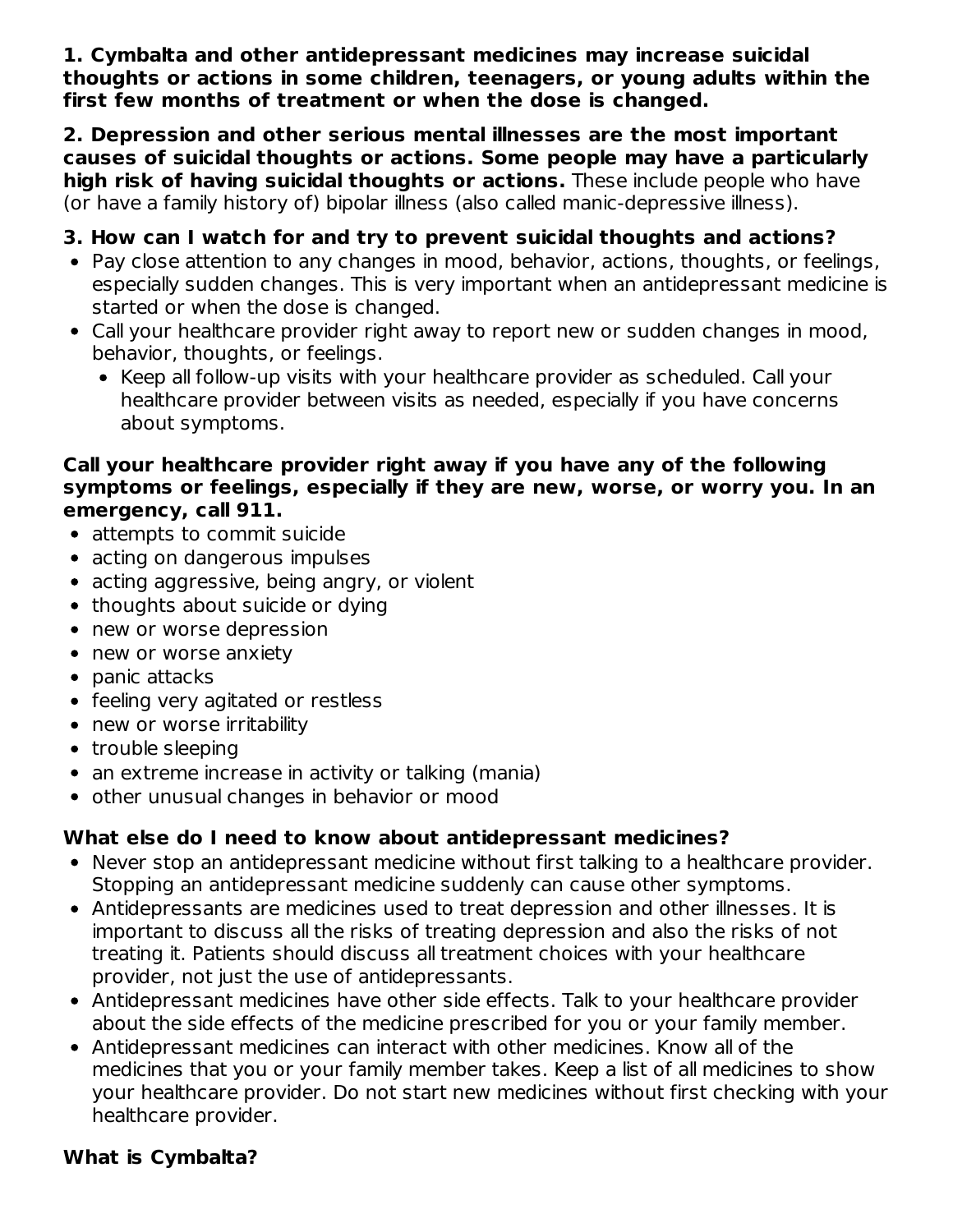Cymbalta is a prescription medicine used to treat a certain type of depression called Major Depressive Disorder (MDD). Cymbalta belongs to a class of medicines known as SNRIs (or serotonin-norepinephrine reuptake inhibitors).

Cymbalta is also used to treat or manage:

- Generalized Anxiety Disorder (GAD)
- Diabetic Peripheral Neuropathic Pain (DPNP)
- Fibromyalgia (FM)
- Chronic Musculoskeletal Pain

### **Who should not take Cymbalta?**

### **Do Not take Cymbalta if you:**

- **take a Monoamine Oxidase Inhibitor (MAOI).** Ask your healthcare provider or pharmacist if you are not sure if you take an MAOI, including the antibiotic linezolid or intravenous methylene blue.
	- Do not take an MAOI within 5 days of stopping Cymbalta unless directed to do so by your healthcare provider.
	- Do not start Cymbalta if you stopped taking an MAOI in the last 14 days unless directed to do so by your healthcare provider.

#### **People who take Cymbalta close in time to an MAOI may have a serious problem called Serotonin Syndrome (see " What are the possible side effects of Cymbalta?").**

### **What should I tell my healthcare provider before taking Cymbalta?**

Before starting Cymbalta, tell your healthcare provider if you:

- have heart problems or high blood pressure
- have diabetes (Cymbalta treatment makes it harder for some people with diabetes to control their blood sugar)
- have liver problems
- have kidney problems
- have glaucoma
- have or had seizures or convulsions
- have bipolar disorder or mania
- have low sodium levels in your blood
- have delayed stomach emptying
- have or had bleeding problems
- are pregnant or plan to become pregnant. Cymbalta may harm your unborn baby. Talk to your healthcare provider about the risk to your unborn baby if you take Cymbalta during pregnancy.
	- Tell your healthcare provider right away if you become pregnant or think you are pregnant during treatment with Cymbalta.
	- If you become pregnant while taking Cymbalta, talk to your healthcare provider about registering with the Cymbalta Pregnancy Registry. You can register by calling 1-866-814-6975 or by visiting www.cymbaltapregnancyregistry.com. The purpose of this registry is to monitor the pregnancy outcomes in women who have been treated with Cymbalta at any time during pregnancy.
- are breastfeeding or plan to breastfeed. Cymbalta passes into your breast milk and may harm your baby. Talk to your healthcare provider about the best way to feed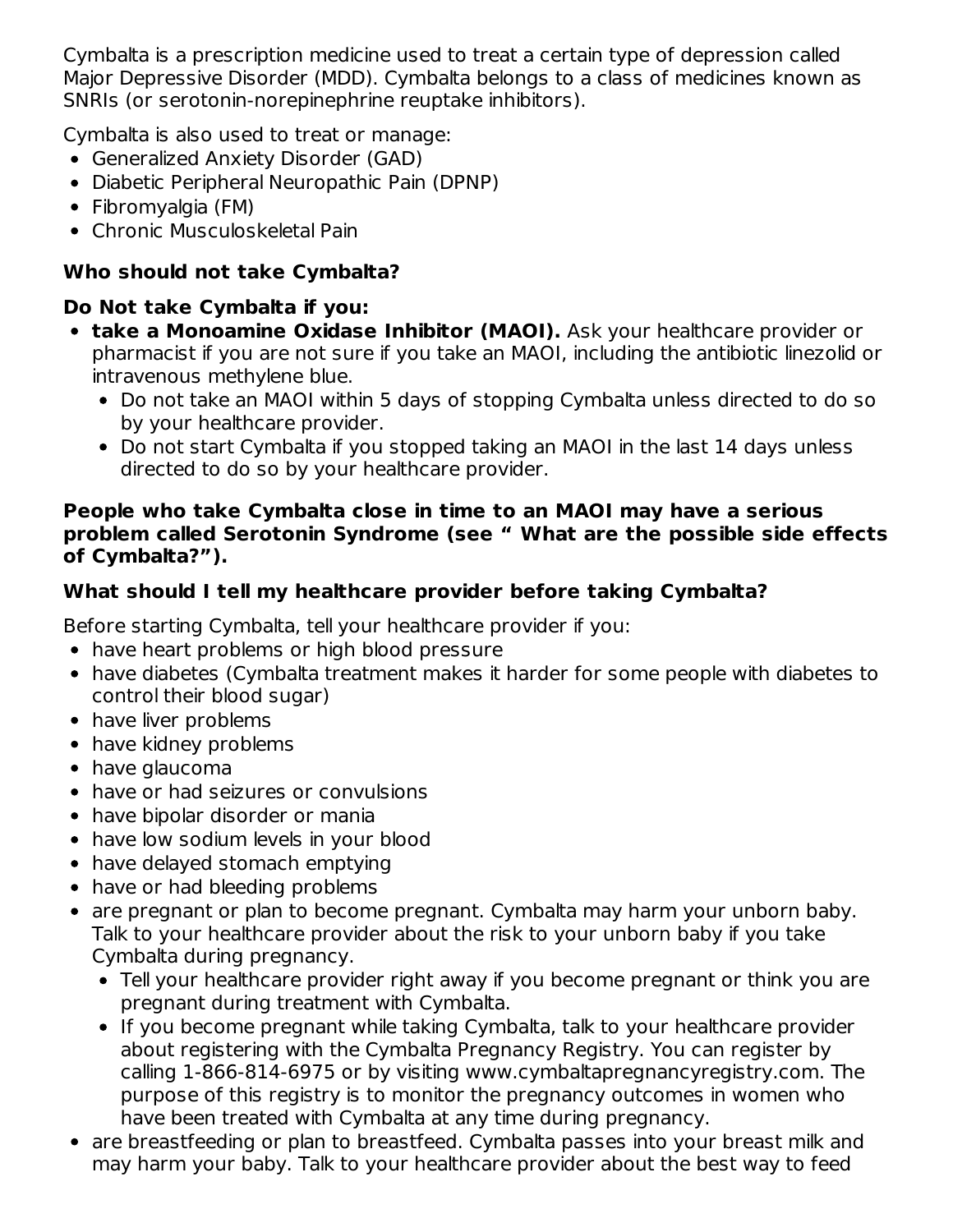your baby while taking Cymbalta.

**Tell your healthcare provider about all the medicines that you take,** including prescription and over-the-counter medicines, vitamins, and herbal supplements. Cymbalta and some medicines may interact with each other, may not work as well, or may cause serious side effects.

Especially tell your healthcare provider if you take:

- triptans used to treat migraine headache
- medicines used to treat mood, anxiety, psychotic or thought disorders, including tricyclics, lithium, buspirone, SSRIs, SNRIs or MAOIs
- tramadol and fentanyl
- amphetamines
- cimetidine
- the antibiotics ciprofloxacin, enoxacin
- medicine to treat irregular heart rate (like propafenone, flecainide, quinidine)
- theophylline
- the blood thinner warfarin (Coumadin, Jantoven)
- non-steroidal anti-inflammatory drug (NSAID) (like ibuprofen, naproxen or aspirin).
- over-the-counter supplements such as tryptophan or St. John's Wort
- thioridazine (Mellaril). Mellaril together with Cymbalta can cause serious heart rhythm problems or sudden death.

Ask your healthcare provider for a list of these medicines if you are not sure.

Do not take Cymbalta with any other medicine that contain duloxetine.

### **How should I take Cymbalta?**

- Take Cymbalta exactly as your healthcare provider tells you to take it. Your healthcare provider may need to change the dose of Cymbalta until it is the right dose for you.
- Swallow Cymbalta whole. Do not chew or crush Cymbalta.
- Do not open the capsule and sprinkle on food or mix with liquids. Opening the capsule may affect how well Cymbalta works.
- Cymbalta may be taken with or without food.
- If you miss a dose of Cymbalta, take the missed dose as soon as you remember. If it is almost time for the next dose, skip the missed dose and take your next dose at the regular time. Do not take two doses of Cymbalta at the same time.
- If you take too much Cymbalta, call your healthcare provider or poison control center at 1-800-222-1222 right away, or get emergency treatment.
- When switching from another antidepressant to Cymbalta your healthcare provider may want to lower the dose of the initial antidepressant first to potentially avoid side effects.

### **What should I avoid while taking Cymbalta?**

- Cymbalta can cause sleepiness or may affect your ability to make decisions, think clearly, or react quickly. You should not drive, operate heavy machinery, or do other dangerous activities until you know how Cymbalta affects you.
- Use of Cymbalta concomitantly with heavy alcohol intake may be associated with severe liver injury. Avoid heavy alcohol use while taking Cymbalta.

### **What are the possible side effects of Cymbalta?**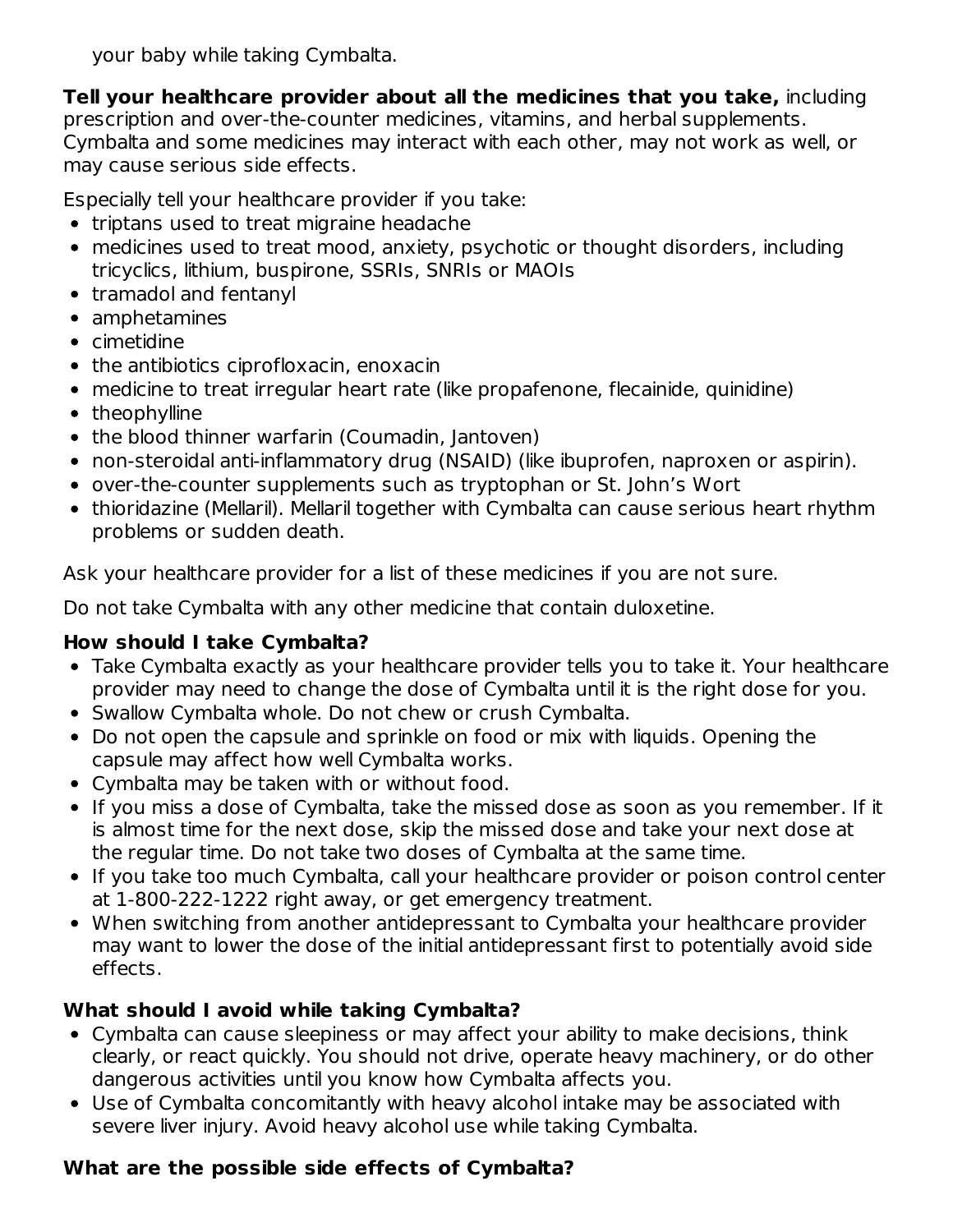Cymbalta may cause serious side effects, including: See " What is the most important information I should know about Cymbalta?"

Common possible side effects in people who take Cymbalta include:

### **1. liver damage. Symptoms may include:**

- $\bullet$  itching
- right upper abdominal pain
- dark urine
- yellow skin or eyes
- enlarged liver
- increased liver enzymes

**2. changes in blood pressure and falls.** Monitor your blood pressure before starting and throughout treatment. Cymbalta may:

- increase your blood pressure.
- decrease your blood pressure when standing and cause dizziness or fainting, mostly when first starting Cymbalta or when increasing the dose.
- increase risk of falls, especially in elderly.

### **3. Serotonin Syndrome: This condition can be life-threatening and symptoms may include:**

- agitation, hallucinations, coma or other changes in mental status
- coordination problems or muscle twitching (overactive reflexes)
- racing heartbeat, high or low blood pressure
- sweating or fever
- nausea, vomiting, or diarrhea
- muscle rigidity
- dizziness
- flushing
- tremor
- seizures

**4. abnormal bleeding:** Cymbalta and other antidepressant medicines may increase your risk of bleeding or bruising, especially if you take the blood thinner warfarin (Coumadin, Jantoven), a non-steroidal anti-inflammatory drug (NSAIDs, like ibuprofen or naproxen), or aspirin.

**5. severe skin reactions:** Cymbalta may cause serious skin reactions that may require stopping its use. This may need to be treated in a hospital and may be lifethreatening. Call your healthcare provider right away or get emergency help if you have skin blisters, peeling rash, sores in the mouth, hives or any other allergic reactions.

**6. discontinuation symptoms:** Do not stop Cymbalta without first talking to your healthcare provider. Stopping Cymbalta too quickly or changing from another antidepressant too quickly may result in serious symptoms including:

- anxiety
- irritability
- feeling tired or problems sleeping
- headache
- sweating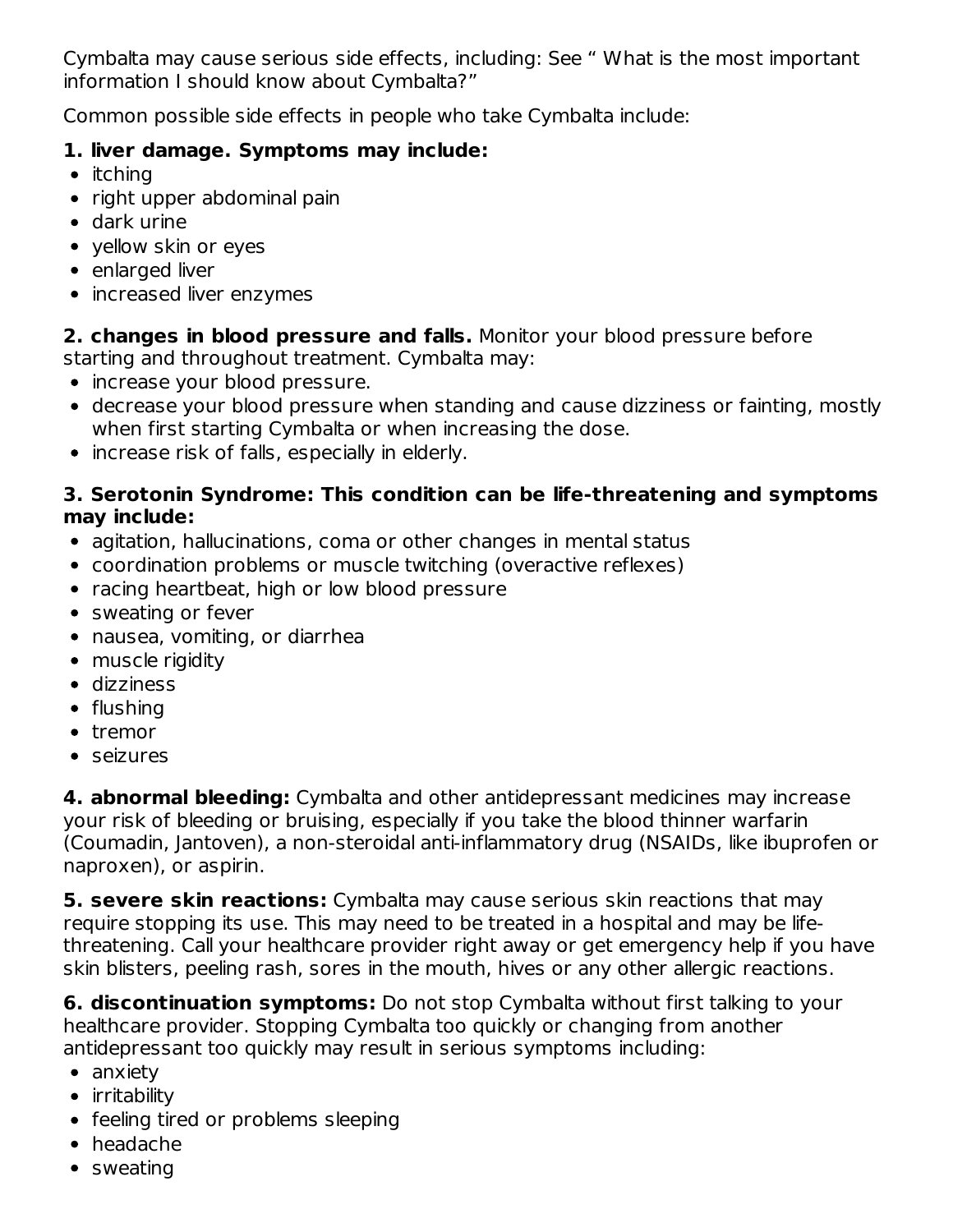- dizziness
- electric shock-like sensations
- vomiting or nausea
- diarrhea

### **7. manic episodes:**

- greatly increased energy
- severe trouble sleeping
- racing thoughts
- reckless behavior
- unusually grand ideas
- excessive happiness or irritability
- talking more or faster than usual

### **8. visual problems:**

- $\bullet$  eye pain
- changes in vision
- swelling or redness in or around the eye

Only some people are at risk for these problems. You may want to undergo an eye examination to see if you are at risk and receive preventative treatment if you are.

### **9. seizures or convulsions**

**10. low salt (sodium) levels in the blood.** Elderly people may be at greater risk for this. Symptoms may include:

- headache
- weakness or feeling unsteady
- confusion, problems concentrating or thinking or memory problems

### **11. problems with urination. Symptoms may include:**

- decreased urine flow
- unable to pass any urine

The most common side effects of Cymbalta include:

- nausea
- dry mouth
- sleepiness
- fatigue
- constipation
- loss of appetite
- increased sweating
- dizziness

Common possible side effects in children and adolescents who take Cymbalta include:

- nausea
- decreased weight
- dizziness

Side effects in adults may also occur in children and adolescents who take Cymbalta. Children and adolescents should have height and weight monitored during treatment.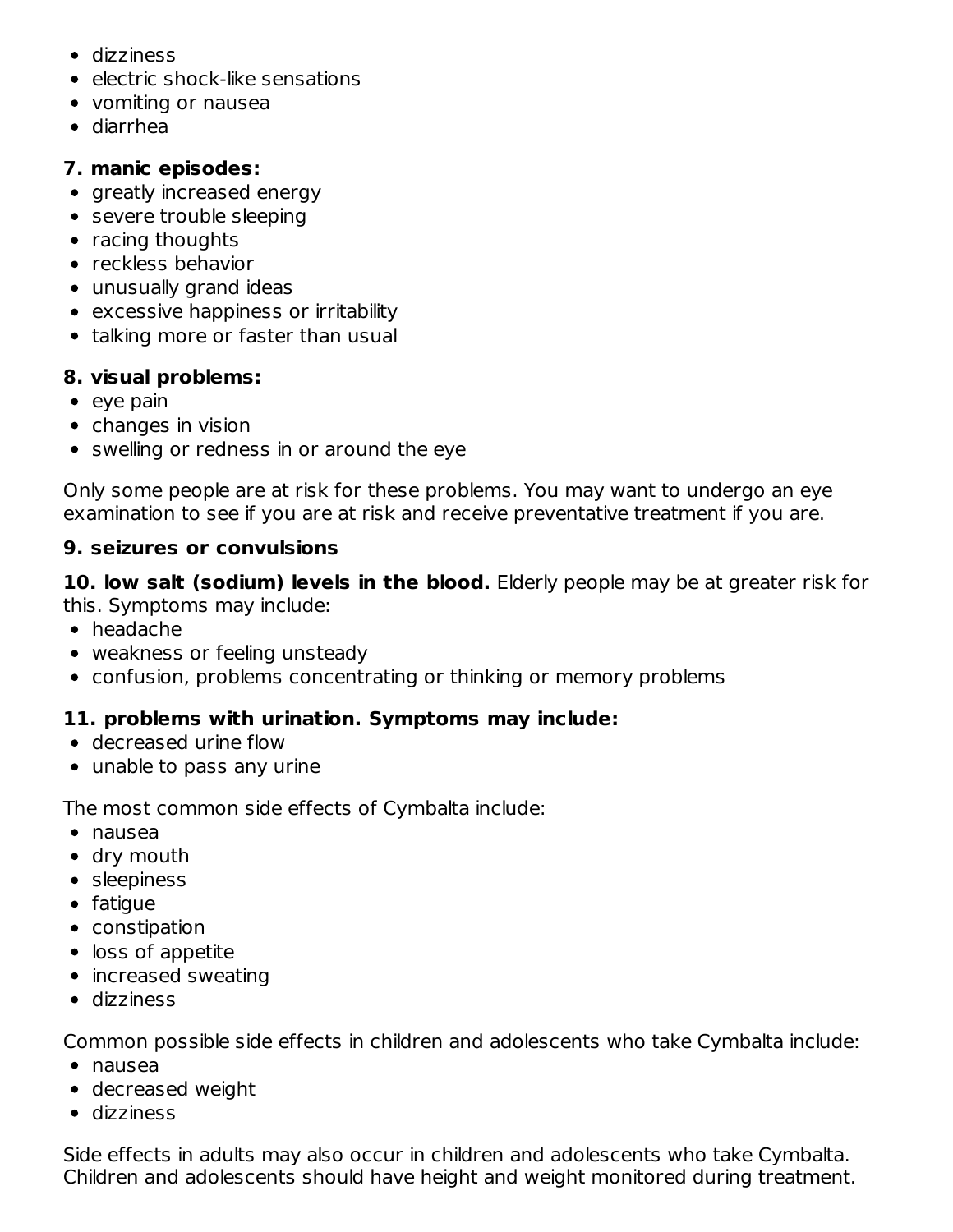Tell your healthcare provider if you have any side effect that bothers you or that does not go away. These are not all the possible side effects of Cymbalta. For more information, ask your healthcare provider or pharmacist.

#### **Call your doctor for medical advice about side effects. You may report side effects to 1-800-FDA-1088.**

### **How should I store Cymbalta?**

Store Cymbalta at room temperature between 68°F to 77°F (20°C to 25°C).

#### **Keep Cymbalta and all medicines out of the reach of children.**

#### **General information about the safe and effective use of Cymbalta.**

Medicines are sometimes prescribed for purposes other than those listed in a Medication Guide. Do not use Cymbalta for a condition for which it was not prescribed. Do not give Cymbalta to other people, even if they have the same symptoms that you have. It may harm them.

This Medication Guide summarizes the most important information about Cymbalta. If you would like more information, talk with your healthcare provider. You may ask your healthcare provider or pharmacist for information about Cymbalta that is written for healthcare professionals.

For more information, call 1-800-545-5979.

### **What are the ingredients in Cymbalta?**

Active ingredient: duloxetine hydrochloride

Inactive ingredients:

FD&C Blue No. 2, gelatin, hypromellose, hydroxypropyl methylcellulose acetate succinate, sodium lauryl sulfate, sucrose, sugar spheres, talc, titanium dioxide, and triethyl citrate. The 20 and 60 mg capsules also contain iron oxide yellow.

This Medication Guide has been approved by the U.S. Food and Drug Administration.

Coumadin, Jantoven, and Mellaril are trademarks of their respective owners and not trademarks of Eli Lilly and Company.

Medication Guide revised: 10/2019

#### **Marketed by: Lilly USA, LLC Indianapolis, IN 46285, USA**

### **Cymbalta is a registered trademark of Eli Lilly and Company.**

Copyright © 2009, 2019, Eli Lilly and Company. All rights reserved.

CYM-0005-MG-20191004

### **PACKAGE LABEL- Cymbalta 60 mg**

Cymbalta<sup>®</sup>

duloxetine

delayed release capsules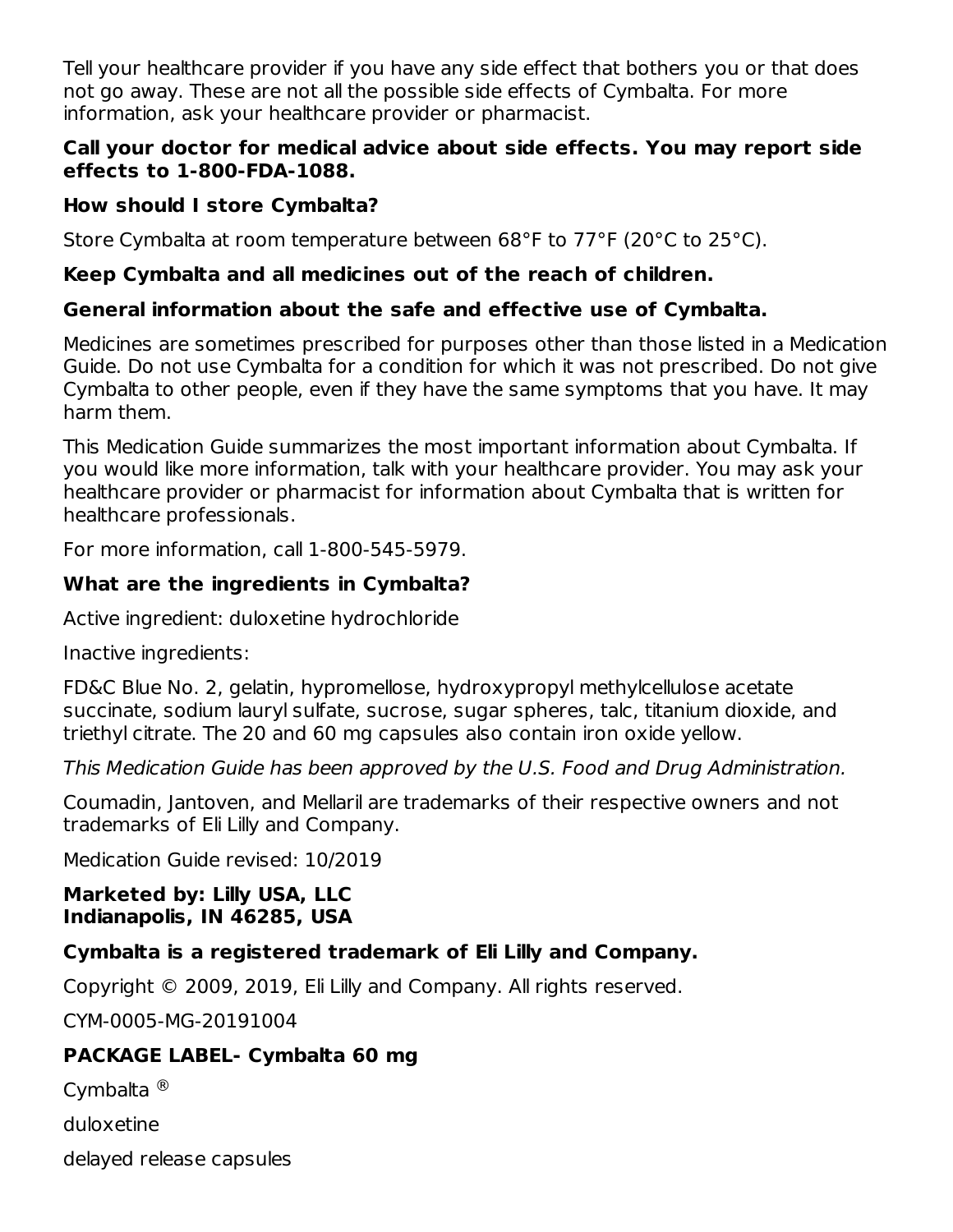

### **CYMBALTA**

duloxetine hydrochloride capsule, delayed release

| <b>Product Information</b>                                                                   |                                                                          |  |                                  |       |  |
|----------------------------------------------------------------------------------------------|--------------------------------------------------------------------------|--|----------------------------------|-------|--|
| <b>Product Type</b>                                                                          | <b>Item Code</b><br><b>HUMAN PRESCRIPTION</b><br><b>DRUG</b><br>(Source) |  | NDC:55289-028(NDC:0002-<br>3270) |       |  |
| <b>Route of Administration</b>                                                               | ORAL                                                                     |  |                                  |       |  |
|                                                                                              |                                                                          |  |                                  |       |  |
| <b>Active Ingredient/Active Moiety</b>                                                       |                                                                          |  |                                  |       |  |
|                                                                                              |                                                                          |  |                                  |       |  |
| <b>Basis of</b><br><b>Ingredient Name</b><br><b>Strength</b>                                 |                                                                          |  |                                  |       |  |
| DULOXETINE HYDROCHLORIDE (UNII: 9044SC542W) (DULOXETINE -<br>DUI OXETINE<br>UNII:O5TNM5N07U) |                                                                          |  |                                  | 60 mg |  |
|                                                                                              |                                                                          |  |                                  |       |  |
| <b>Inactive Ingredients</b>                                                                  |                                                                          |  |                                  |       |  |
| <b>Ingredient Name</b>                                                                       |                                                                          |  |                                  |       |  |
| <b>GELATIN (UNII: 2G86QN327L)</b>                                                            |                                                                          |  |                                  |       |  |
| <b>HYPROMELLOSES (UNII: 3NXW29V3WO)</b>                                                      |                                                                          |  |                                  |       |  |
| HYPROMELLOSE ACETATE SUCCINATE 16070722 (3 MM2/S) (UNII: 24P2YXD2PW)                         |                                                                          |  |                                  |       |  |
| SODIUM LAURYL SULFATE (UNII: 368GB5141J)                                                     |                                                                          |  |                                  |       |  |
| <b>SUCROSE (UNII: C151H8M554)</b>                                                            |                                                                          |  |                                  |       |  |
| <b>TALC</b> (UNII: 7SEV7J4R1U)                                                               |                                                                          |  |                                  |       |  |